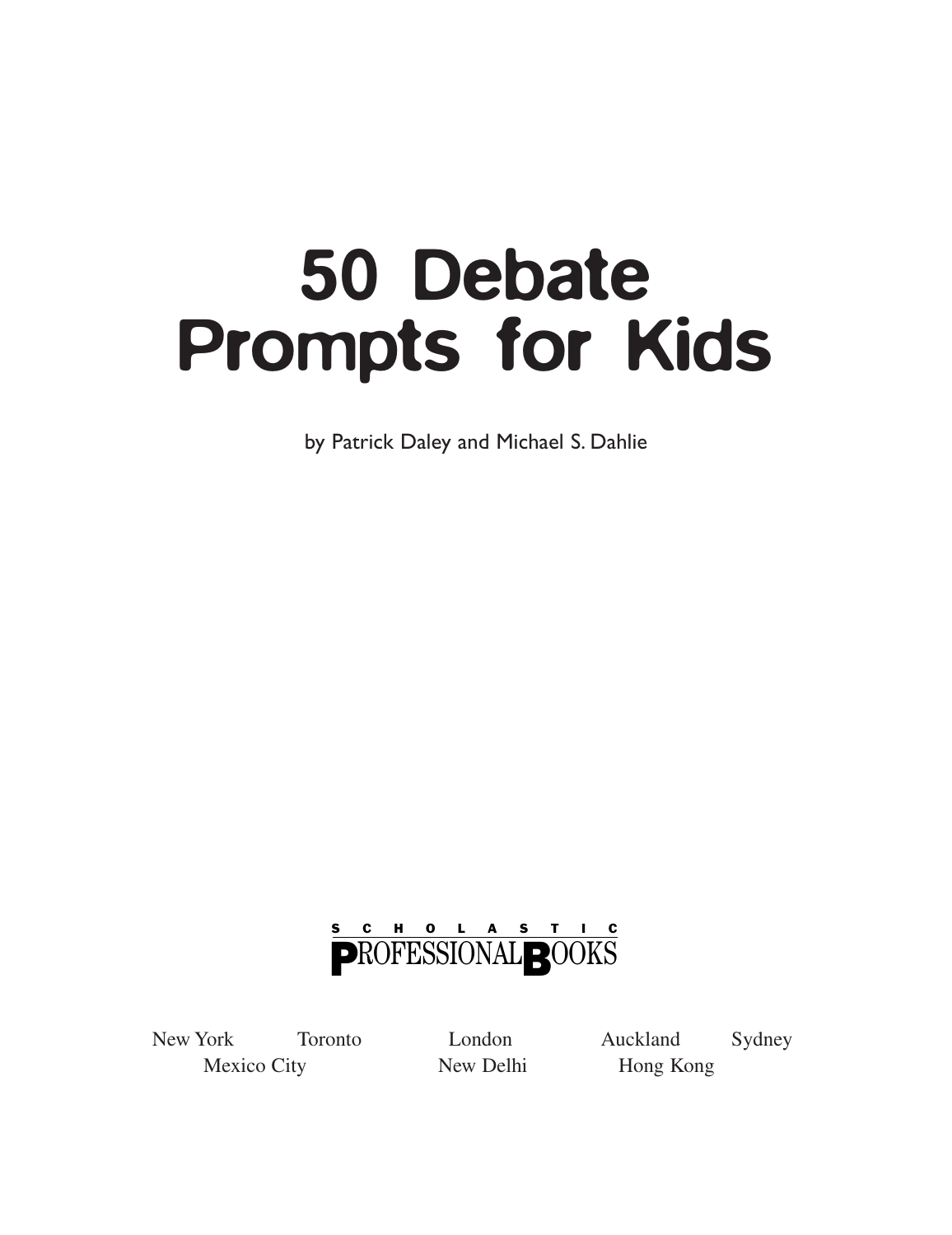Scholastic Inc. grants teachers permission to photocopy the designated reproducible pages from this book for classroom use. No other part of this publication may be reproduced in whole or in part, or stored in a retrieval system, or transmitted in any form or by any means, electronic, mechanical, photocopying, recording, or otherwise, without written permission of the publisher. For information regarding permission, write to Scholastic Inc., 555 Broadway, New York, NY 10012.

Many of the debates in this book have been adapted from *Scholastic Action* and *Scholastic Scope*. If you would like to order class subscriptions to these magazines, call 1-800-724-6527.

Cover design by Josué Castilleja Cover illustration by Stacey Schuett Interior design by Daryl Hair

ISBN 0-439-05179-7

Copyright © 2001 by Patrick Daley and Michael S. Dahlie. All rights reserved. Printed in the U.S.A.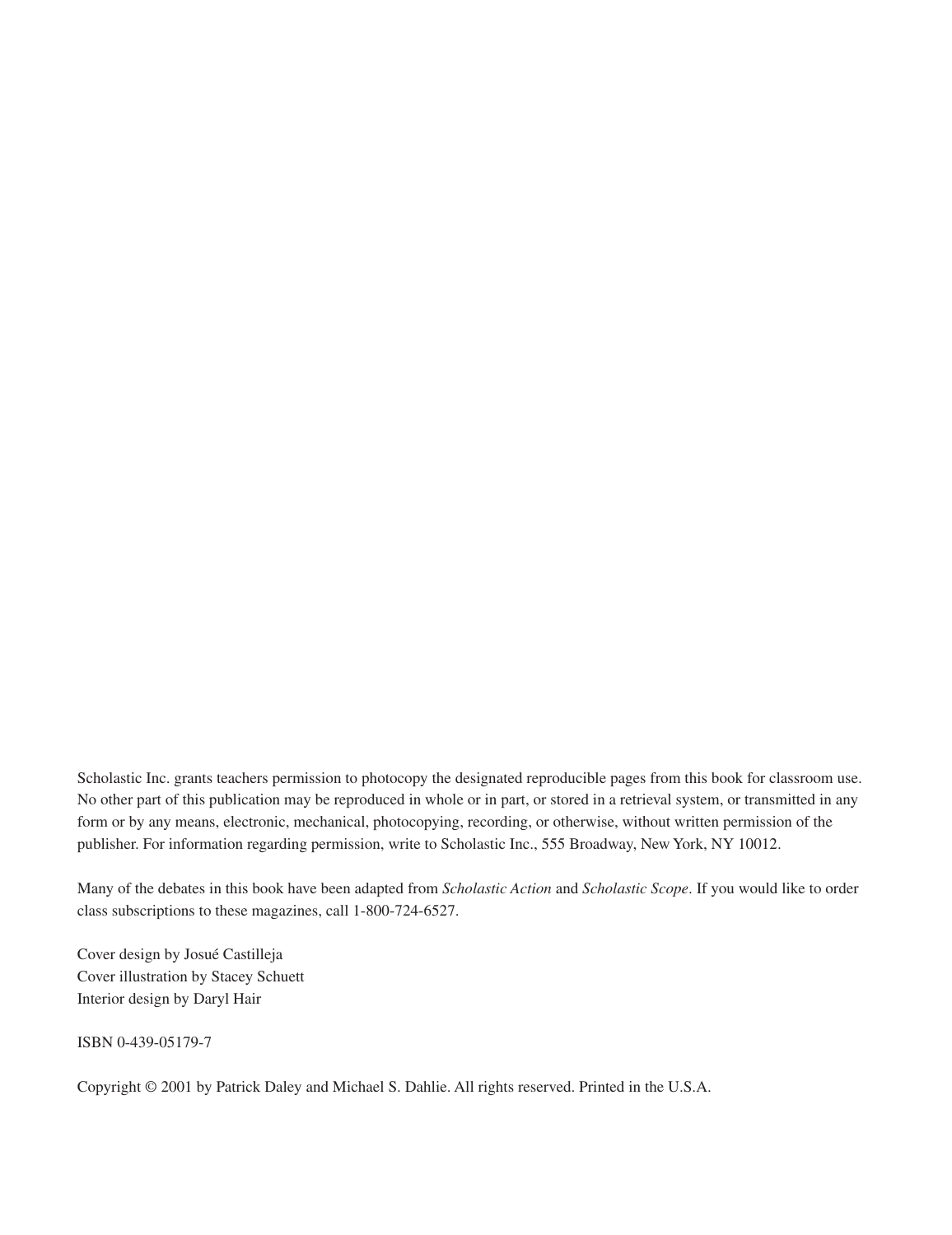## Table of Contents

| Using Debates to Build Vocabulary  8                                                                |
|-----------------------------------------------------------------------------------------------------|
|                                                                                                     |
| <b>Debate Prompts</b>                                                                               |
|                                                                                                     |
| <b>2.</b> Should cell phones and beepers be allowed in class? $\dots \dots \dots \dots \dots \dots$ |
| <b>3.</b> In disasters like the sinking of the <i>Titanic</i> ,                                     |
|                                                                                                     |
|                                                                                                     |
| <b>5.</b> Should people be allowed to go barefoot anywhere they want? $\dots$ . <b>19</b>           |
| <b>6.</b> Should gun makers pay the cost of gun violence? 20                                        |
| <b>7.</b> Should people lose their jobs if it helps the environment? $\dots \dots \dots$            |
| <b>8.</b> Should children be allowed to enter beauty pageants? 22                                   |
| <b>9.</b> Should student athletes have to get good grades to play sports? $\dots$ . 23              |
| <b>10.</b> Should coats made with dog fur be against the law? $\dots \dots \dots \dots 24$          |
|                                                                                                     |
|                                                                                                     |
|                                                                                                     |
|                                                                                                     |
| <b>15.</b> If you do the crime, should your parents do the time? $\dots \dots \dots \dots$ 29       |
| <b>16.</b> Should teen criminals be locked up in adult prisons? $\dots \dots \dots \dots$           |
| <b>17.</b> Should you change the way you dress because                                              |
|                                                                                                     |
| <b>18.</b> Should businesses be forced to deliver to every neighborhood? $\dots \dots$ <b>32</b>    |
| <b>19.</b> Should the government rate music? $\ldots \ldots \ldots \ldots \ldots \ldots \ldots$     |
|                                                                                                     |
| <b>21.</b> Is space exploration worth the money we spend on it? $\dots \dots \dots \dots$           |
|                                                                                                     |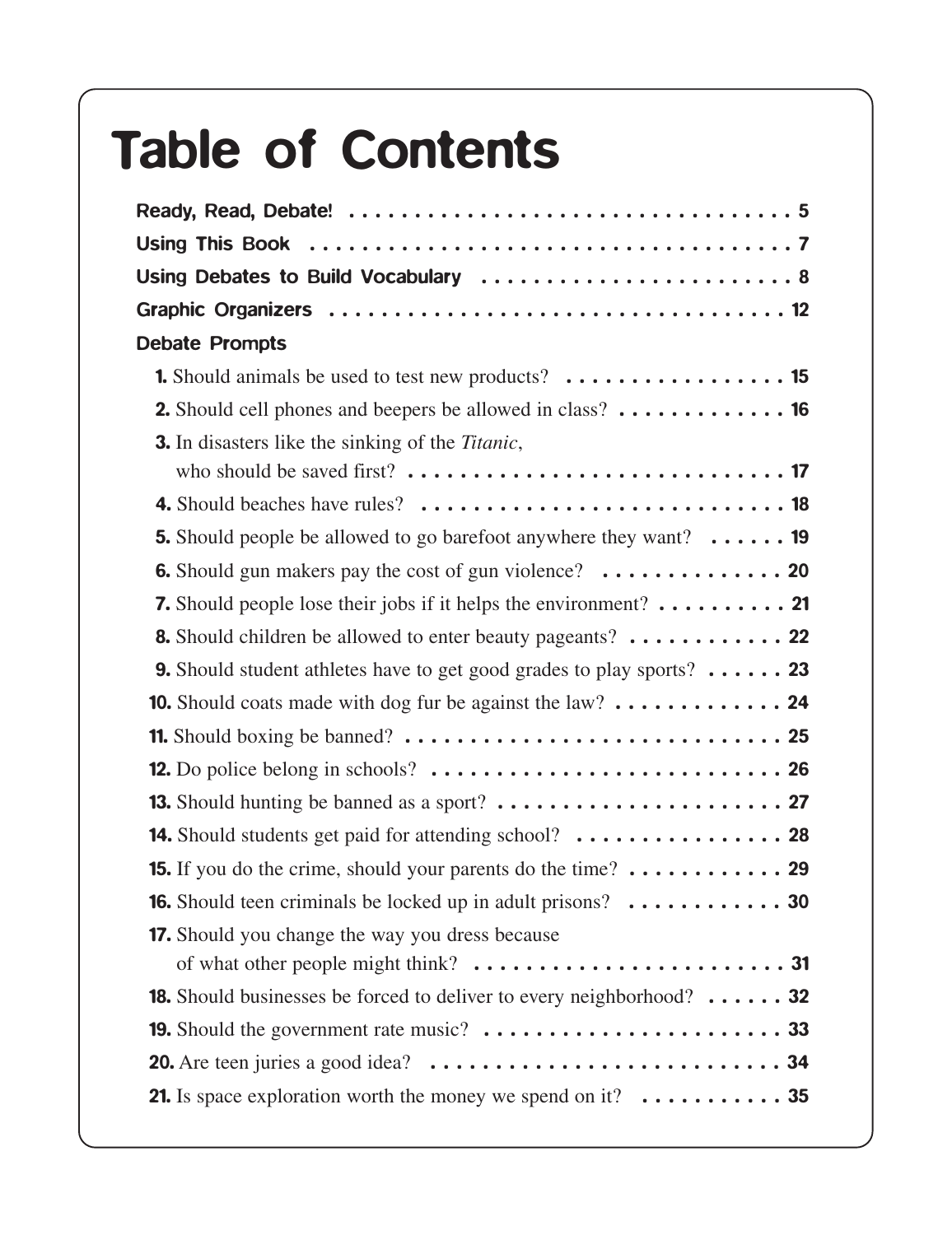#### Table of Contents (continued)

| 23. Some malls in America have banned teens. Is this fair? 37                          |
|----------------------------------------------------------------------------------------|
| 24. If you see someone cheating on a test, should you tell? 38                         |
|                                                                                        |
| 26. Is year-round school a good idea?  40                                              |
| 27. Should skateboarding be banned in public places?  41                               |
| 28. Should Olympic athletes be tested for drugs?  42                                   |
| 29. Should sports teams drop Native American names?  43                                |
| <b>30.</b> Should celebrities be responsible for the products they endorse? 44         |
| 31. Should schools have dress codes?  45                                               |
| 32. Should celebrities speak out on political issues?  46                              |
| 33. Should kids have to address teachers as Ma'am and Sir? 47                          |
| 34. Should laws be stricter for teenage drivers?  48                                   |
| 35. Should the paparazzi be banned? $\ldots \ldots \ldots \ldots \ldots \ldots \ldots$ |
|                                                                                        |
| 37. If you find a historical treasure, does it belong to you?  51                      |
| 38. Should surveillance cameras be used in schools? 52                                 |
|                                                                                        |
|                                                                                        |
|                                                                                        |
| 42. Would you give up certain luxuries to save the environment? 56                     |
| 43. Should students have to do volunteer work to graduate?  57                         |
| <b>44.</b> Should schools named for slave owners be renamed? 58                        |
| 45. Should doctors transplant pigs' organs into human bodies?  59                      |
| 46. Should male and female training in the military be separate?  60                   |
|                                                                                        |
| 48. Should kids learn riflery in schools?  62                                          |
| 49. Should the United States be the world's police force?  63                          |
| 50. Should teens have their own credit cards? 64                                       |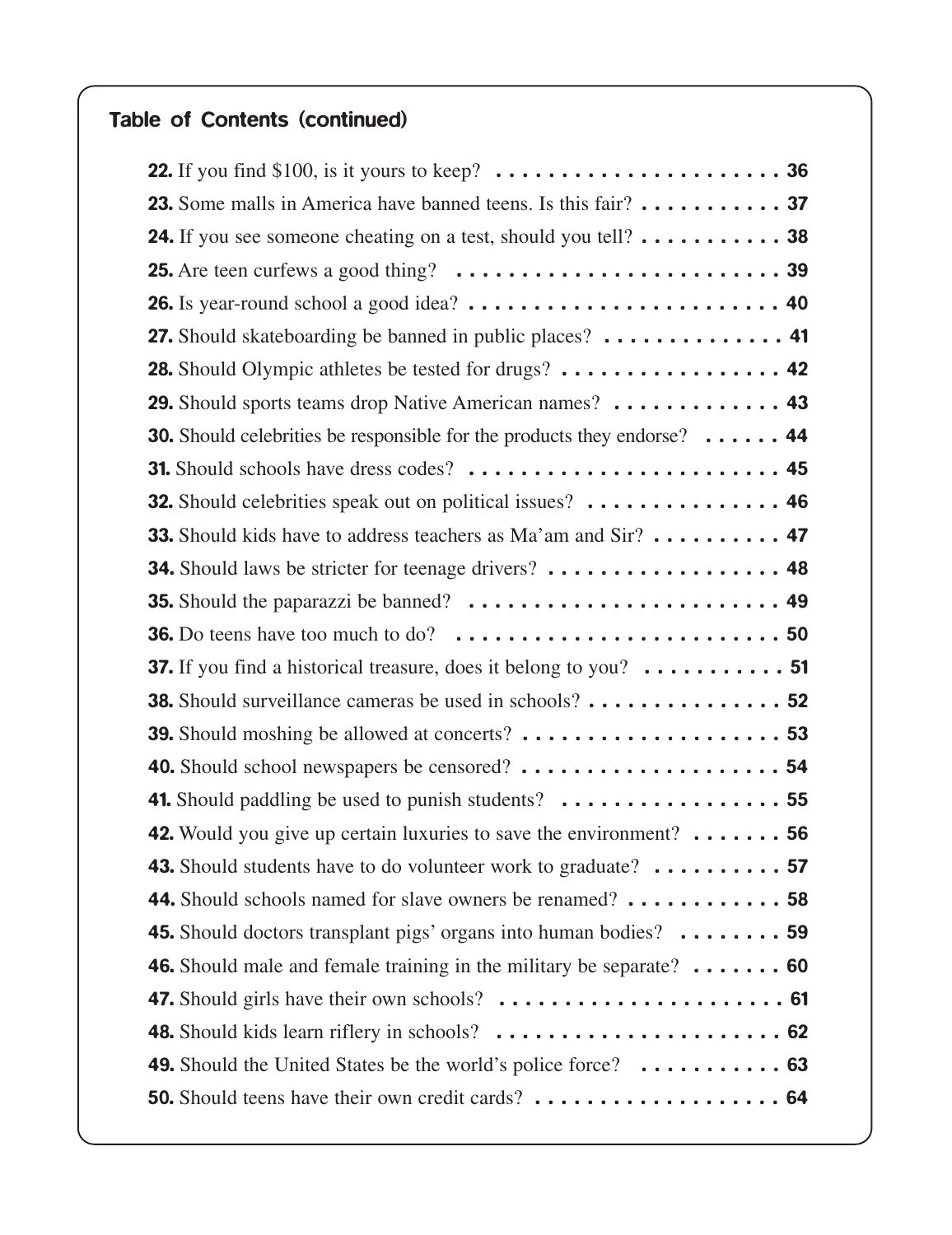## Ready, Read, Debate!

Debating teaches students how to investigate new ideas and develop critical thinking skills, and opens their minds to different viewpoints.

#### Using Debates in the Classroom

Once considered the stuff of elite high schools, debates are finding their way into classrooms at all grade levels. And for good reason. The debating process teaches students how to investigate new ideas, helps them develop critical thinking skills, and opens their minds to different viewpoints.

Basically, when working with students, there are five steps to the debating process that you will want to reinforce and model. Those steps are as follows:



#### Not an Argument

Unfortunately, many of us confuse debating with arguing. And no wonder! Our most public displays of debate—political debates—are rarely an exchange of ideas for the purpose of refining one's thinking. Ideally, debating is an open-minded, intelligent way to explore a world filled with diverse viewpoints.

In the classroom, you can best instruct about this type of debate by regularly modeling it, making sure to demonstrate your willingness to change your opinions as you gather new information. For a simple debate exercise, you can complete the five-step process in minutes. A more elaborate or complex debate may extend for weeks.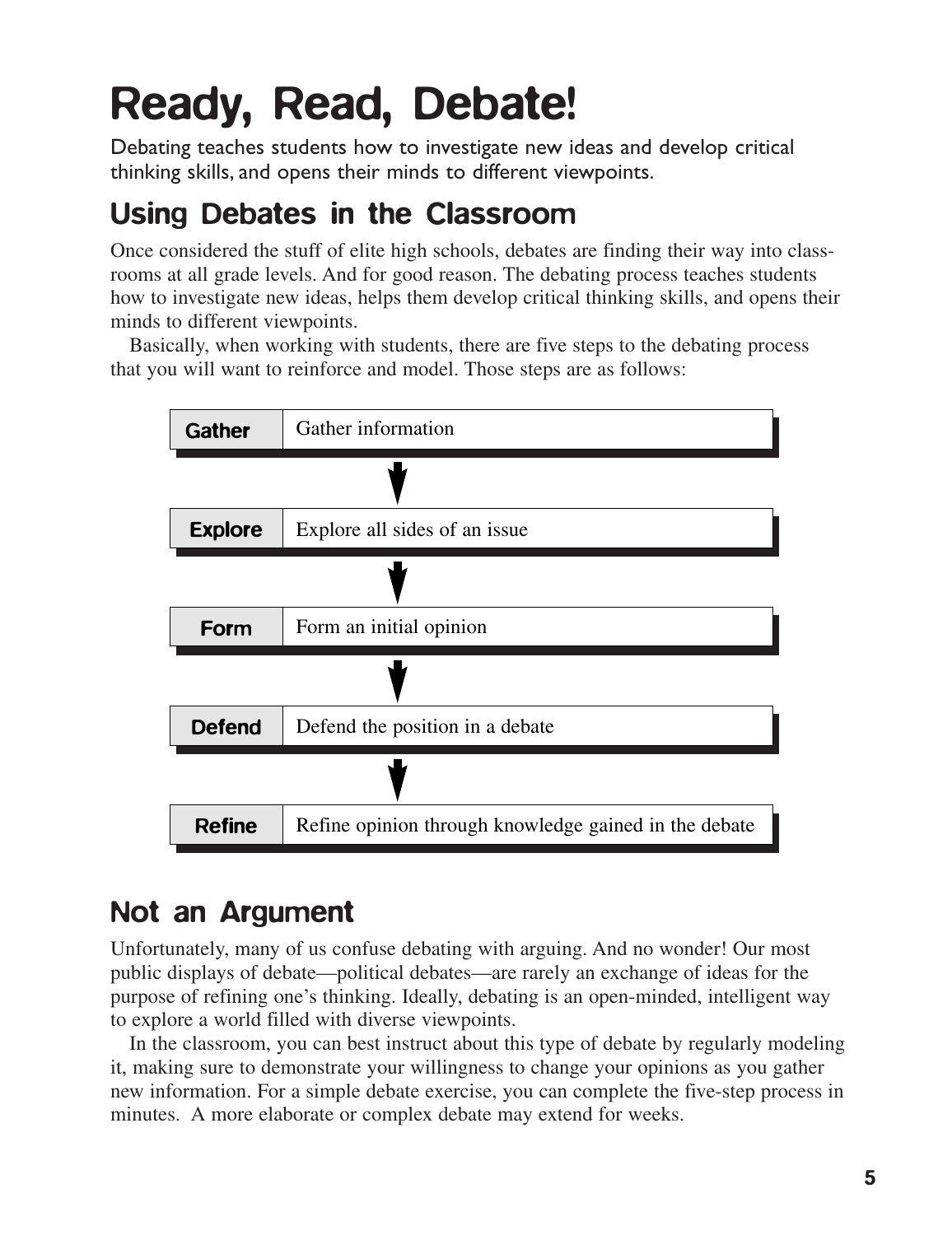#### The Reading Connection

Of course in this book you will find many debates which will spark new ideas and challenge existing viewpoints. But before you even consult the pages in this book, you can help students better prepare for debating just by turning to the books they are reading ... or have read long ago.

As a warm-up, bring out the children's classic, *Make Way for Ducklings*. (Yes, even your sophisticated middle-schoolers will see the debating value of this picture book when you are finished.) Read the book aloud to students to refresh their memory of the tale. Then introduce the debate question, "Should Mike have stopped the traffic to let the ducklings cross the street?"

Instead of having students immediately vote yes or no, focus on exploring the different sides of this question. (NOTE: It is extremely important for you to show that you are always more interested in the process of forming an opinion than you are in the opinion itself.) Why might someone say that Mike was right? Why might others think he was wrong? Have students revisit the story to seek further information and clarification. Were there stop signs or traffic lights on the street? How fast were the cars going? Were there, in fact, many cars on the street?

Point out to students that they can look to most of the books they are reading independently for good debate questions. And by the middle grades, students are capable of taking each step to a deeper level.

Use as an example the book *Spirit Quest* by Susan Sharpe. In this book, a young Native American boy discovers more about his rich ancestry. Within the book there are tons of debatable issues. But a real-world debate topic (which is found later in this book) is "Should sports teams drop Native American names?" This debate takes on a whole new significance when viewed through the eyes of William—the protagonist in *Spirit Quest*.

#### Just Imagine

Critical thinking, thoughtful discussion, and informed, flexible opinions. What a great process to teach students. What a great literacy skill to give our future community leaders!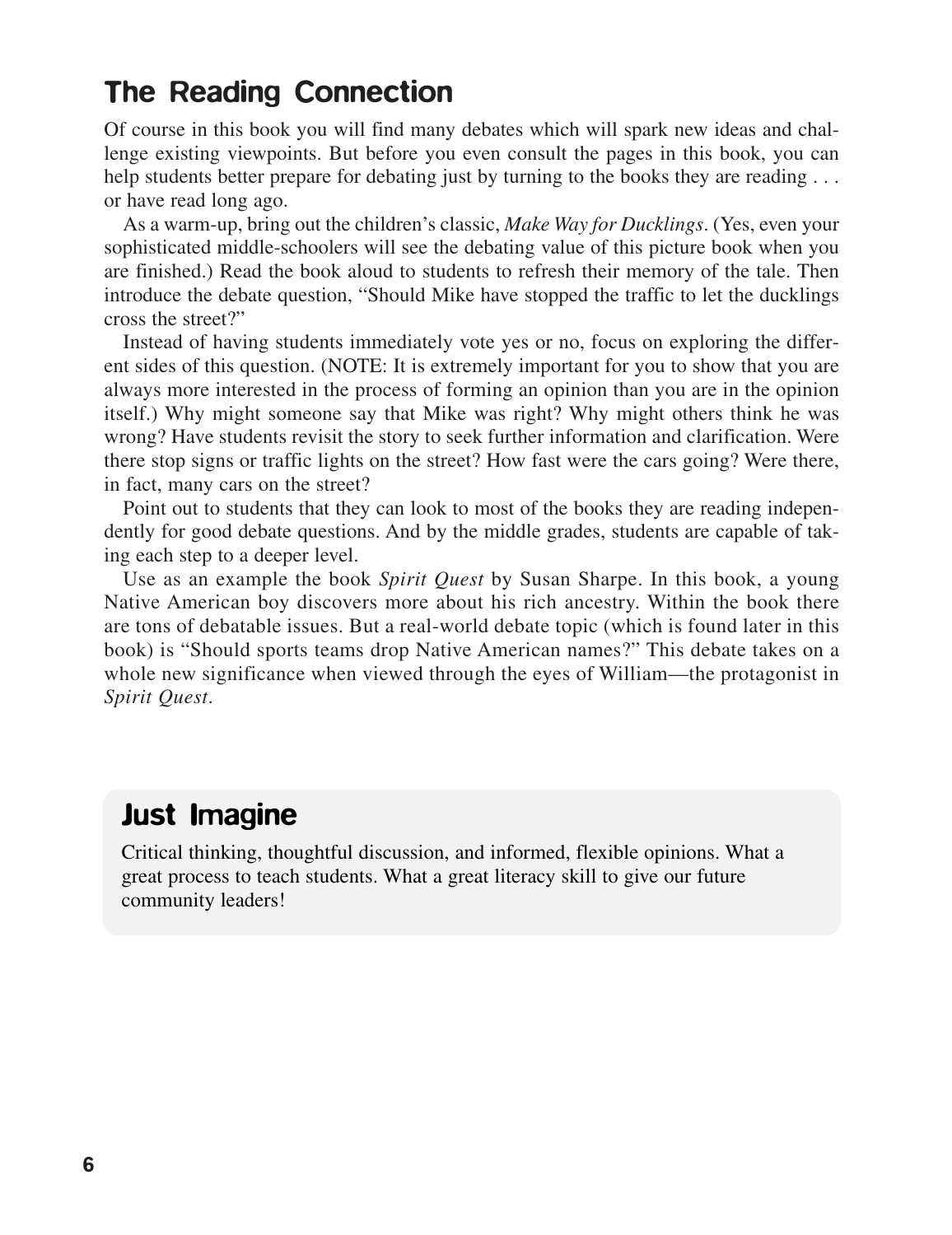## Using This Book

There are many ways that you can use the debates in this book. Students can read them independently, or you can use them for a whole-class discussion or as shared reading. Here are a few suggestions:

#### Whole-Class Discussion

You may simply pass out a debate and ask students to read the debate issue—both sides—and then discuss in class. However, for a richer experience you may want to preview the debate topic by just reading the title aloud. Then students can fill out the first part of the Before and After graphic organizer found on page 13. This will allow students to see how their opinion might change as they gather more information.

#### Shared Reading

Remember that you, the teacher, are the most valuable resource for modeling how one goes about forming an opinion. To best do this, pass out a copy of a debate to each student. As you read the debate to the students, use several "think alouds" to show how your opinion is forming. Interjecting comments such as "Oh, I never thought of that." Or "That's something I never thought of before." This shows that you are an active, engaged reader.

#### Independent and/or Paired Reading

There are times when you may want your students to work on the debates independently. This option allows students to practice their opinion-forming skills and strategies from time to time. In paired readings students can work together (in pairs) to help each other through the opinion-forming process. In either case, you may wish to have them express their points of view in one or more of the following ways:

- Discussion: Tell students to be prepared to share their opinion about the topic.
- Writing: Debates naturally act as prompts for students to craft a written point of view. Encourage students to clearly identify the reasons that have helped them form their own opinion.
- Consider Other Viewpoints: A higher-order thinking response occurs when students state the opinion of someone else—not their own. For example, encourage students to think about what the opinion of the concert organizer might be regarding moshing, or what the emergency room doctor's opinion might be regarding the mandatory skateboard helmet laws.
- Finding More Information: Some debates will naturally lend themselves to further research. Assign some debate topics with this task in mind.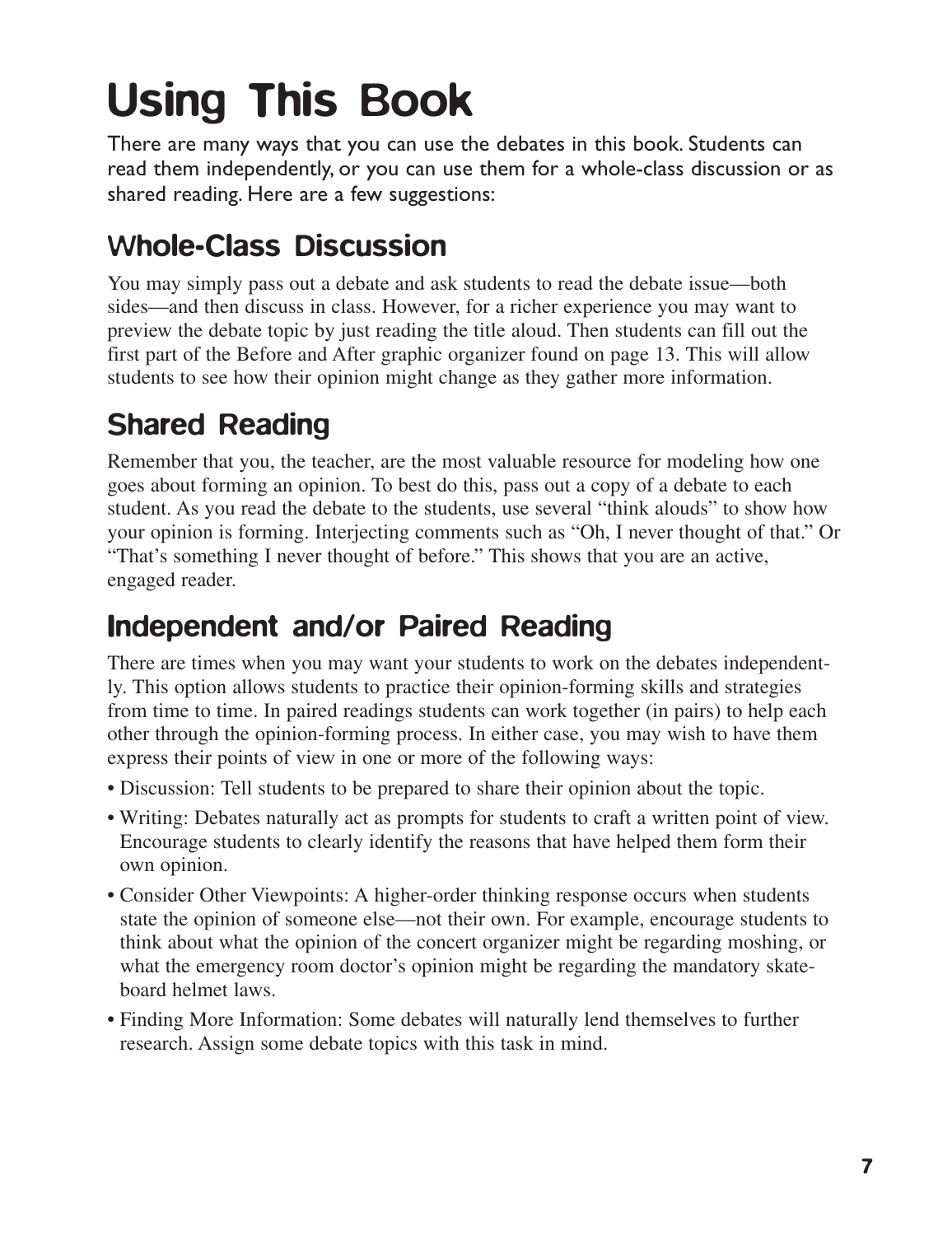## Using Debates to Build Vocabulary

Use this grid to pre-teach difficult words or to follow up on difficult words after the debate has been discussed in class.You may also want to assign these words in conjunction with the Learning New Words graphic organizer found on page 12.

| <b>Debate</b><br><b>Prompt</b>                                                       | <b>Vocabulary</b><br><b>Words</b>     | <b>Definition</b>                                                                                                                                                                    |
|--------------------------------------------------------------------------------------|---------------------------------------|--------------------------------------------------------------------------------------------------------------------------------------------------------------------------------------|
| <b>1.</b> Should animals be                                                          | advocate (n.)                         | someone who strongly supports a cause                                                                                                                                                |
| used to test new                                                                     | ethical                               | believing in and sticking to a value system of right and wrong                                                                                                                       |
| products?                                                                            | vaccine                               | a medicine that protects people from disease                                                                                                                                         |
| 2. Should cell phones                                                                | ban                                   | to not allow something                                                                                                                                                               |
| and beepers be                                                                       | communicate                           | to express one's thoughts through talking, writing, etc.                                                                                                                             |
| allowed in class?                                                                    | device (n.)                           | a machine or piece of equipment designed for a specific purpose                                                                                                                      |
| 3. In disasters like<br>the sinking of the<br>Titanic, who should<br>be saved first? | indestructible<br>survive<br>voyage   | something that cannot be destroyed<br>to live through a dangerous event<br>a long journey, typically over a sea or ocean                                                             |
| 4. Should beaches<br>have rules?                                                     | dominate<br>injure<br>ruin            | to control by force<br>to hurt oneself or another<br>to destroy or spoil                                                                                                             |
| 5. Should people be<br>allowed to go<br>barefoot anywhere<br>they want?              | promote<br>sole<br>violate            | to spread the word; to encourage others to join in<br>the underside of the foot<br>to break or disregard                                                                             |
| 6. Should gun makers                                                                 | misuse                                | to use incorrectly                                                                                                                                                                   |
| pay the cost of gun                                                                  | sue                                   | to use legal means to take action against another person or company                                                                                                                  |
| violence?                                                                            | violence                              | acts that are physically harmful                                                                                                                                                     |
| 7. Should people lose                                                                | consequence                           | the result of an action                                                                                                                                                              |
| their jobs if it helps                                                               | environment                           | the land, air, and water within a given area                                                                                                                                         |
| the environment?                                                                     | extinct                               | when all of a particular type of animal or plant dies out                                                                                                                            |
| 8. Should children be                                                                | contestant                            | a person who takes part in a contest                                                                                                                                                 |
| allowed to enter                                                                     | organizer                             | a person who runs or manages a group                                                                                                                                                 |
| beauty pageants?                                                                     | participate                           | to take part in                                                                                                                                                                      |
| 9. Should student<br>athletes have to get<br>good grades to play<br>sports?          | coast<br>despite<br>struggle          | to make it through a situation with little trouble<br>regardless of<br>to have trouble completing a task or goal                                                                     |
| 10. Should coats made                                                                | companion                             | a friend                                                                                                                                                                             |
| with dog fur be                                                                      | coyote                                | a kind of wild dog that lives in the woods                                                                                                                                           |
| against the law?                                                                     | loyal                                 | to stay true or faithful to someone or something                                                                                                                                     |
| 11. Should boxing be<br>banned?                                                      | endurance<br>paralysis<br>spectacular | the ability to make it through stressful situations-either mental or<br>physical<br>the loss of the ability to move or feel part or all of one's body<br>fascinating and captivating |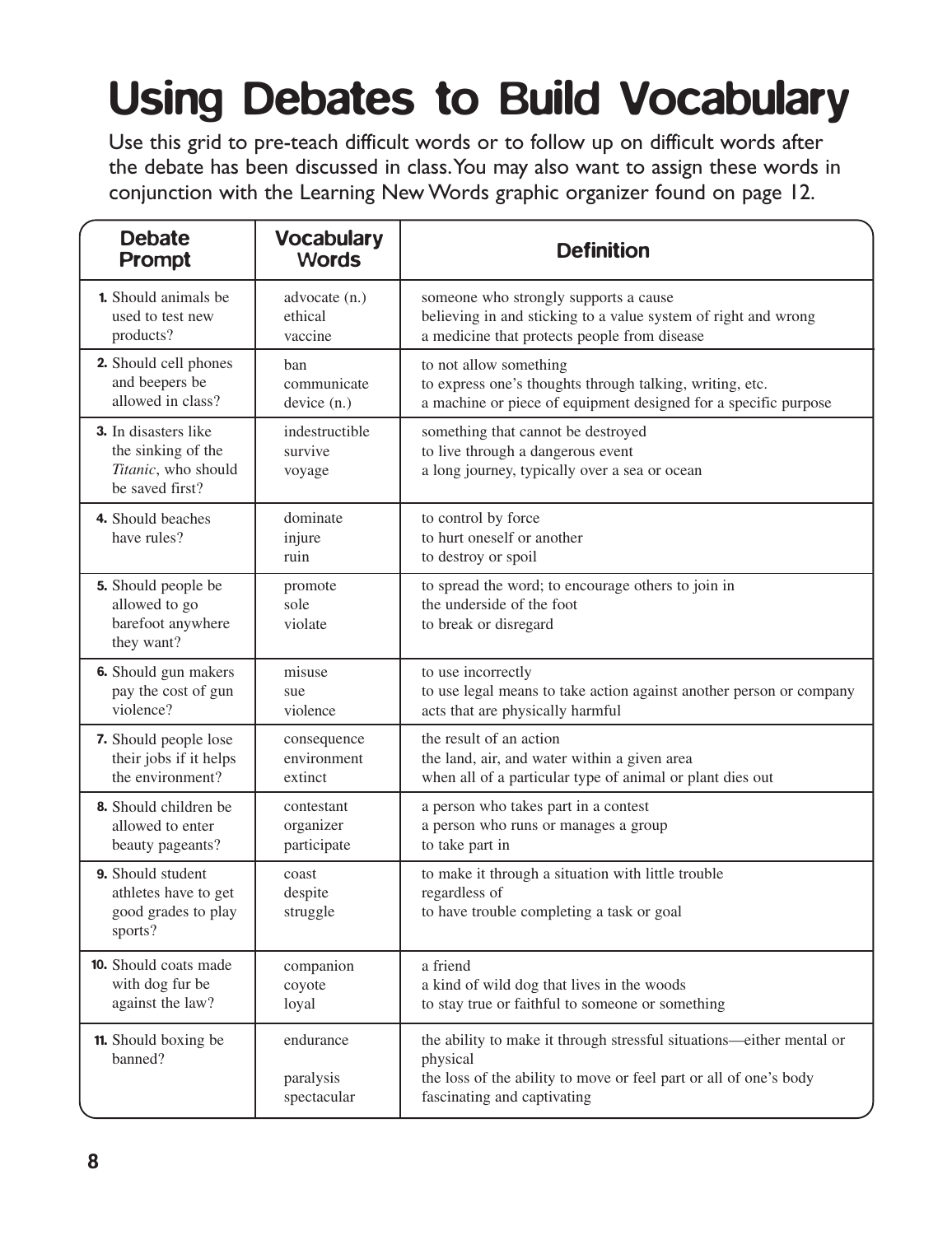| <b>Debate</b><br><b>Prompt</b>                                                                | <b>Vocabulary</b><br><b>Words</b>      | <b>Definition</b>                                                                                                                                                 |  |
|-----------------------------------------------------------------------------------------------|----------------------------------------|-------------------------------------------------------------------------------------------------------------------------------------------------------------------|--|
| 12. Do police belong<br>in schools?                                                           | beat $(n.)$<br>controversy<br>rowdy    | the area a police officer is responsible for<br>an argument or dispute<br>wild behavior                                                                           |  |
| <b>13.</b> Should hunting be<br>banned as a sport?                                            | endangered<br>inhumane<br>tradition    | on its way to becoming extinct<br>cruel and brutal<br>something that is handed down from one generation to the next                                               |  |
| <b>14.</b> Should students<br>get paid for<br>attending school?                               | dedication<br>motivation<br>sweatshops | willingness to spend time and energy on a given project<br>the reason or reasons that cause you to do something<br>factories where workers are treated inhumanely |  |
| 15. If you do the crime,<br>should your parents<br>do the time?                               | contribute<br>partially<br>sentenced   | to add to<br>in part, not completely<br>ordered by a judge to serve jail time or community service                                                                |  |
| <b>16.</b> Should teen crimi-<br>nals be locked up<br>in adult prisons?                       | commit<br>increase<br>reform           | to do; to take part in<br>to make greater, to make more likely to happen<br>to change for the better                                                              |  |
| 17. Should you change<br>the way you dress<br>because of what<br>other people might<br>think? | conference<br>conform<br>shallow       | a meeting<br>to try to fit into accepted standards<br>lacking depth; superficial                                                                                  |  |
| <b>18.</b> Should businesses<br>be forced to deliver<br>to every neighbor-<br>hood?           | crave<br>discriminate<br>illegal       | to have a strong desire for<br>to treat someone unfairly based on unrelated factors<br>against the law                                                            |  |
| <b>19.</b> Should the govern-<br>ment rate music?                                             | censor<br>regulate<br>suitable         | to block out<br>to control<br>appropriate; correct for the situation                                                                                              |  |
| 20. Are teen juries a<br>good idea?                                                           | accused (n.)<br>jury box<br>justice    | defendant in a legal case<br>the area where jurors sit during a trial<br>the system of laws in a community                                                        |  |
| 21. Is space explo-<br>ration worth the<br>money we spend<br>on it?                           | astronaut<br>explore<br><b>NASA</b>    | a person who travels in outer space<br>to investigate<br>National Aeronautics and Space Administration                                                            |  |
| <b>22.</b> If you find \$100, is<br>it yours to keep?                                         | convinced<br>decent<br>wad             | believed strongly<br>good<br>a stack; a bundle                                                                                                                    |  |
| 23. Some malls in<br>America have<br>banned teens. Is<br>this fair?                           | accompany<br>intimidate<br>privilege   | to go with<br>to scare<br>honor                                                                                                                                   |  |
| 24. If you see someone<br>cheating on a test,<br>should you tell?                             | benefit $(v.)$<br>betray<br>consider   | to receive help from<br>to be disloyal<br>to think about                                                                                                          |  |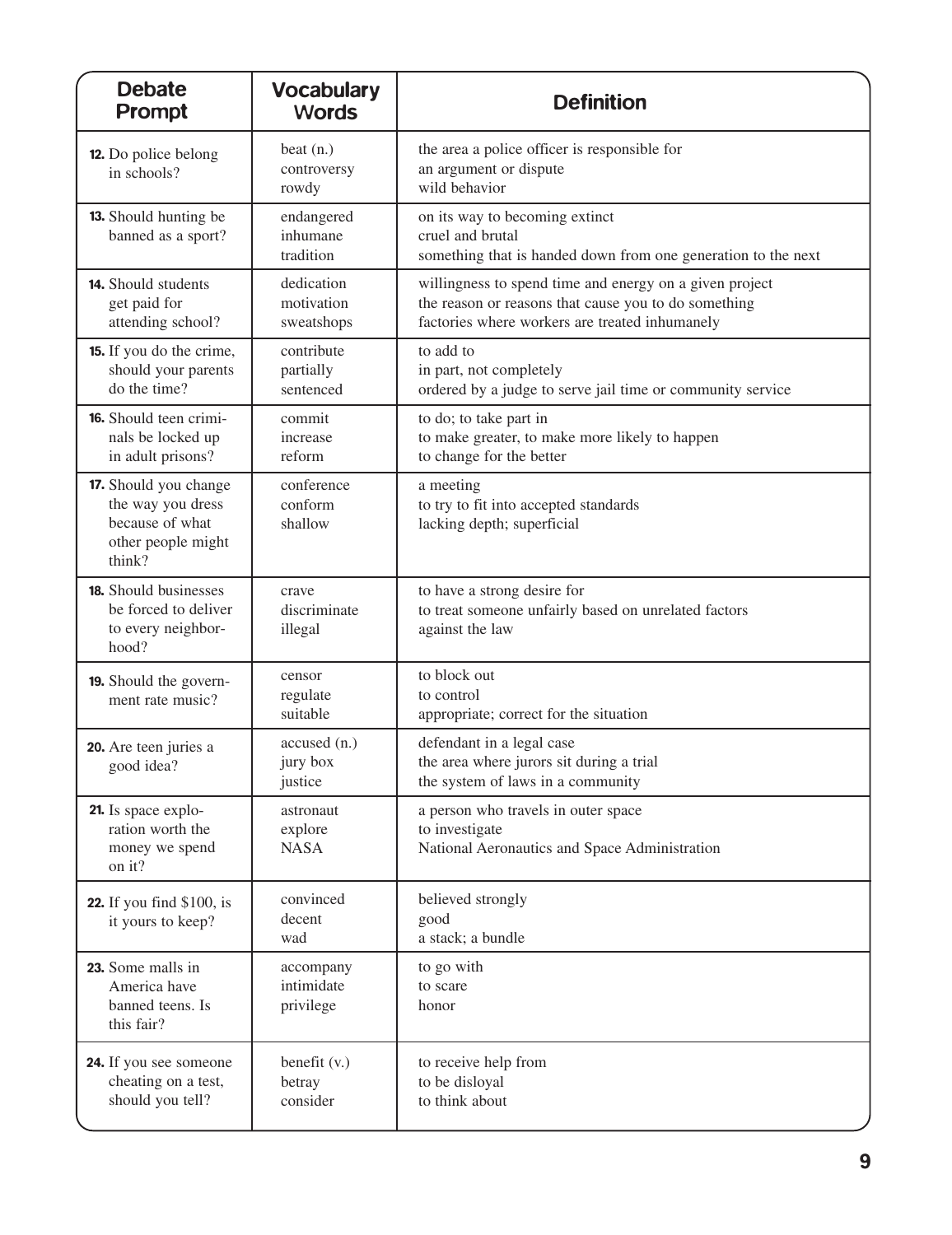| <b>Debate</b><br><b>Prompt</b>                                                       | <b>Vocabulary</b><br><b>Words</b>    | <b>Definition</b>                                                                                           |
|--------------------------------------------------------------------------------------|--------------------------------------|-------------------------------------------------------------------------------------------------------------|
| 25. Are teen curfews a<br>good thing?                                                | cruise<br>focus<br>institute (v.)    | to roam around<br>to concentrate on<br>to put into place                                                    |
| 26. Is year-round school<br>a good idea?                                             | alternate $(v.)$<br>boost<br>session | to take turns<br>to improve<br>period when schools are open                                                 |
| 27. Should skateboard-                                                               | disrupt                              | to interrupt                                                                                                |
| ing be banned in                                                                     | necessary                            | needed                                                                                                      |
| public places?                                                                       | pedestrians                          | people who travel on foot                                                                                   |
| 28. Should Olympic                                                                   | establish                            | to put into place                                                                                           |
| athletes be tested                                                                   | random                               | to not follow a pattern                                                                                     |
| for drugs?                                                                           | sacrifice                            | to give up something you really want                                                                        |
| 29. Should sports                                                                    | enthusiastic                         | to be very excited about                                                                                    |
| teams drop Native                                                                    | offensive                            | insulting                                                                                                   |
| American names?                                                                      | uphold                               | to maintain                                                                                                 |
| <b>30.</b> Should celebrities<br>be responsible for<br>the products they<br>endorse? | decision<br>endorse<br>exploit       | a judgment or conclusion<br>to promote<br>to take advantage of                                              |
| 31. Should schools<br>have dress codes?                                              | dilemma<br>hinder<br>mandatory       | a choice between two equal options<br>to prevent<br>required                                                |
| 32. Should celebrities                                                               | influence                            | to effect                                                                                                   |
| speak out on                                                                         | obliged                              | required by a sense of duty                                                                                 |
| political issues?                                                                    | take a stand                         | to express an opinion in a public format                                                                    |
| 33. Should kids have                                                                 | counteract                           | to work against                                                                                             |
| to address teachers                                                                  | formal                               | proper                                                                                                      |
| as Ma'am and Sir?                                                                    | instill                              | to bring about                                                                                              |
| 34. Should laws be                                                                   | gradually                            | slowly                                                                                                      |
| stricter for teenage                                                                 | restrict                             | to limit                                                                                                    |
| drivers?                                                                             | transport                            | to carry from one location to another                                                                       |
| 35. Should the                                                                       | aggressive                           | strong-willed                                                                                               |
| paparazzi be                                                                         | annoying                             | something or someone that bothers or disturbs                                                               |
| banned?                                                                              | aspect                               | one feature of a given situation                                                                            |
| <b>36.</b> Do teens have too<br>much to do?                                          | priority<br>shelter<br>sufficient    | something that is more important than other things<br>to protect<br>enough                                  |
| 37. If you find a<br>historical treasure,<br>does it belong to<br>you?               | artifact<br>debt<br>sunken           | an object of historical interest<br>money owed<br>dropped to the bottom of the ocean or other body of water |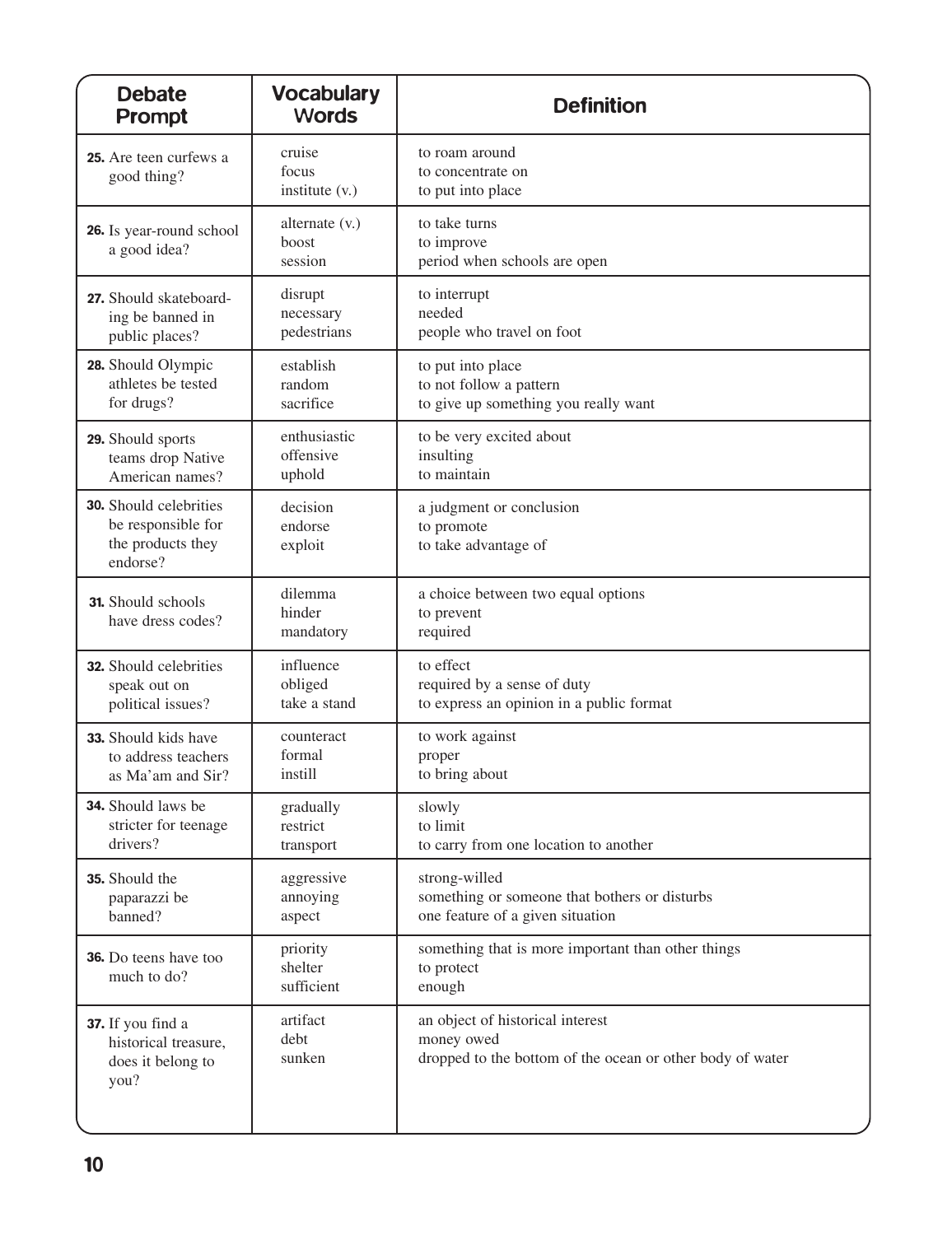| <b>Debate</b><br><b>Prompt</b>                                                   | <b>Vocabulary</b><br><b>Words</b>             | <b>Definition</b>                                                                                                    |
|----------------------------------------------------------------------------------|-----------------------------------------------|----------------------------------------------------------------------------------------------------------------------|
| 38. Should surveillance<br>cameras be used in<br>schools?                        | install<br>reduce<br>surveillance             | to put in place<br>to lower<br>to watch carefully over a wide area                                                   |
| 39. Should moshing be<br>allowed at concerts?                                    | common<br>packed<br>risky                     | to occur often<br>filled to capacity<br>potentially dangerous                                                        |
| <b>40.</b> Should school news-<br>papers be censored?                            | conclusive<br>inconsistent<br>supervise       | provides information that allows a conclusion to be made<br>to not follow along; to be contrary to<br>to oversee     |
| 41. Should paddling be<br>used to punish stu-<br>dents?                          | esteem<br>estimate<br>severe                  | to respect and admire<br>to approximate based on given information<br>harsh                                          |
| 42. Would you give up<br>certain luxuries to<br>save the environ-<br>ment?       | continuously<br>pessimistic<br>recycle        | without interruption<br>negative<br>use again                                                                        |
| 43. Should students<br>have to do volunteer<br>work to graduate?                 | compassion<br>involve<br>require              | feelings of sympathy<br>to take part in<br>to make necessary                                                         |
| 44. Should schools<br>named for slave<br>owners be<br>renamed?                   | deserve<br>honor<br>surgeon                   | to earn something<br>to respect<br>a doctor who performs operations in a hospital                                    |
| 45. Should doctors<br>transplant pigs'<br>organs into human<br>bodies?           | compatible<br>function<br>temporarily         | to work well with something or someone<br>to work properly<br>for a short time                                       |
| <b>46.</b> Should male and<br>female training in<br>the military be<br>separate? | appoint<br>exclude<br>propose                 | to name someone to a position or group<br>to keep separate<br>to suggest                                             |
| 47. Should girls have<br>their own schools?                                      | impression<br>opponent<br>opportunity         | a taste of; a suggestion<br>someone on the opposite side or team in a debate or argument<br>a chance to do something |
| 48. Should kids learn<br>riflery in schools?                                     | $\text{bear}(v.)$<br>beef up<br>mixed message | to carry something<br>to strengthen; to improve<br>a message with two or more conflicting points                     |
| 49. Should the United<br>States be the<br>world's police<br>force?               | abandon<br>horrifying<br>unthinkable          | to leave or give up on someone or something<br>completely frightening<br>out of the realm of possibility             |
| <b>50.</b> Should teens have<br>their own credit<br>cards?                       | consumer<br>convenience<br>replace            | a person who buys things<br>ease of use<br>to get another                                                            |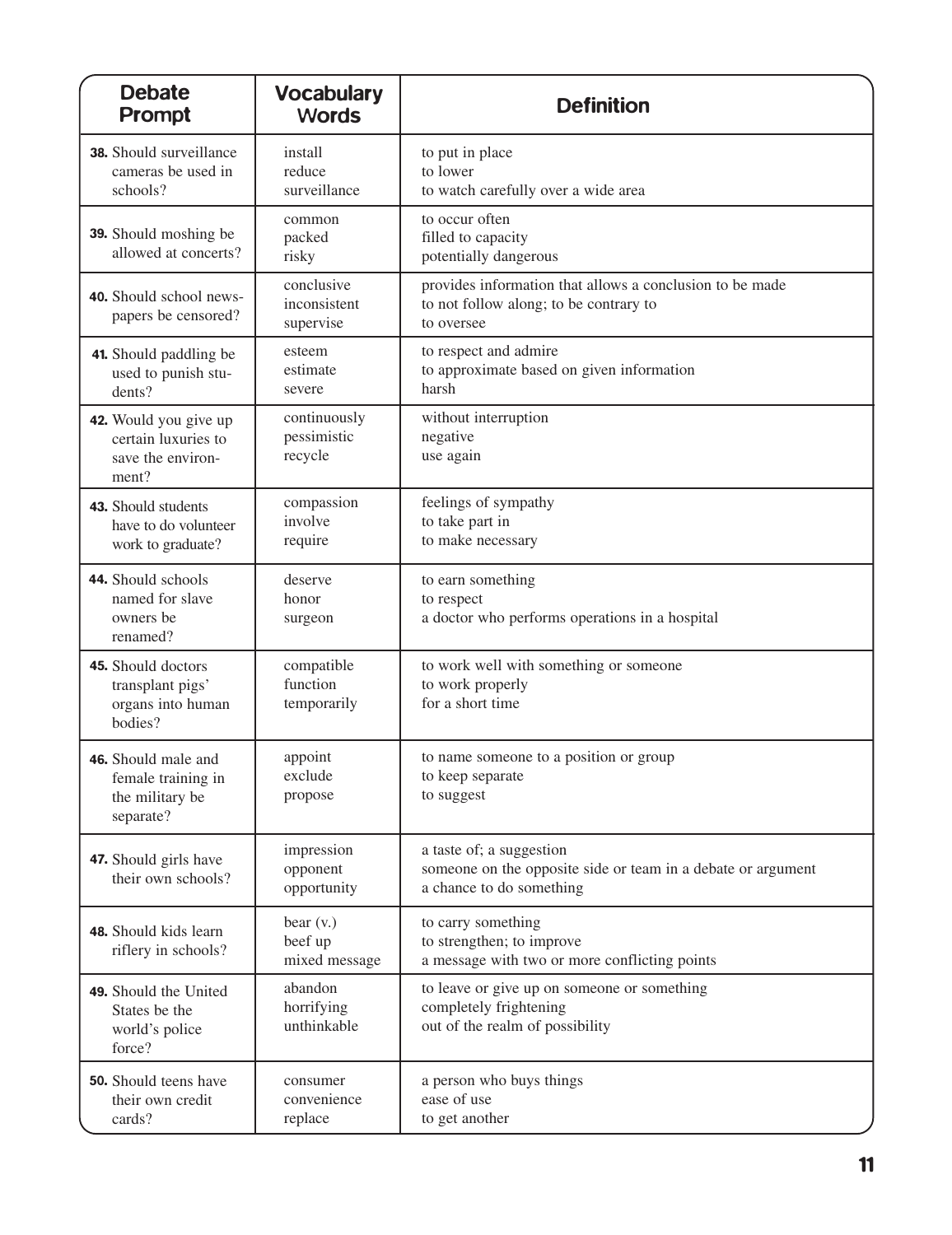## Learning New Words

You may come across some new words as you read this debate. Put each new word in the graphic organizer below and fill in the information for each word. (Be sure to include all words you see in boldface type.)

| <b>Debate Topic:</b> |                 |               |  |
|----------------------|-----------------|---------------|--|
| <b>Word</b>          | <b>Sentence</b> | My Definition |  |
|                      |                 |               |  |
|                      |                 |               |  |
|                      |                 |               |  |
|                      |                 |               |  |
|                      |                 |               |  |
|                      |                 |               |  |
|                      |                 |               |  |
|                      |                 |               |  |
|                      |                 |               |  |
|                      |                 |               |  |
|                      |                 |               |  |
|                      |                 |               |  |
|                      |                 |               |  |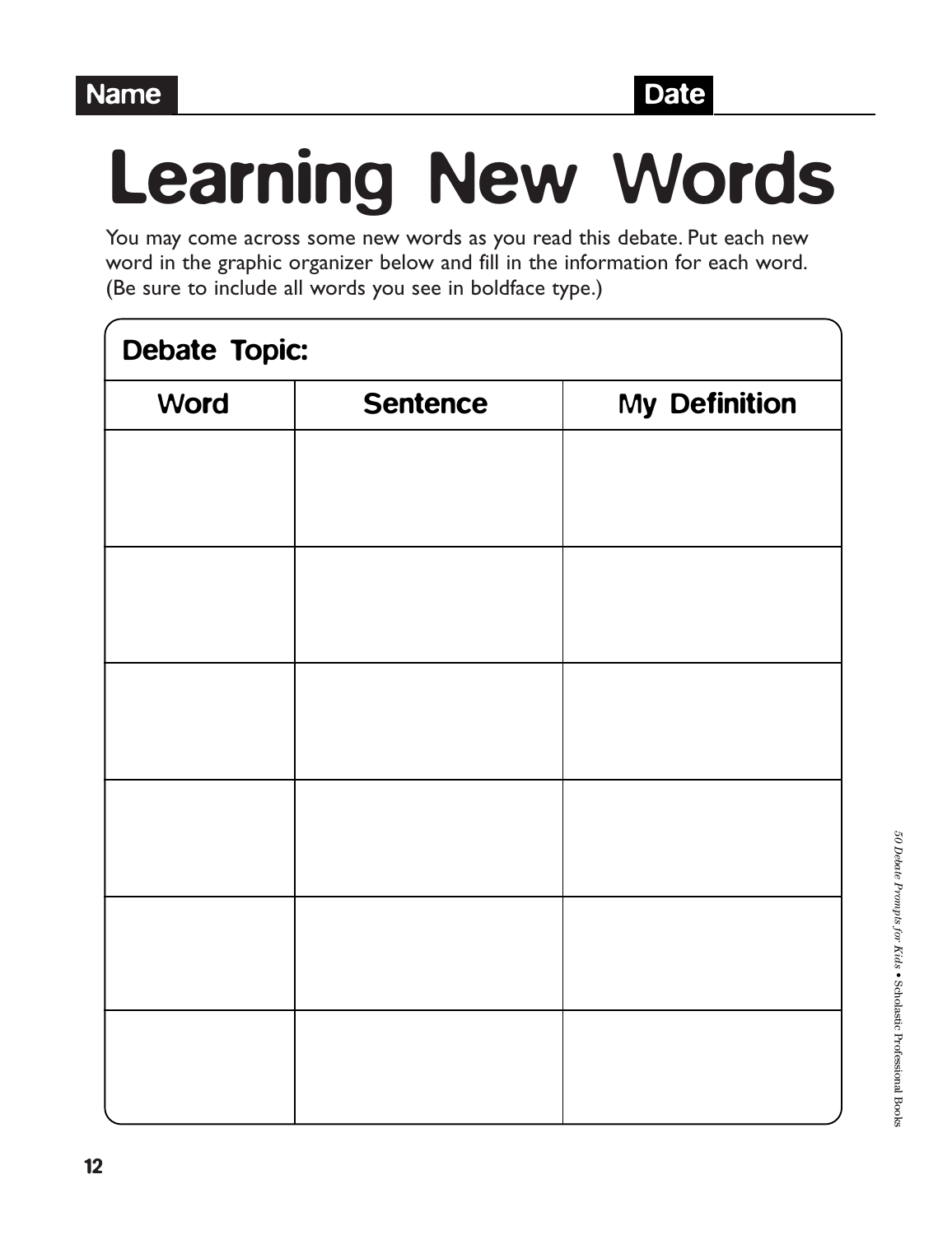#### Name Date and Date Date

## Before and After

Sometimes people change their minds—or opinions. Does this ever happen to you, too? Use the graphic organizer below to keep track of how your opinion either changes or stays the same. Here's what you do:

1. Read the Debate Topic title.Then fill in *Part 1: Before*.

2.When you have finished reading the debate, fill in *Part 2:After*.

3. In *Part 3:Tell Why*, explain your thinking.

| <b>Debate Topic:</b>     |                                                                                    |  |
|--------------------------|------------------------------------------------------------------------------------|--|
| Part I:<br><b>Before</b> | Before reading this debate, these are my<br>thoughts and opinions about the topic: |  |
| Part 2:<br>After         | After reading this debate, this is how my<br>opinion has gotten stronger:          |  |
| Part 3:<br>Tell Why      | After reading this debate, this is how my<br>opinion has changed:                  |  |
|                          |                                                                                    |  |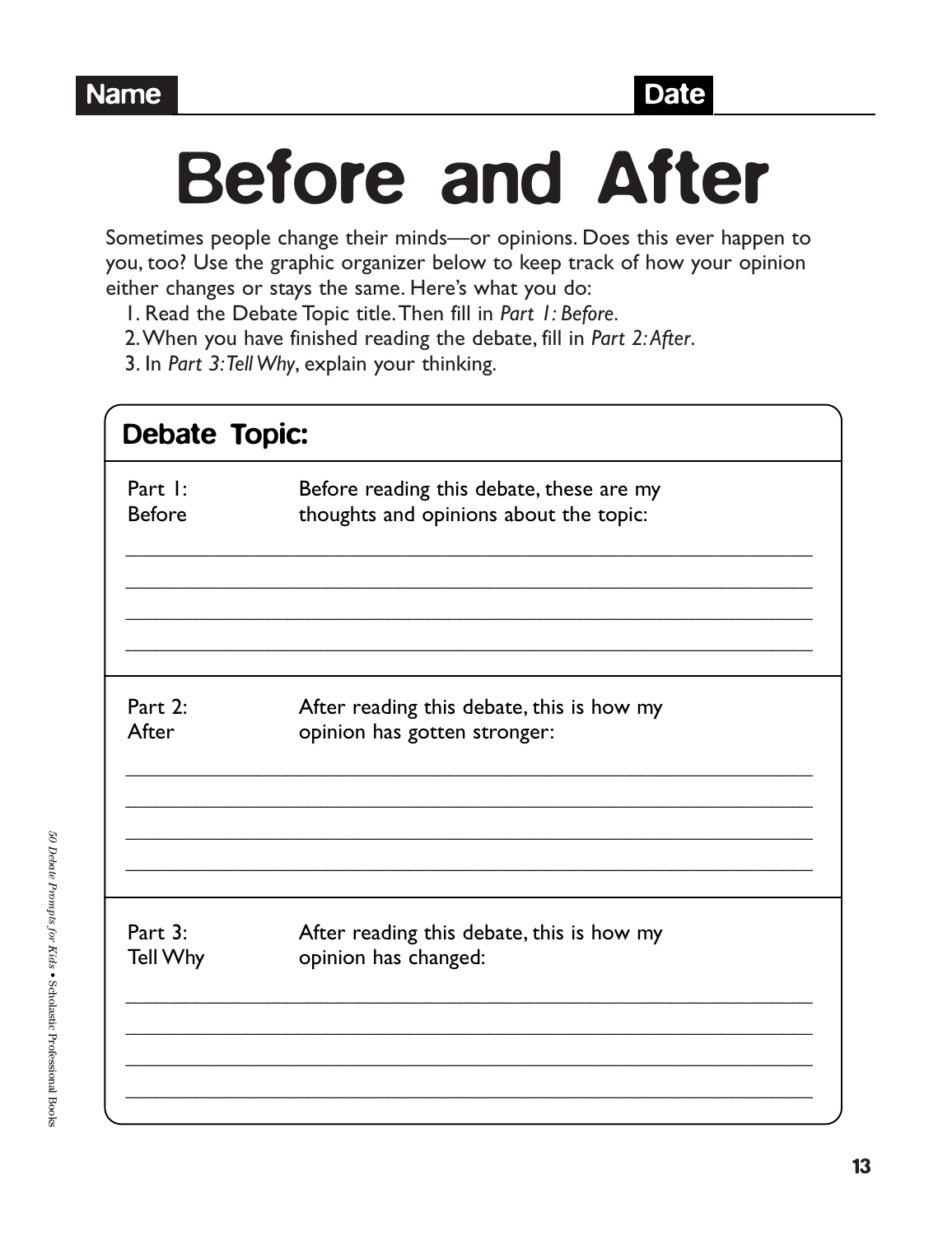# Looking at Both Sides

In most debate issues, you will see reasons for or against the topic. As you read the debate, keep track of both sides by filling in the graphic organizer below.

| <b>Debate Topic:</b> |                   |
|----------------------|-------------------|
| For/Yes              | <b>Against/No</b> |
|                      |                   |
|                      |                   |
|                      |                   |
|                      |                   |
|                      |                   |
|                      |                   |
|                      |                   |
|                      |                   |
|                      |                   |
|                      |                   |
|                      |                   |
|                      |                   |
|                      |                   |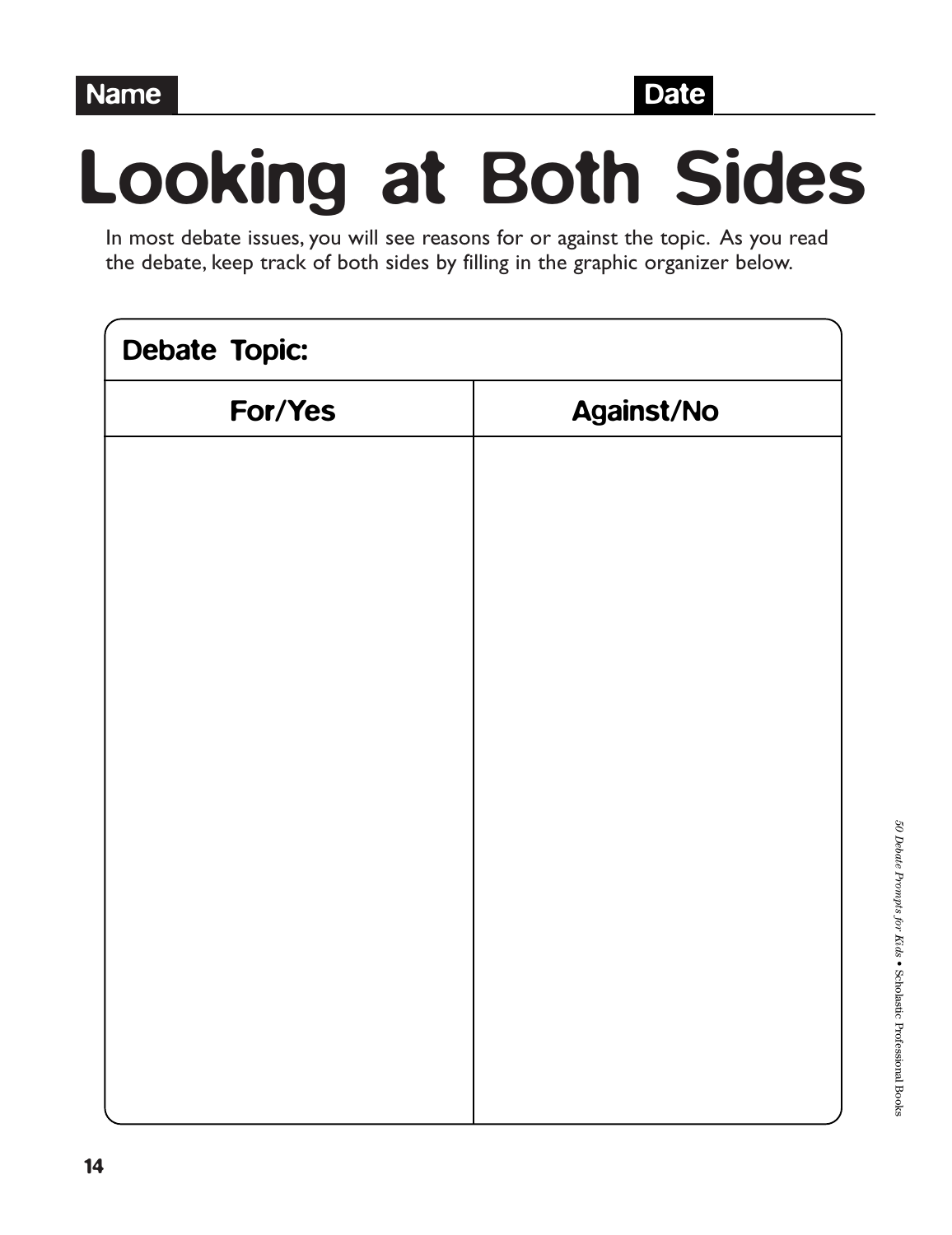

#### Should animals be used to test new products?

Scientists perform tests on animals every day. Some people think the tests are cruel and painful. What do you think?

 $\mathsf{H}$ ave you ever wondered how a company knows that its shampoo won't burn your eyes? Or make your scalp break out in a rash? Companies test their products before they sell them. And a lot of these products are tested on animals first.

Shampoo isn't the only thing tested on animals. Many medicines are also tested on animals. Each year, American researchers use more than 20 million mice, monkeys, rabbits, and other animals in scientific tests. These tests help make sure that products are safe. They



Hardly anyone dies of smallpox, polio, or rabies anymore. Why? **Vaccines**

helped wipe them out. And without animal testing, we wouldn't have vaccines. We need animal testing to find vaccines and to let scientists try out new medical techniques, such as heart transplants. Yes, it does hurt some animals, but it saves thousands of human lives. And that's really important.

also help researchers find cures for diseases.

But many animals suffer or die during the tests. Animal-rights **advocates** say this is wrong. One group, called PETA (People for the **Ethical** Treatment of Animals), says that animals have feelings—just like people. They get hungry and thirsty. They feel fear and pain.

PETA thinks that all testing on animals should stop. Others feel that it's the only way to fight disease and make safe products.

What do you think? Should animals be used to test new products?



Animals have feelings, just like humans. It's wrong when they die to

test our products—especially those that have no real medical purpose. Companies like The Body Shop are developing new products without animal testing. Doctors and researchers should stop all animal testing now. It's not fair to put animals' lives at risk for humans.

#### Your Turn!

**Write Now:** What is your point of view? Write a letter to the editor of your local newspaper voicing your opinion.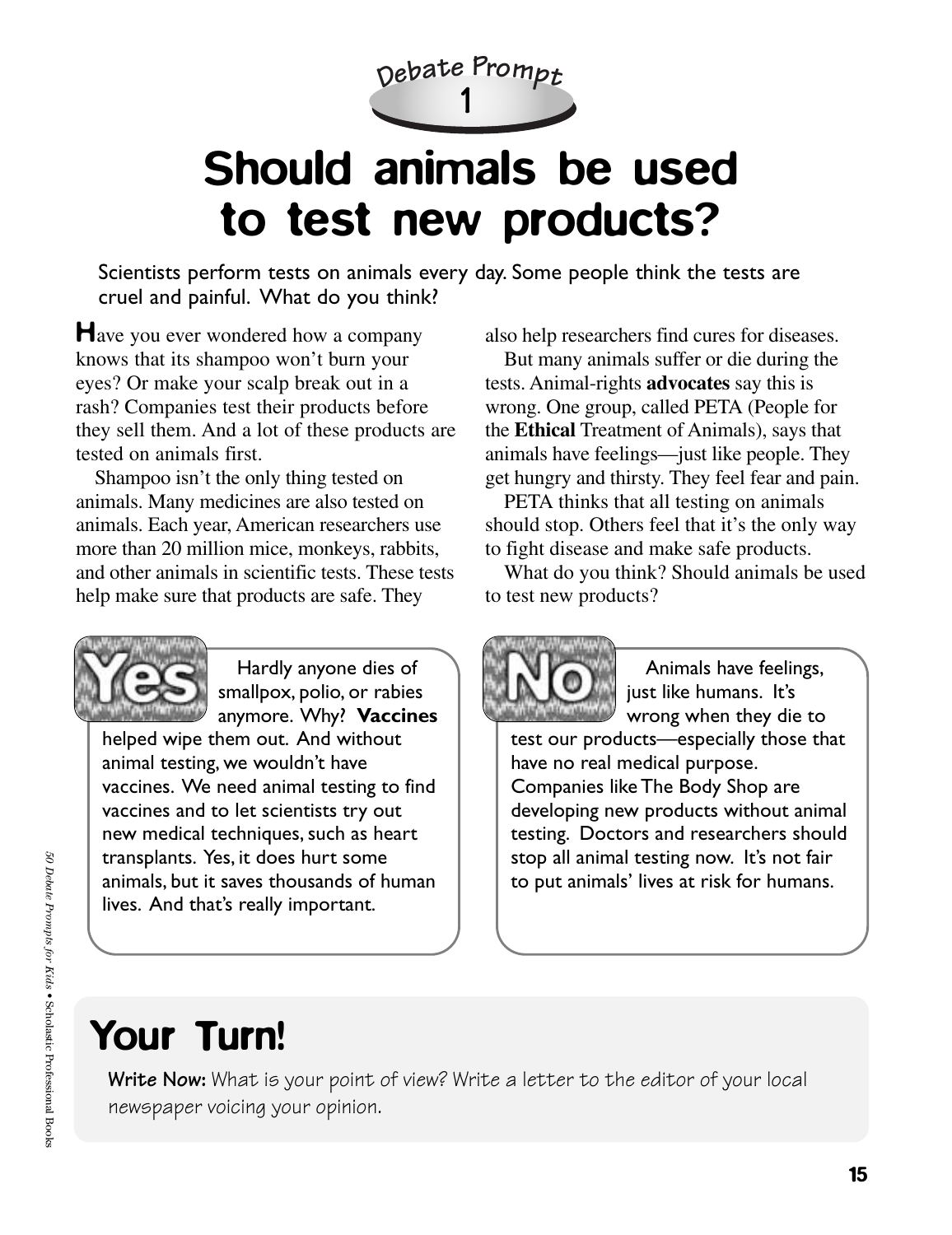

#### Should cell phones and beepers be allowed in class?

Some teachers say cell phones and pagers should be banned from school. Other people say kids need them.What do you think?

One of the problems with cell phones and beepers is that they can be a major source of distraction. There's nothing worse than someone's cell phone ringing in the middle of something important. And if the people actually start talking, it's even worse. This is why many teachers are trying to **ban** cell phones and pagers from school. They claim the **devices** disrupt their classrooms and totally blow their students' concentration. Worse, if they go off during a test, they can really hurt someone's grade.

But lots of people disagree. They say kids need pagers and cell phones. Some kids have to keep in touch with parents and work. Rather than banning beepers and cell phones, some say that school officials should just make kids use them responsibly.

What do you think? Should cell phones and beepers be allowed in class?



Banning cell phones is totally unfair! Kids don't have phones and pagers for

fun. They need them. They have to be able to **communicate** with their parents and their employers—especially if there's an emergency. Sure, kids should use their phones and beepers responsibly. But that's different from banning them altogether. Cell phones and pagers are here to stay. Kids might as well learn to use them responsibly while they're in school.



What does a kid need a cell phone for? If there's an emergency, parents can

always call the principal. And students can use a pay phone to keep in touch with their employers.Or they can keep a cell phone in their locker and check messages between classes. The fact is, cell phones and beepers are really just a way of keeping in touch with friends and dates. There are too many distractions in kids' lives already.They don't need another one.

#### Your Turn!

**Talk About It:** What is the strongest argument for allowing cell phones and beepers in class? What's the strongest argument against them?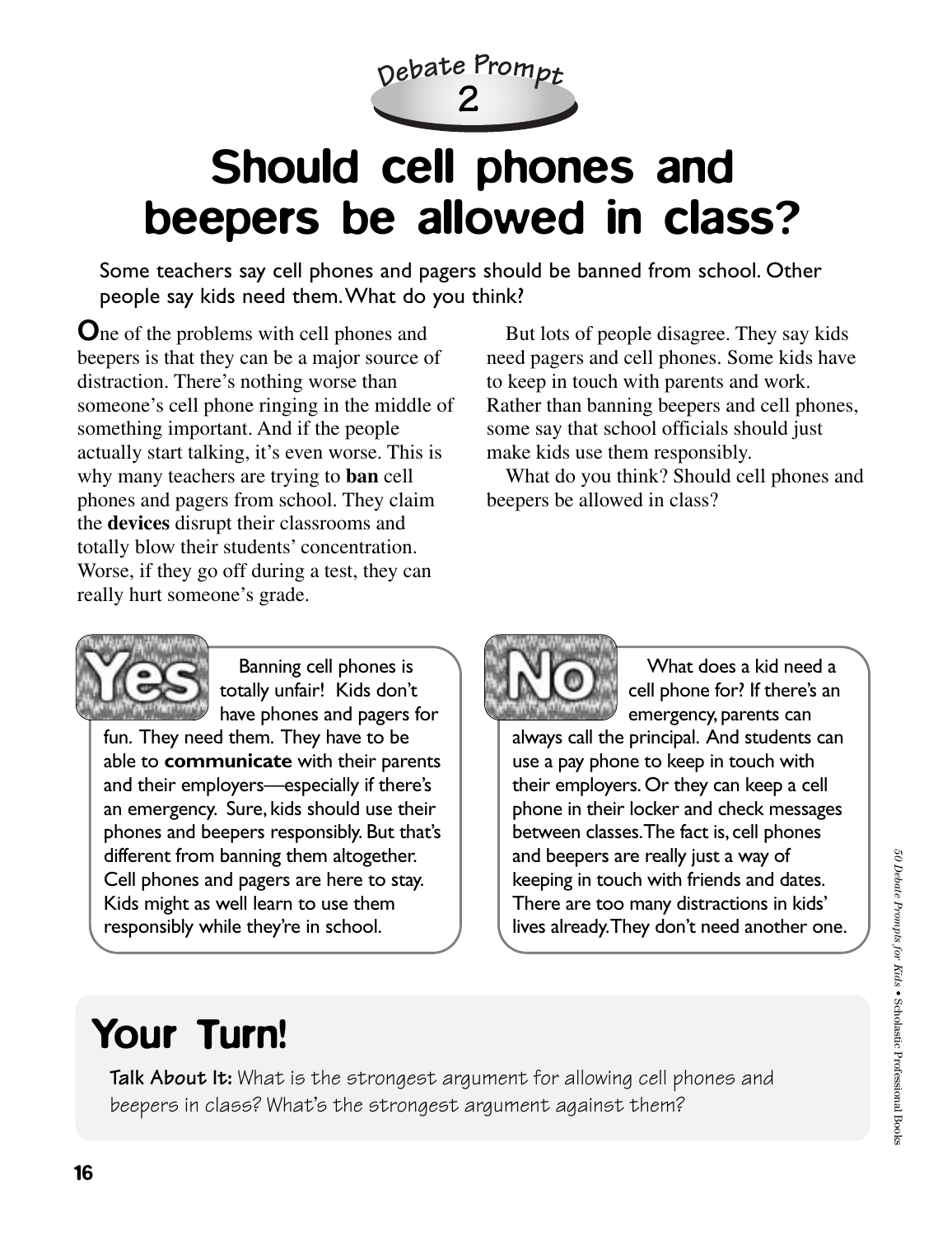

#### In disasters like the sinking of the Titanic, who should be saved first?

Some people say that, in emergencies, women and children should be saved first. Do you agree with this?

**W**hen the *Titanic* was built, everyone said it was **indestructible**. But on the night of April 14, 1912, on its first **voyage** from England to New York, the *Titanic* hit an iceberg and sank. Of the 2,224 people aboard, only about 700 survived.

Many of the people who **survived** were women and children. This was because male passengers decided that women and children should get into the lifeboats first. There were many reasons for this. First, men believed that women and children were weaker, and needed



It's a fact—women and children are more valuable to society than men.

Women are the ones who have children. And children are the ones who keep a family going. So "women and children first" isn't just being nice. It makes sense. If the *Titanic* disaster were to happen today, men should let women and children go first.

to be helped. Second, they believed that the lives of women and children were more valuable. Finally, many men thought placing women and children first was simply the right and proper thing to do. "Women and children first" is how they did everything.

Does this make sense? What if the *Titanic* sank today? Do you think men should do the same thing?



The whole idea of "women and children first" is an insult. In today's world, everyone is equal. Women are just as strong as men—they don't need

men to save them. Women can save themselves. Maybe children should go first. But if the *Titanic* disaster happened today, women and men should get in the lifeboats together.

#### Your Turn!

**Write Now:** Do you think "women and children first" is a good idea? Why or why not?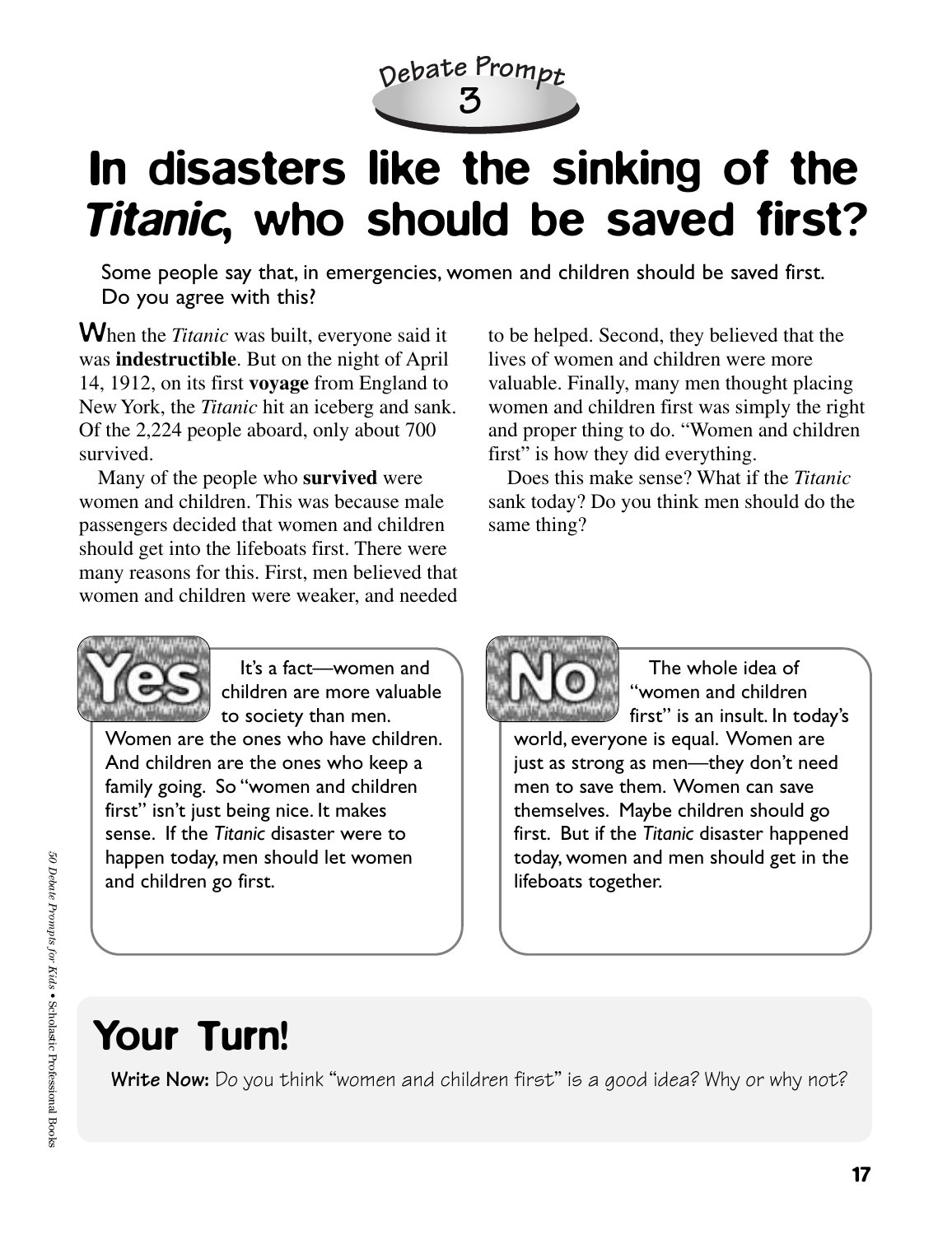

#### Should beaches have rules?

Some people say that beaches should have rules. Others say that rules ruin beaches.What do you think?

No doubt about it, summer is meant for kicking back and having fun. And there's no better place to chill out on a hot summer's day than the beach. In some parts of America, though, the beach is becoming more and more like school. No, there aren't any classes. But there are definitely a lot of rules.

On some beaches, for instance, there's absolutely no ball playing or boom boxes. On others you can't have dogs or fly a kite. And at several beaches in California, you're not allowed to throw a Frisbee or use a beach



Rules are a good idea. Some beaches are so crazy it's impossible to

show up without getting **injured**. And on the quieter beaches, it just takes a couple of guys with a football to **ruin** everyone's good time. Rules give lifeguards more power to make beaches fun for everyone. Without rules, the loudest and most obnoxious people would always **dominate** the beach.

umbrella bigger than six feet around. If you have an illegal umbrella, you get a ticket.

Some people think this is ridiculous. They say the beach should be a place to get away from the rules and regulations of everyday life. Others say it's about time beaches had some restrictions. They say that with all the loud music and objects hurtling through the air, it's impossible to relax and have fun.

What do you think? Should beaches have rules?



The beach is a place to play, hang out, and have fun. It is one of the last places in this country where you can do whatever you want without anyone hassling you. Making a lot of rules is just another way to make life more complicated. The beach should be easy, fun, and rule-free. If people want peace and quiet they should stay in bed!

#### Your Turn!

**Write Now:** Make a poster that lists rules you think a beach should have.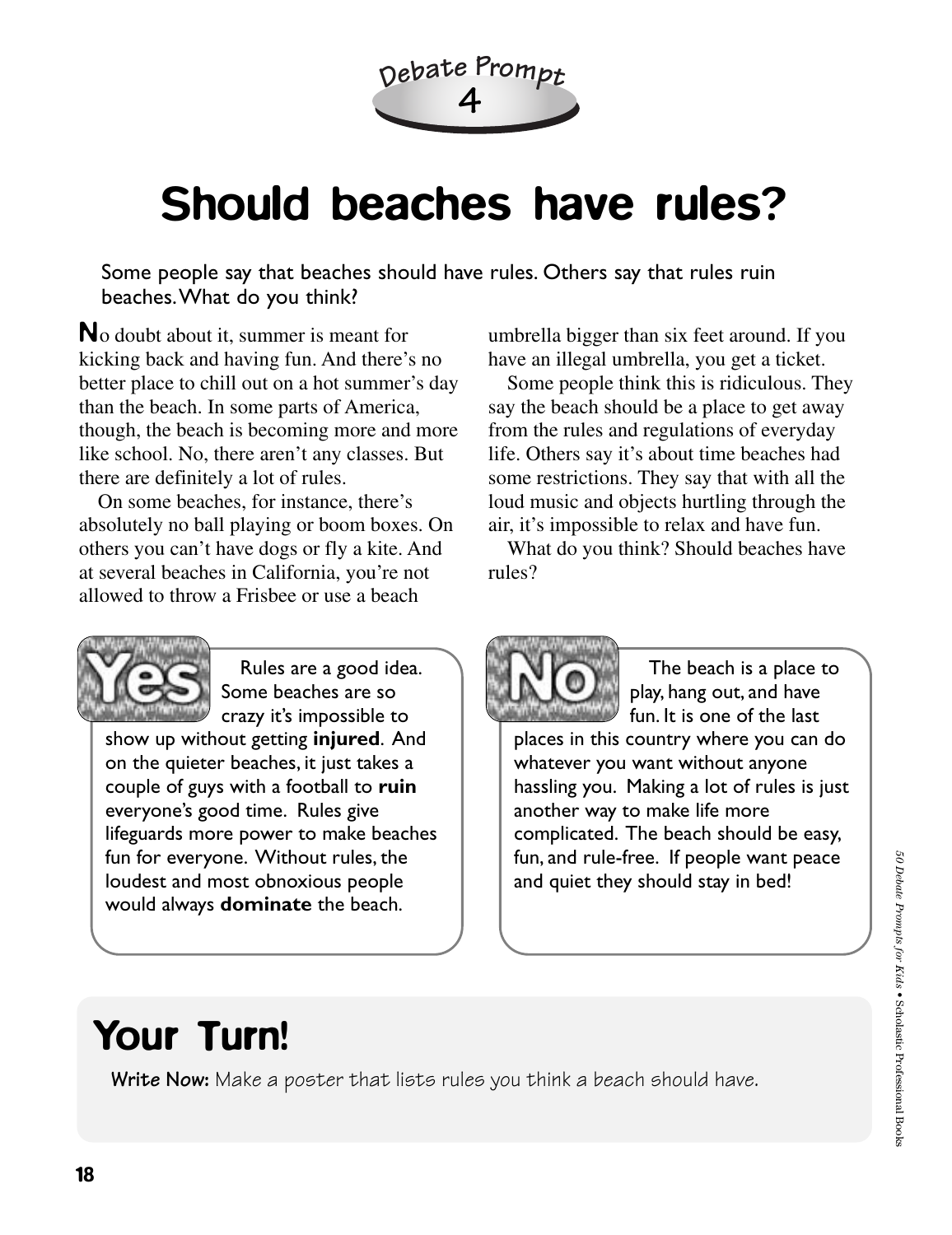

#### Should people be allowed to go barefoot anywhere they want?

Some people think that going barefoot should be banned in certain places. Others think that being barefoot should always be allowed.What do you think?

Everybody likes to go barefoot, right? There's nothing better than feeling cool grass or smooth pebbles between your toes. Even in cities, some people like it so much they go barefoot all the time, and this trend is picking up steam. There's even a club to **promote** going barefoot. It's called the "Dirty **Sole** Society" and has over six hundred members. People in this club do everything without shoes. They shop, work, and even go out to eat barefoot.

But certain people aren't so happy about



Barefoot people should be protected! This is a free country and if people

want to be shoeless, no one should stop them.The idea that being barefoot is unhealthy is just a myth. And going barefoot is no more dangerous than anything else. Maybe the government ought to pick up all that broken glass rather than harass barefoot people.As for people who think it's disgusting, they need to lighten up!

this trend. Lots of restaurant owners, for instance, place signs on their doors saying shoes are required. They say that bare feet smell bad and "turn off" other customers.

Other people say going barefoot is dangerous. They say barefooters can be seriously injured if they step on glass, nails, or other sharp objects. They also say bare feet spread disease.

What do you think? Should people be allowed to go barefoot wherever they want?

Feet are dirty and they stink. If people want to go barefoot, fine. But they should do it in their own homes and on their own property and leave the rest of us alone. Feet-people say their rights are being **violated** with these laws. But what about the right of people not to see or smell people's disgusting feet? What good is the law if it doesn't at

least protect us from that?

#### Your Turn!

**Consider Both Sides:** Make a list of three reasons why someone would want to go barefoot anywhere they want. Make another list of three reasons why someone would not want to.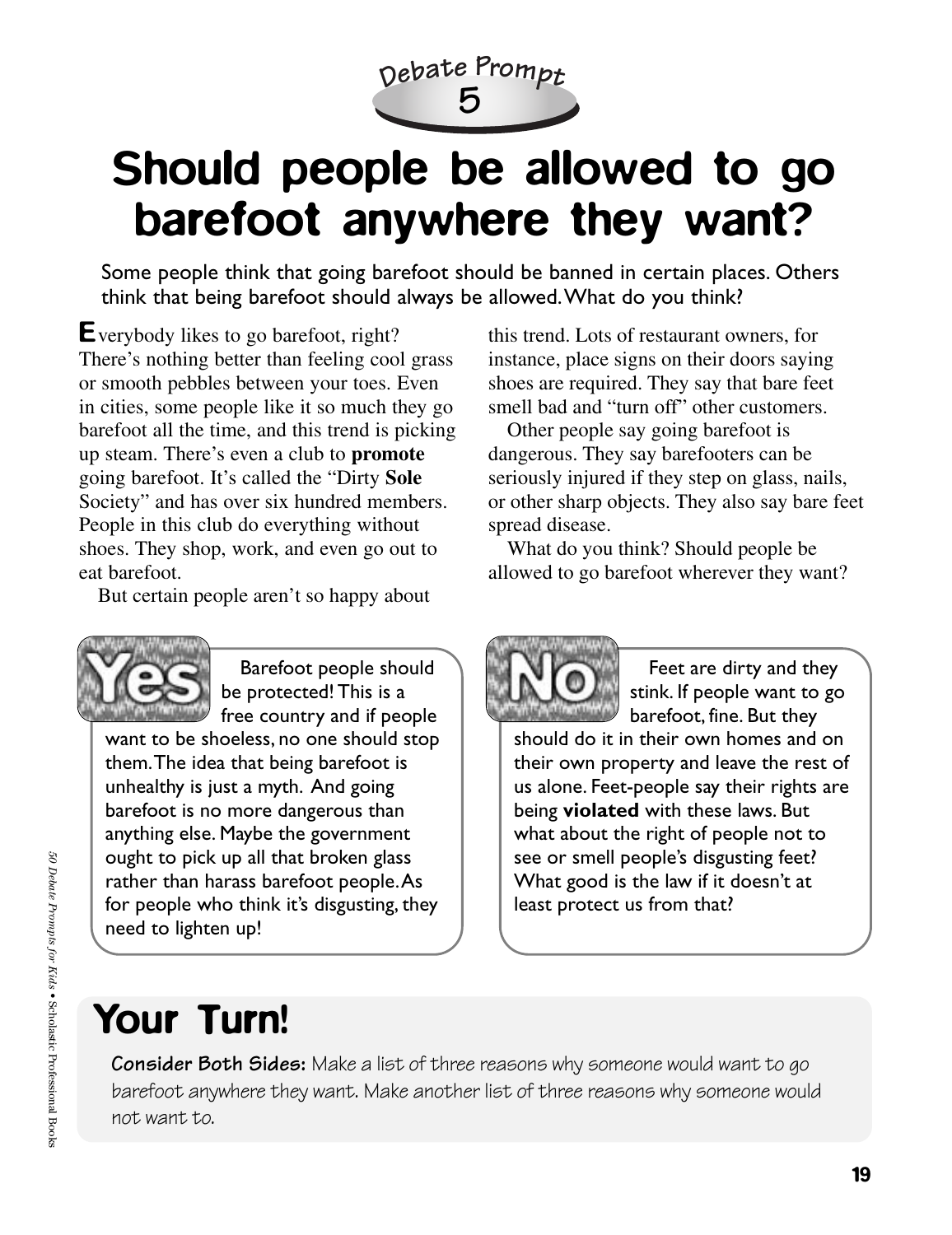

#### Should gun makers pay the cost of gun violence?

Some people say that gun makers should be held responsible for gun violence. Other people say this is unfair. What do you think?

t's against the law to make unsafe products I in the United States. You can't build cars with bad brakes. You can't sell food that will make people sick. And you can't make toys that are dangerous to kids. So what about guns? Guns kill people every day. Should they be considered an unsafe product? Should the gun makers be punished?

Many states and cities have decided that guns are unsafe. And they are **suing** the companies that make them. They say that a gun is a product that leads to crime, injury,



Gun violence is a big problem in this country. Someone needs to take

responsibility. Gun makers make lots of money from a product that leads to terrible violence. They should foot the bill to fix the problem. Gun makers should be forced to pay for police and hospitals. And they should be required to pay for the cost of installing safety locks on all their guns.

and death. And they're trying to get gun makers to pay for the harm these weapons have caused.

But gun makers say that guns are dangerous only if people **misuse** them. They claim that gun makers shouldn't be held responsible for the actions of criminals.

What do you think? Should gun makers be held responsible for the results of gun **violence**?



People should be responsible for their own actions. Gun makers have

nothing to do with how guns are used. If criminals misuse a gun, it's their fault not the gun maker's. Besides, things like cars can be dangerous too. But no one wants to ban them. And no one would sue a car company if they were run over. Why should it be different for gun makers?

#### Your Turn!

**Write Now:** Imagine that you have lost a brother or sister to gun violence. Write a letter to your state senator explaining your point of view on this debate.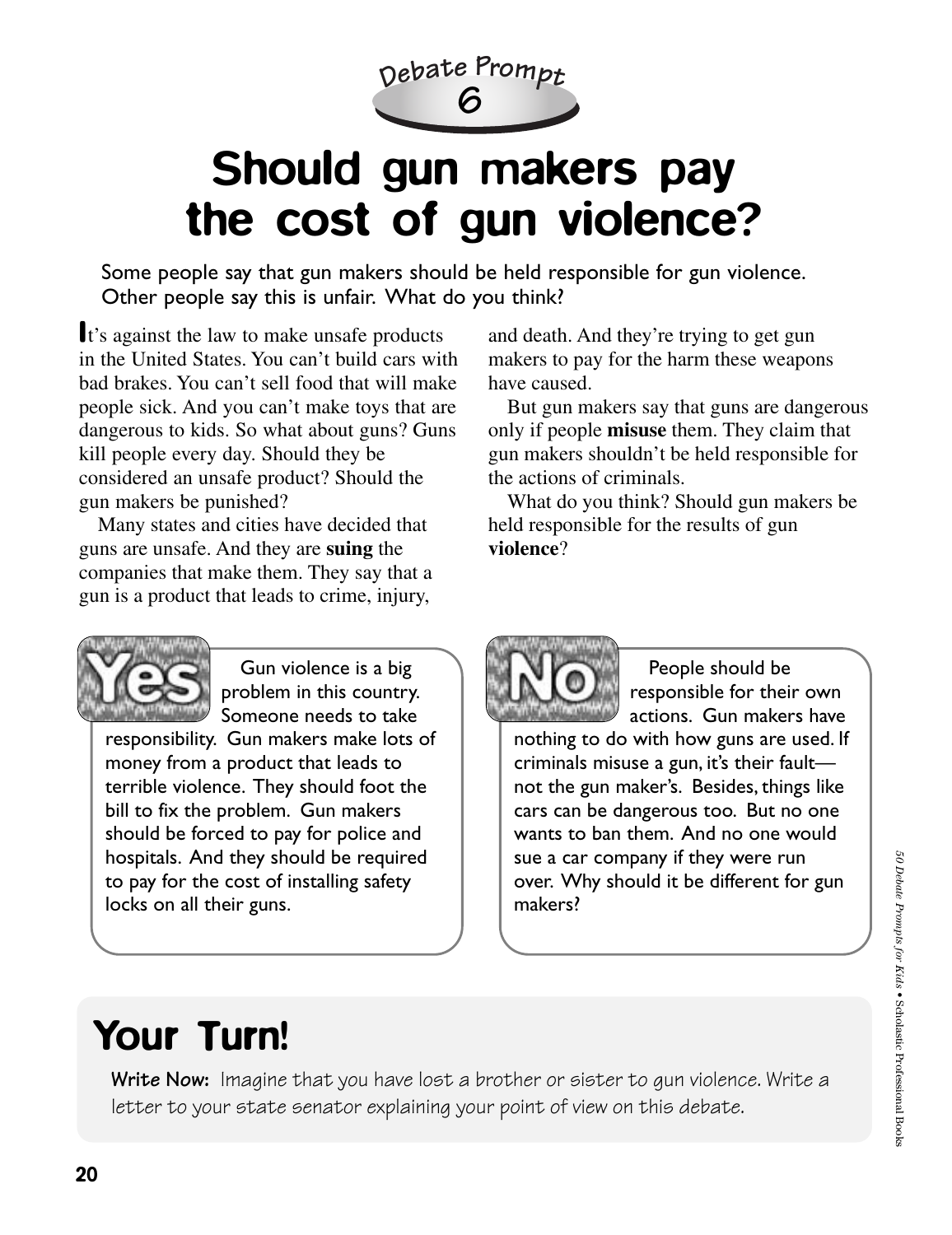

#### Should people lose their jobs if it helps the environment?

Of course the environment is important, but some say jobs are more important. What do you think?

What would you think if someone told you that an animal or a bird was about to become **extinct**? You'd want someone to do something about it, right? But what would you think if they told you that saving this animal might cost your parents their jobs? Tough question? Unfortunately, many communities across the United States struggle with this problem every day.

Many types of animals are in danger of becoming extinct. Saving them sometimes means closing the businesses that threaten



Endangered species must be our first priority. It's unfortunate when

people lose their jobs, but it's worse when animal species become extinct. The American wilderness is a national treasure. It belongs to everyone. And it would be sad to lose any part of it. More important, the planet's environment is very delicate. Losing a single kind of animal could have terrible **consequences**.

them. Or it means that new businesses can't be built on lands that house threatened animals. And this leads to people losing jobs.

Environmentalists don't want to see people out of work. But they also say that nature has to be protected. Other people say that it's time to put human beings first. They say they don't want to destroy the **environment**, but they think that jobs are more important than animals.

What do you think? Are endangered species more important than jobs?



It's time to put people first! People shouldn't lose their jobs because of animals. Sure, we should protect the environment as best we can. But saving the environment should not put people out of work. Anyway, environmentalists always exaggerate. Lots of times endangered species are just types of bugs or weeds. It's bad enough to think that an endangered owl might cost people their jobs. But bugs and weeds?

#### Your Turn!

**Find Out More:** Make a list of jobs that may harm certain parts of the environment.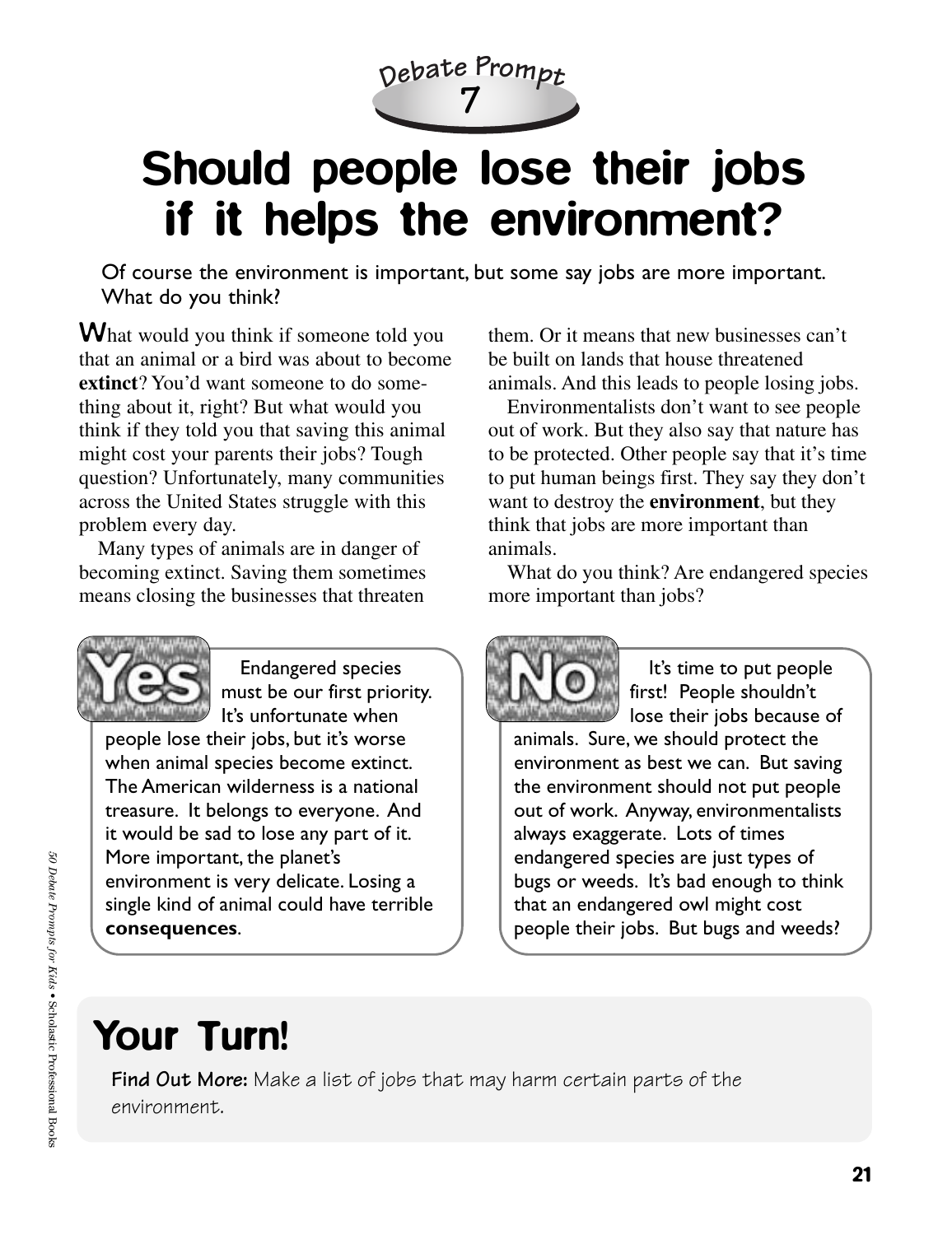

#### Should children be allowed to enter beauty pageants?

Some people think girls should be in their teens before entering beauty pageants. Others think it's okay for these girls to be younger. What do you think?

There's a beauty pageant in town and a friend convinces you to go. You think beauty pageants are boring. But you go anyway, because you want to see what the big deal is. When you arrive at the contest, however, you're shocked because you discover that the **contestants** are only six years old.

Every year, over 100,000 girls under the age of twelve compete in beauty pageants in the United States. **Organizers** of these pageants say they teach young girls important lessons that will help them later in life. They



People who want to stop these pageants should lighten up.

**Participating** in beauty pageants is just like playing Little League. Beauty pageants can teach a girl how to be self-confident and a good sport. More important, they're lots of fun. Six-year-olds love wearing glamorous dresses and fancy hair styles. And their parents and family love to see them all dressed up.

say the girls learn about hard work, discipline, and self-confidence.

Other people say that children should not be put through the stress of beauty pageants. They say that six-year-olds should not have to worry about things like self-discipline or being the most beautiful little girl.

What do you think? Should children be beauty queens?



All beauty pageants are ridiculous, but these pageants are the worst.

Teaching girls to compete over their looks is wrong, especially when they're so young. Little girls should learn to feel confident about their abilities, not their looks. And who cares if a six-year-old learns about discipline. Six-year-old girls should be having fun, not working. Beauty pageants are not just a waste of time. They're harmful!

#### Your Turn!

**Talk About It:** What is the minimum age someone should be to enter a beauty pageant? Why?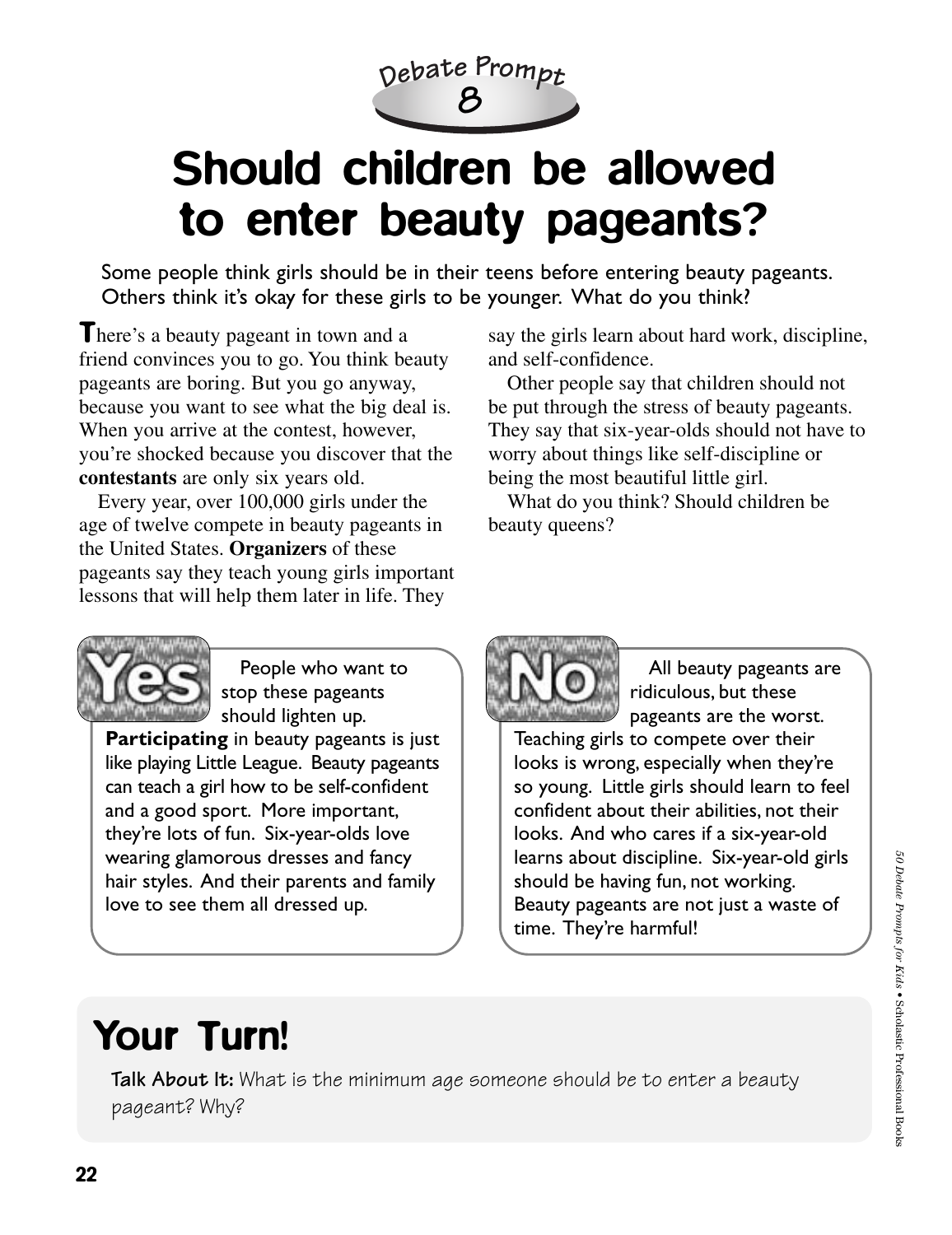

#### Should student athletes have to get good grades to play sports?

Some say athletes should have at least a "C" average to play sports. Others say this is too strict.What do you think?

Picture this: A good friend of yours has always **struggled** in school. He's a great guy. But he has a hard time doing well on tests. **Despite** his troubles in school, however, your friend has a few things going for him. He happens to be the very best hockey goalie in the state. In fact, he's so good, there's a chance he'll go pro. There's just one thing. In the middle of his best season ever, when he's breaking every record in the book, the school board passes a new rule. They say that if you don't have at least a "C" average, you can't



School is about learning. Everything else should come second. It's wrong that kids can **coast** through school without learning much. This rule will make kids work harder to get a good education. Anyway, it's hard to become a professional athlete. People need something to fall back on. And even if someone does go pro, they'll still need to know how to read and do math.

play sports. Your friend's average is a "D." Suddenly, he's off the team. Is this fair?

Some school boards say it is and have already passed rules like this. They say that grades must come first. Others disagree. They say that sports are healthy, positive activities that should not be linked to grades.

What do you think? Should athletes with bad grades be kicked off the "team"?



Sports and grades have nothing to do with each other. If a kid can become a great athlete, nothing should stand in the way. And even if some kids have no chance of going pro, they shouldn't be punished for their grades. Think of everything you learn from sports: teamwork, fast thinking, discipline, and other skills. There are a lot of things you need to know to survive in the world, and you can't learn them all from books.

#### Your Turn!

**Consider Both Sides:** Imagine you are the star football player at your school. How would you feel if you were kept out of the game until your grades improved?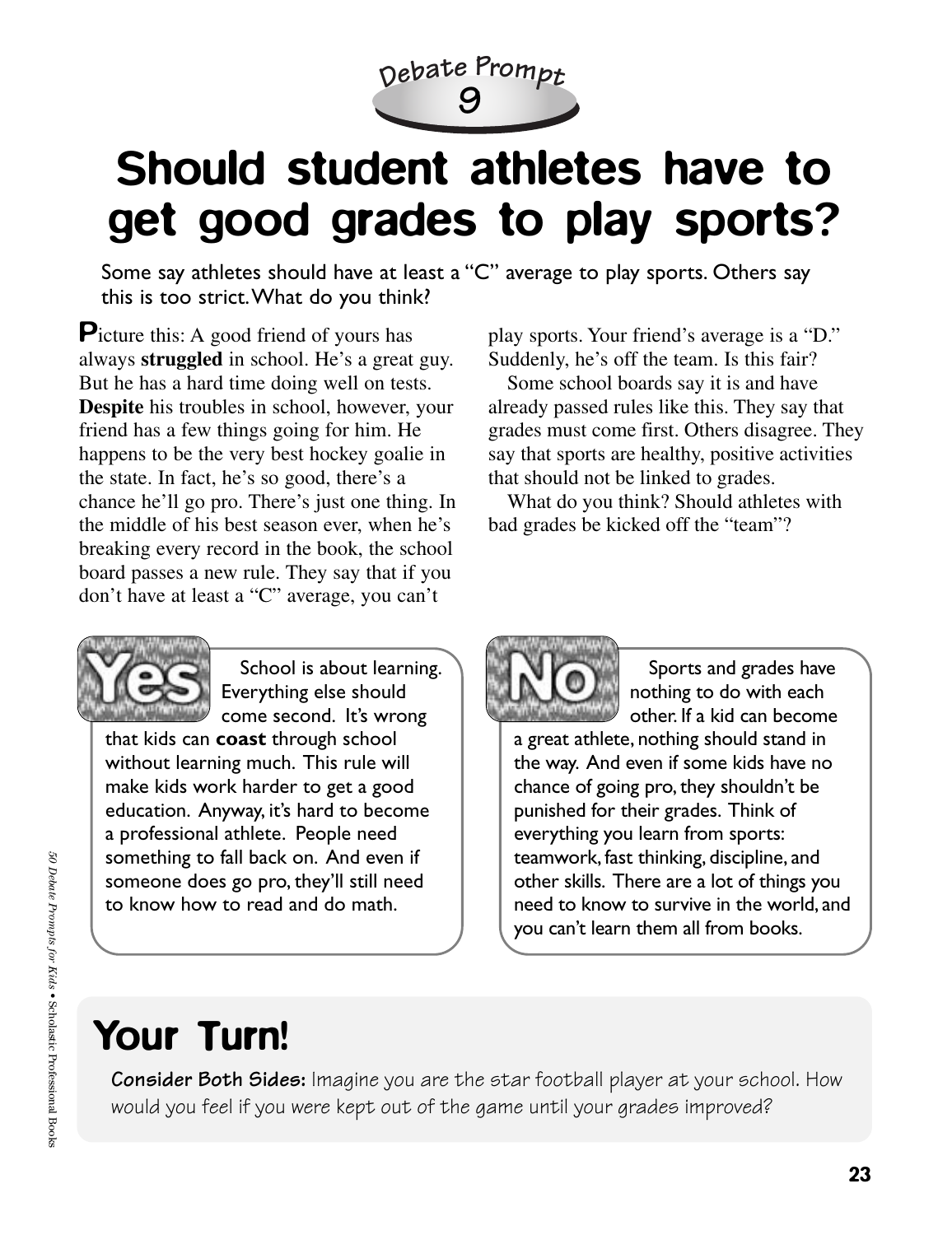

#### Should coats made with dog fur be against the law?

Some people say making coats from dog fur is cruel. Others say dog fur is just like any other fur.What do you think?

Let's say you're at a department store looking for a new winter coat. You see lots of things you like. But there's one coat that you have to have. After a long talk with your mother, she agrees to help you buy it. You're thrilled! There's only one problem. When you get home, you discover that the coat's really warm and snuggly collar is made out of dog fur. What do you do?

Recently lots of people have faced this situation. One company accidentally sold coats with dog-fur collars. They thought the



Of course it should be against the law. A dog is not a wild animal. A dog is

a pet. In many homes, dogs are like members of the family. They make good **companions**, and they are **loyal** to humans. They should be treated with respect. Plus, the way the dogs are killed is horrible. They are suffocated or drowned. Wearing dog fur is totally wrong!

fur collars came from **coyotes**. But they were wrong. When they found out, they quickly stopped selling the coats and gave people their money back. They didn't have to do this—it isn't against the law to sell coats made from dogs. But some people think it should be.

What do you think? Should dog-fur coats be against the law?



What's the difference between a dog and any other animal? People wear coats made from foxes.They wear snakeskin boots. And people eat all sorts of animals.Why not use a dog to make a coat? It's ridiculous to say it's okay to kill one animal and not another. Anyway, a lot of dog fur comes from China, where most dogs aren't pets.

#### Your Turn!

**Write About It:** Write an e-mail message to your senator explaining either why dog fur coats should be outlawed or why they should be kept legal.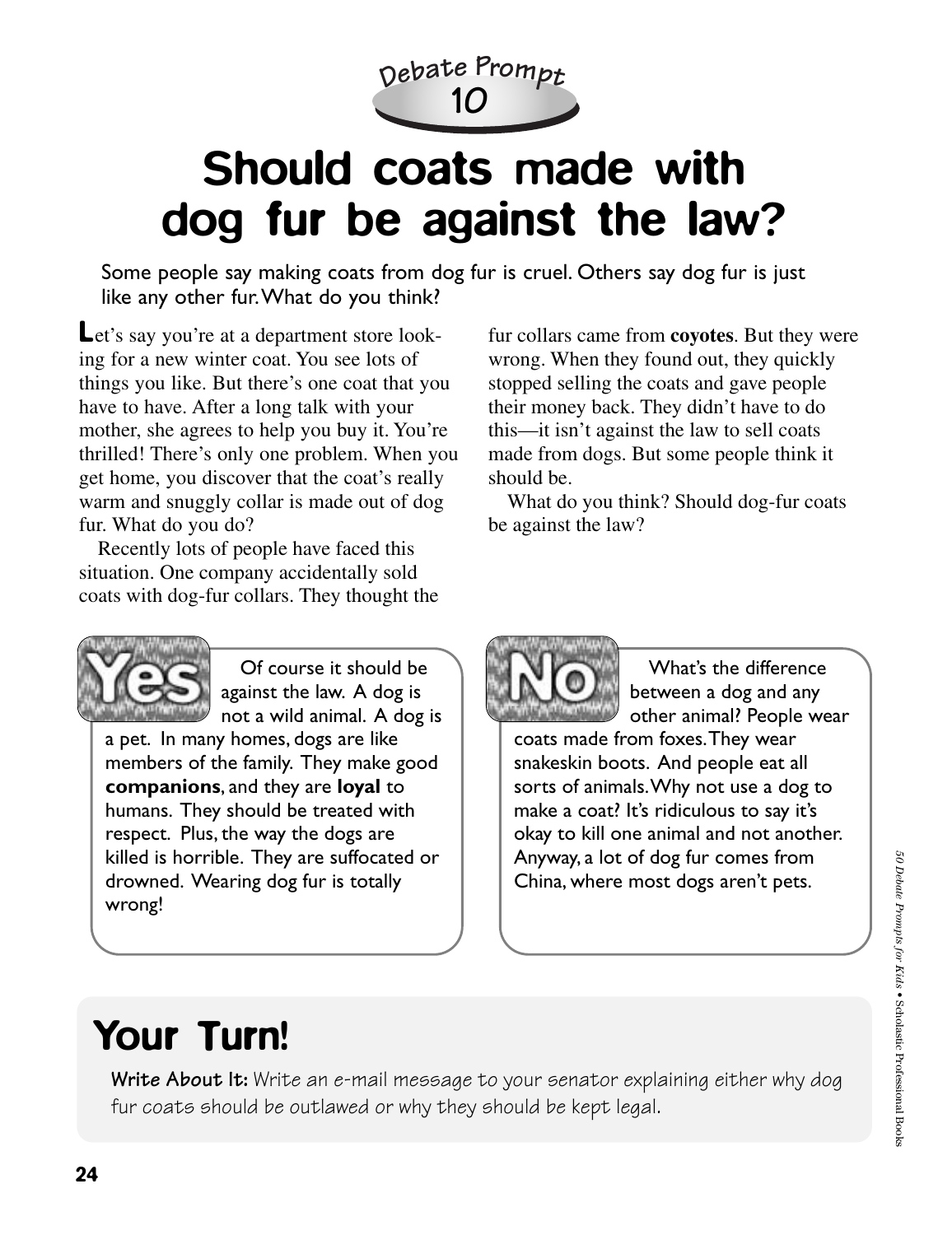

### Should boxing be banned?

Some people say boxing is too dangerous. Others say it is no different from any other sport.What do you think?

 $\mathbf{B}$ oxing is a one-of-a-kind sport. It's an exciting, physically challenging test of **endurance**, and a **spectacular** one-on-one competition. Boxing is also a major moneymaker. Some boxers make \$10 million for just one fight. And television stations and arena owners make even more. Why? Lots of people love boxing, and they're willing to pay big money to see it.

But recently, some people have tried to make boxing illegal. They say that boxing is much too dangerous and that it leads to



Ban boxing for good! It's just too dangerous. Ask Evander Holyfield.

Mike Tyson bit off a piece of his ear in a boxing match. And what about Gerald McClellan? This former boxing champ was beaten into a coma at the age of twenty-seven. Now he's brain-damaged and blind. Dog fights and rooster fights are illegal in America. It's about time we stop human fights too!

terrible injuries like brain damage and **paralysis**. They also say boxing desensitizes people to violence by turning fighting into a sport.

But other people say that the government should not make boxing illegal. They say that if two people want to box, then no one should be able to stand in their way.

What do you think? Should boxing be banned?



Boxing may be risky, but this is a free country. If people want to step into a

boxing ring, no one should stop them. Besides, more people are hurt or killed every year in other sports, including football and auto racing. No one's trying to ban those sports. If you don't like boxing, don't watch it. But don't ban it.

#### Your Turn!

Find Out More: Take a poll of five people. Are they for or against a boxing ban?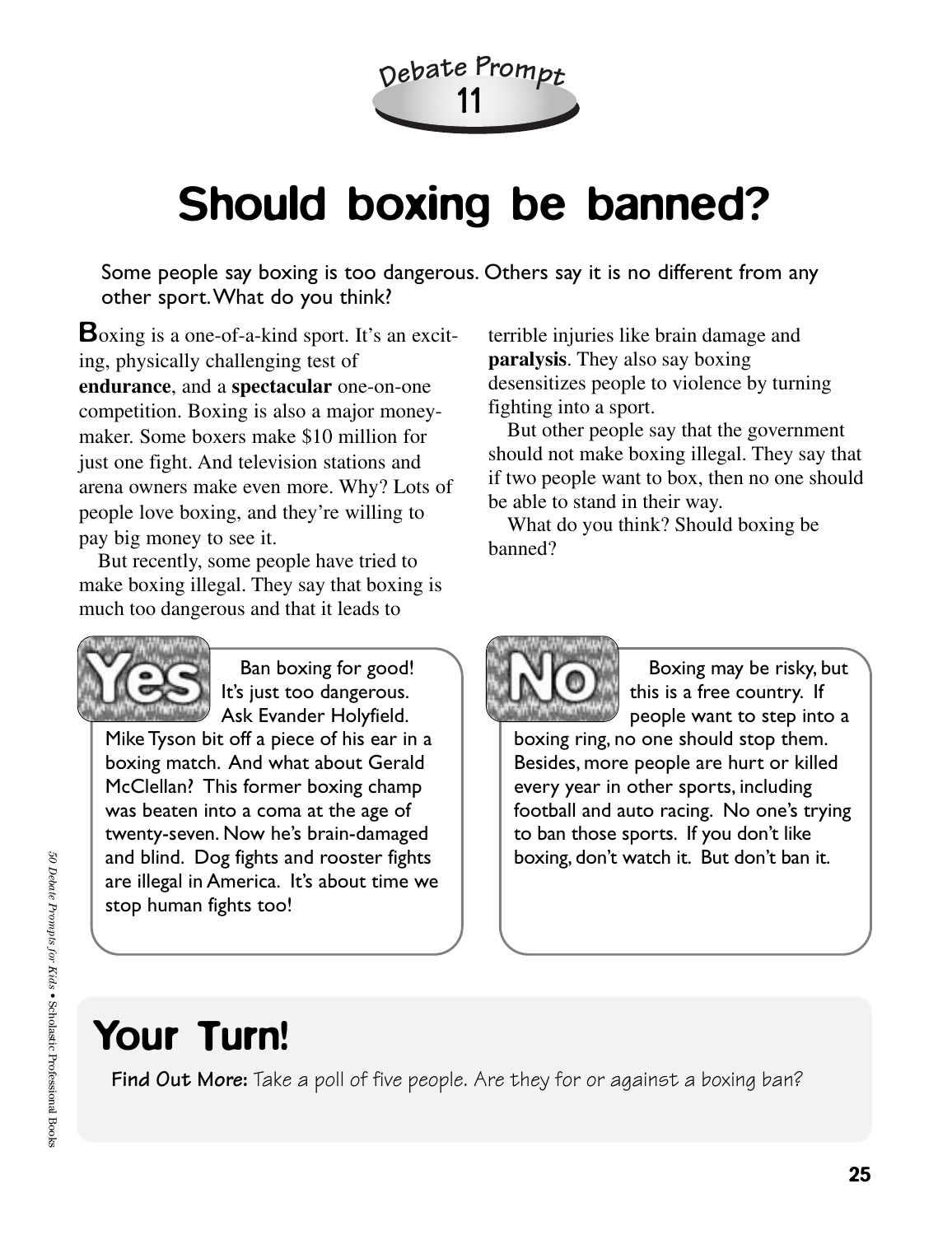

### Do police belong in schools?

Trouble in schools? Some say that police are the answer.What do you think?

Police officers around the country have a new **beat**. It's called public school. Counties in more than forty states now have police officers patrolling their school grounds. It's one of the many ways schools are trying to stop violence. But the presence of cops in schools is causing **controversy**.

People in favor of police officers in schools say the cops prevent violence. A kid is less likely to start a fight if a police officer is there. And if there's an emergency, there is someone there who is trained to handle it.



Public schools aren't what they used to be. There's a lot of violence

now. If having police officers in the schools puts an end to that, then they should be in every school. Besides, we've been told our whole lives that police officers are our friends. Why shouldn't they "be our friends" in school as well?

Also, people think having a police officer around makes kids feel safer.

But other people think having cops in school is a terrible idea. They say it will make kids feel like school is a dangerous place. They also claim that the police officers will make kids feel like they are in prison.

What do you think? Should we have cops in our schools?



Are you kidding? Just because a few school hallways are a little **rowdy** at times, it doesn't mean we need police guarding the place. Police make students feel uncomfortable, too.

School is a place to grow and learn how to think. You don't need armed guards to help you do that.

#### Your Turn!

Talk About It: Would you feel safer if there were police in your school? Why or why not? What do your friends think?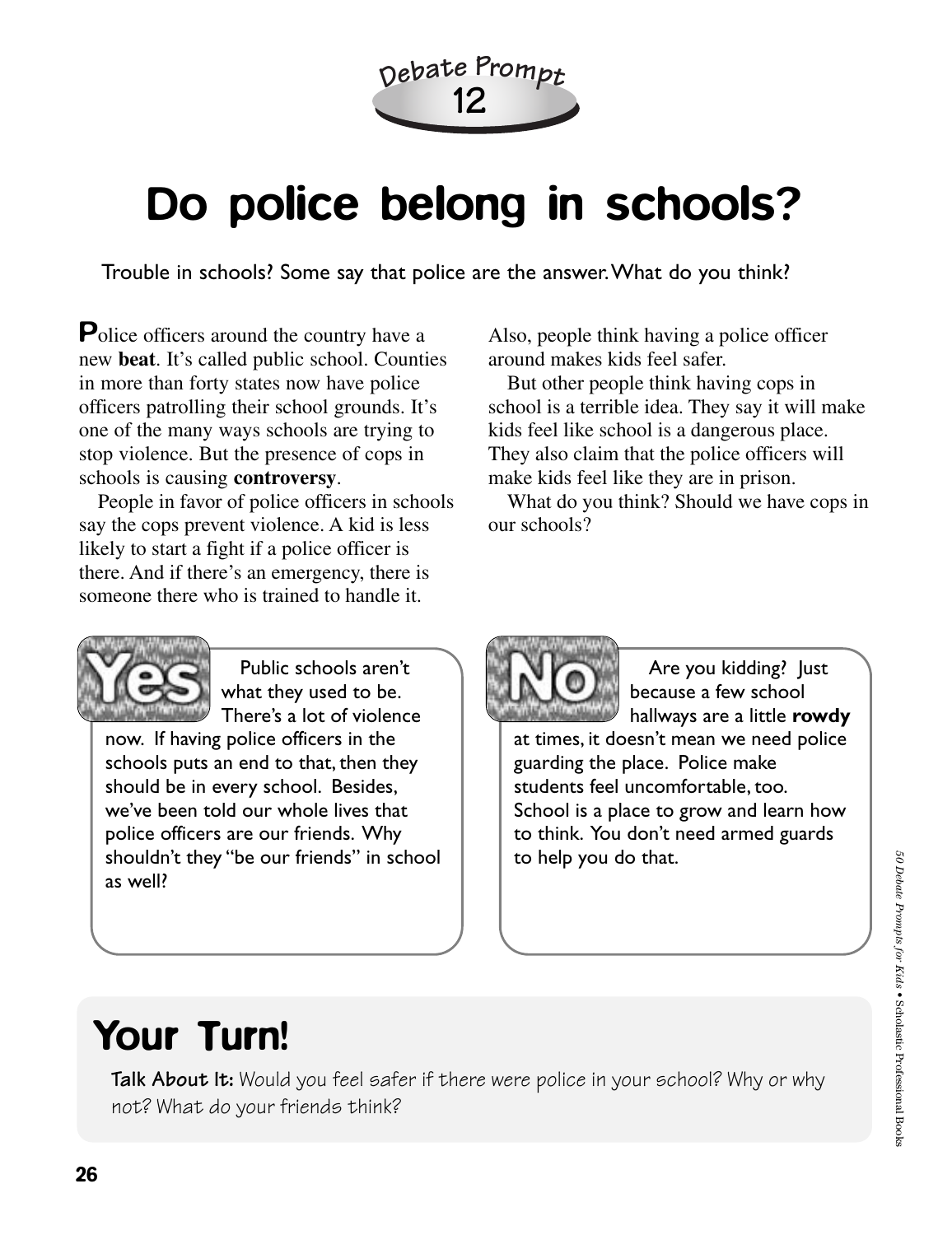

#### Should hunting be banned as a sport?

Some people think that hunting should be banned. Other people disagree.What do you think?

Every year about 14 million Americans go hunting. They shoot at bear, moose, prairie dogs, and even pigeons. Some of these animals become food. Some are stuffed for trophies. Others are sold for their skins.

In recent years, however, hunters have been the ones under attack. Hunting seasons have been shortened. Land has been placed offlimits for hunters. And certain animals have been declared **endangered**, which means no one is allowed to kill them. Why? Many people say hunting is cruel and **inhumane**.



Very few people hunt because they need to feed their families. Today,

people don't even need to eat meat at all. Besides, hunters often shoot at animals that they aren't allowed to hunt. In Colorado, hunters are allowed to shoot at elk, but not moose. But they keep shooting the moose anyway. It would be better if they weren't allowed to hunt at all.

These people also say that hunting destroys the environment.

Hunters say that they're just doing what people have always done. They say hunting is an American **tradition** and that no one has the right to tell them to stop. Many hunters also say they need to hunt because it provides food for their families.

What do you think? Should hunting be banned?

Why is a hunter's bullet any more cruel than a mountain lion's fang? Every animal survives by eating living things, whether it's plants or animals. Besides, in some states, people have to hunt and store food for the winter. There's a reason why the moose is the most hunted of all animals in the state of Alaska. One moose can supply more than five hundred pounds of meat!

#### Your Turn!

**Find Out More:** Research what kinds of animals are hunted in your state. When are they hunted and for how long?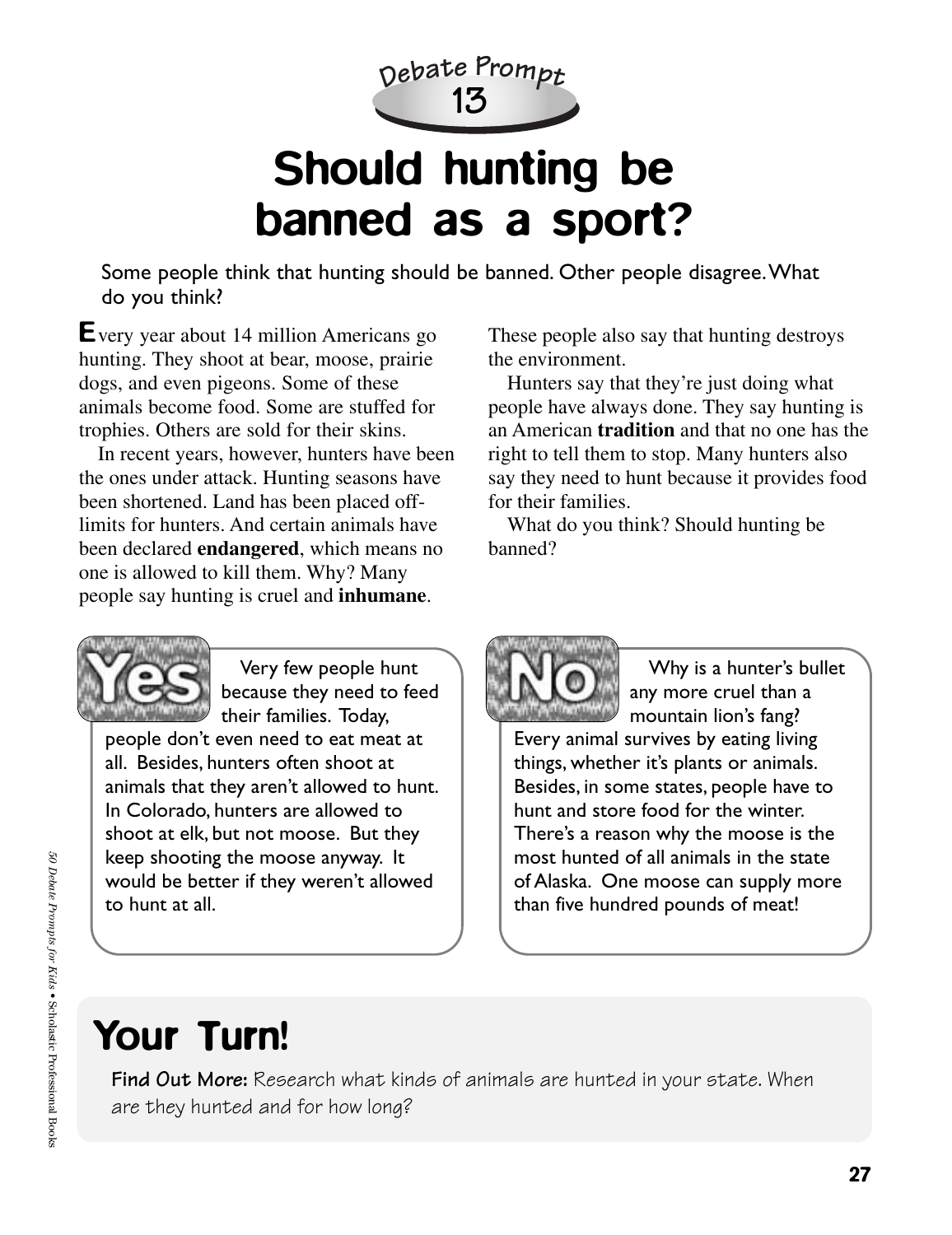

#### Should students get paid for attending school?

Some people say we should pay kids for showing up for school. Others say that education should be the only **motivation** for going to school.What do you think?

t's 7:00 A.M. and you're not sure if you're I well enough to go to school. You're not quite sick, but you think you might have a cold. Maybe just a little cold. Maybe only the sniffles. So you tell your mom that you should definitely stay home—just to play it safe. The next thing you know, she's handing you your lunch and pushing you out the door.

Sound familiar? It's not like this for everyone. In some schools across the United States, kids will do anything to not miss a single day of school. And there's a reason for



For some students, school is really hard. Every day is a challenge.

We need to do everything we can to keep them in school. Paying them can prevent them from dropping out. Also, good attendance leads to good grades. That's worth whatever it costs. If we need to pay kids to do better in school, we should. It will be worth it in the end. this **dedication**. At their schools they get paid for good attendance!

Many people are trying to stop this. They say kids shouldn't be paid for attending school. They say this is nothing more than bribery. Others say that if getting kids to stay in school is so important, then paying them is an idea that could work.

What do you think? Should kids be paid for good attendance?



Is this a joke? Students should not be bribed to attend school! There are tons of kids around the world who are working in **sweatshops**. Give them the education that paid kids are too lazy to get on their own. School is a place where you learn how to deal with the future. If some kids don't want to take advantage of our free system—then tell them to take a hike.

#### Your Turn!

**Consider Both Sides:** Ask two adults how they feel about this issue. Then ask two kids. How are their opinions similar or different?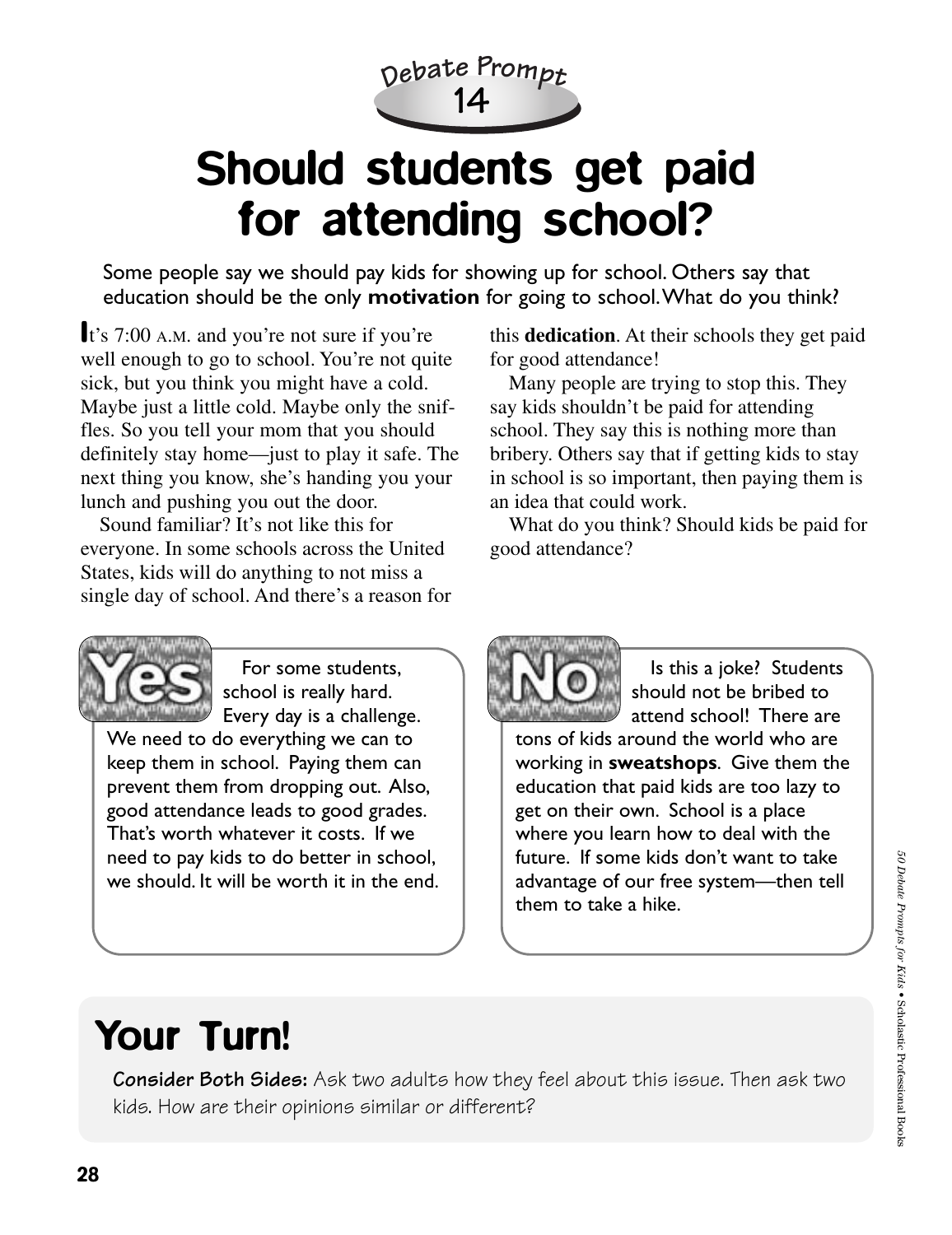

#### If you do the crime, should your parents do the time?

Some say that parents of young criminals should be punished. Others say their child's crime is not their fault.What do you think?

When kids do things that are wrong, their parents normally get angry. But they usually don't get **sentenced** or fined themselves. Until now! Today, more than 35 states have laws holding parents legally responsible for their children's actions.

In California, parents can be forced to pay up to \$25,000 to cover the cost of property damage their children cause. In Oregon, parents can be fined up to \$1000 or be ordered to attend parenting classes if their kids commit juvenile crimes. Some states are



Kids don't just end up bad. They become criminals because no one

has taught them right from wrong. Sure, there are lots of things that affect kids. Schools, friends, society—all of these **contribute** to how a kid behaves. But no one affects kids' actions more than parents. If a kid ends up a criminal, the parents are **partially** responsible.And they should be punished.

even cutting welfare payments if their children miss school regularly.

But many people think these policies are terrible. They say parents have some responsibilities, but that the only person to blame for a crime is a criminal. They also say that the laws send a bad message to kids—it tells them that they aren't responsible for their own actions.

What do you think? When teens commit crimes, should their parents do the time?



This is ridiculous! Sure, it's important for parents to raise their kids right.

But at a certain point all people have to take responsibility for their own actions. When kids commit crimes, they're responsible, not their parents. Anyway, parents don't always have as much control as you'd think. Good parents can end up with a bad kid.They shouldn't be punished for that. It's not their fault.

#### Your Turn!

Talk About It: What do you think? Tell why it would be a good rule. Tell why it would be a bad rule.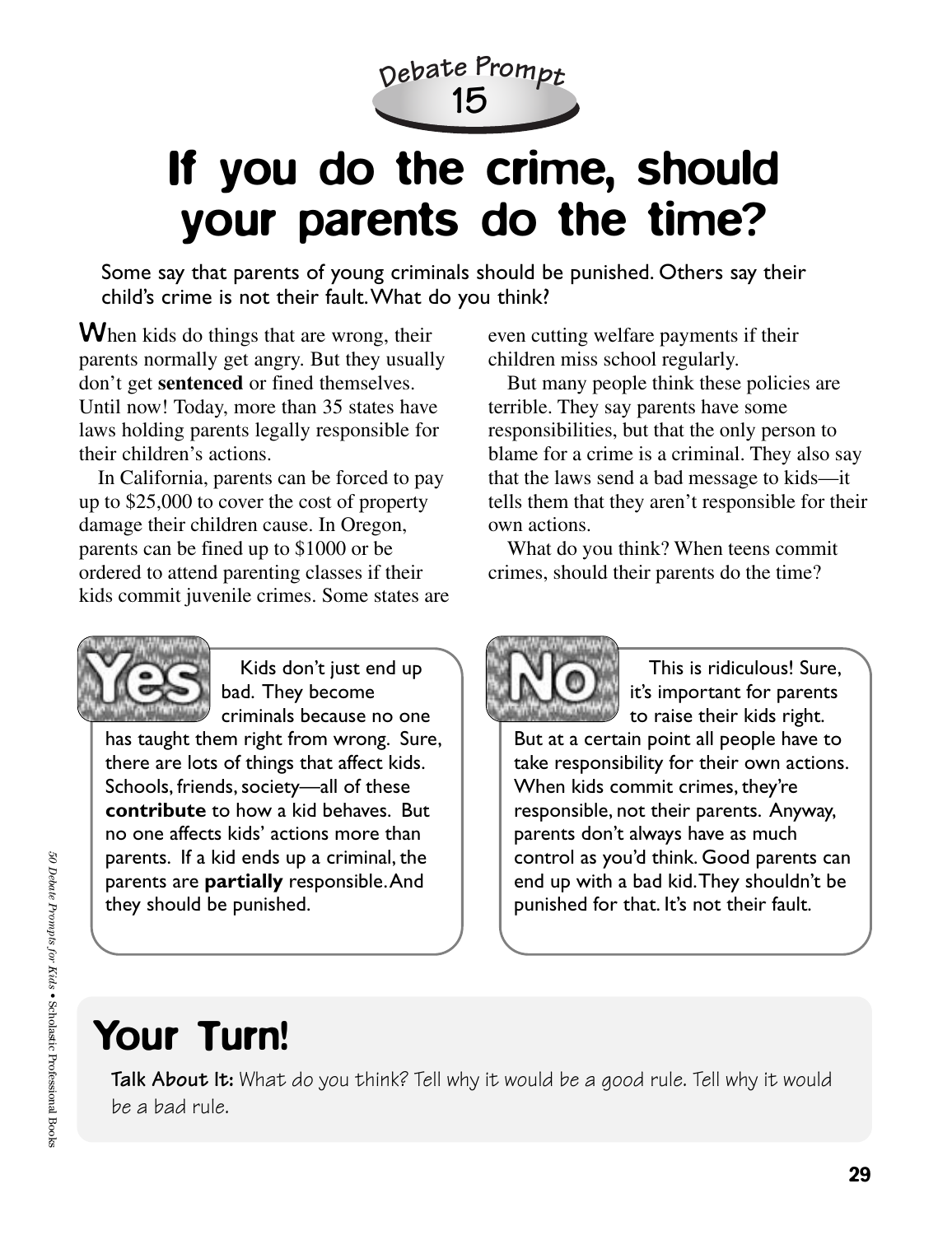

#### Should teen criminals be locked up in adult prisons?

Some say that teens who commit serious crimes should go to adult prisons. Others say that teens need their own detention centers.What do you think?

 $"$  Do the crime, do the time!" That's what lawmakers around the country are saying to teens who **commit** violent crimes. Currently, there are about five thousand kids under eighteen behind bars in adult prisons. And soon there may be more. Congress wants to pass a new law that would send teens as young as fourteen to jail with adult criminals. These lawmakers argue that sending teens to juvenile prisons lets them off easy. They say that only hard time in adult prisons will convince a teen not to commit crimes.

But not everyone wants teen criminals to be tried as adults. Many experts say that what teen criminals need most is a chance to turn their lives around. They say that adult prison offers little chance for a teen to **reform**. They only make young people more hardened and violent.

What do you think? Do you think that teens should be sent to adult prisons?



Kids who do adult crimes should serve adult time. Juvenile sentences

are not tough enough for teens who commit violent crimes like murder. Violent criminals are dangerous and should be locked up, no matter how old they are. To do anything else is not just wrong—it's dangerous. The law needs to crack down on teen crimes and make our streets safe from gangs, guns, and drugs!



Kids who commit serious crimes need serious help. They need to be in rehabilitation or juvenile detention where they can clean up their act. Locking kids up with adult criminals only **increases** their problems. They don't get the help they need. Worse, adult prisoners will often attack young people in jail. Adult prison is no place for a kid.

#### Your Turn!

Write Now: You probably feel strongly about this issue. Share your opinion by writing a paragraph explaining your point of view.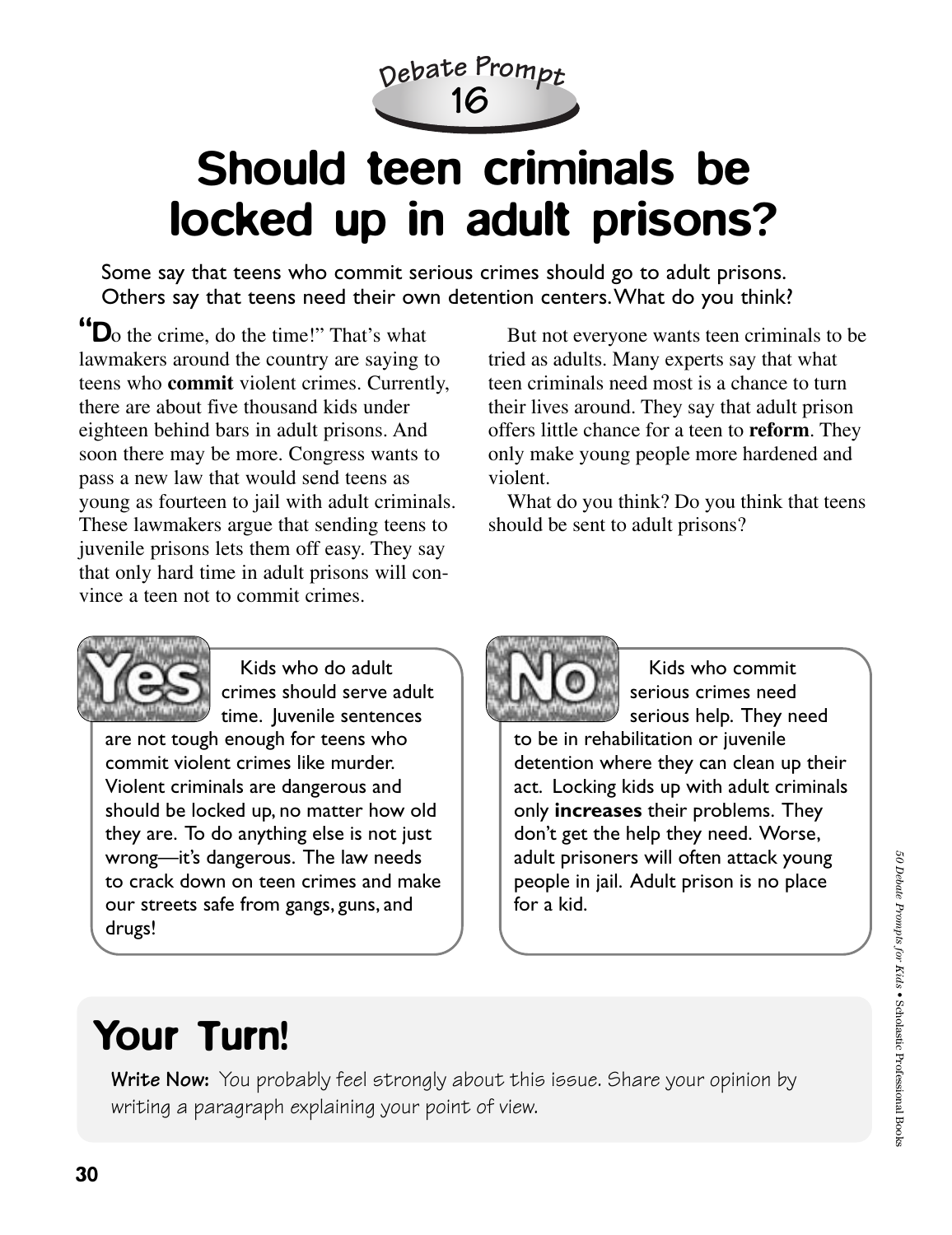

#### Should you change the way you dress because of what other people might think?

Should you wear what you want? Or should you wear what others think you should wear? What do you think?

Your parents have been complaining about the way you dress. They say you can express yourself, but that maybe you should tone it down. Spiky hair is all right, but not all the time. As for the nose ring—they can live with it, but not at your grandmother's birthday party.

You're sick of all these fashion rules and tell your parents that how you dress is no one's business but yours. You have to be yourself.

A month later, parent-teacher **conferences** roll around. You've been doing well this



It's a fact: People judge you by the clothes you wear. Sometimes that's

wrong. But if you're meeting someone who doesn't know you, they don't always have much to go on. You may be a great person. But if you're wearing a shirt with a skull on it, someone might find that frightening. You don't always have to **conform**. But sometimes it's best to dress according to the situation.

semester, so you're not sweating it. But when you catch your parents heading off to the meetings, you can't believe your eyes. Your mother is wearing a red mini-skirt and an enormous blonde wig. Your father's wearing a gross Hawaiian shirt and torn shorts.

You're furious! You say you'll be the laughing stock of the school; they tell you they're just being themselves.

What do you say now? Should you change the way you dress because of what other people might think?

You should always be yourself. It's as simple as that. If people are **shallow** enough to judge you by the clothes you wear, that's their problem, not yours. Anyway, if your family and friends really love you, they'll get over what might scare them at first. Even grandparents. Probably half the stuff kids do seems strange to grandparents. But most of the time they manage to love their grandkids anyway.

#### Your Turn!

**Consider Both Sides:** What's your view on this debate? Think about the other side and defend it.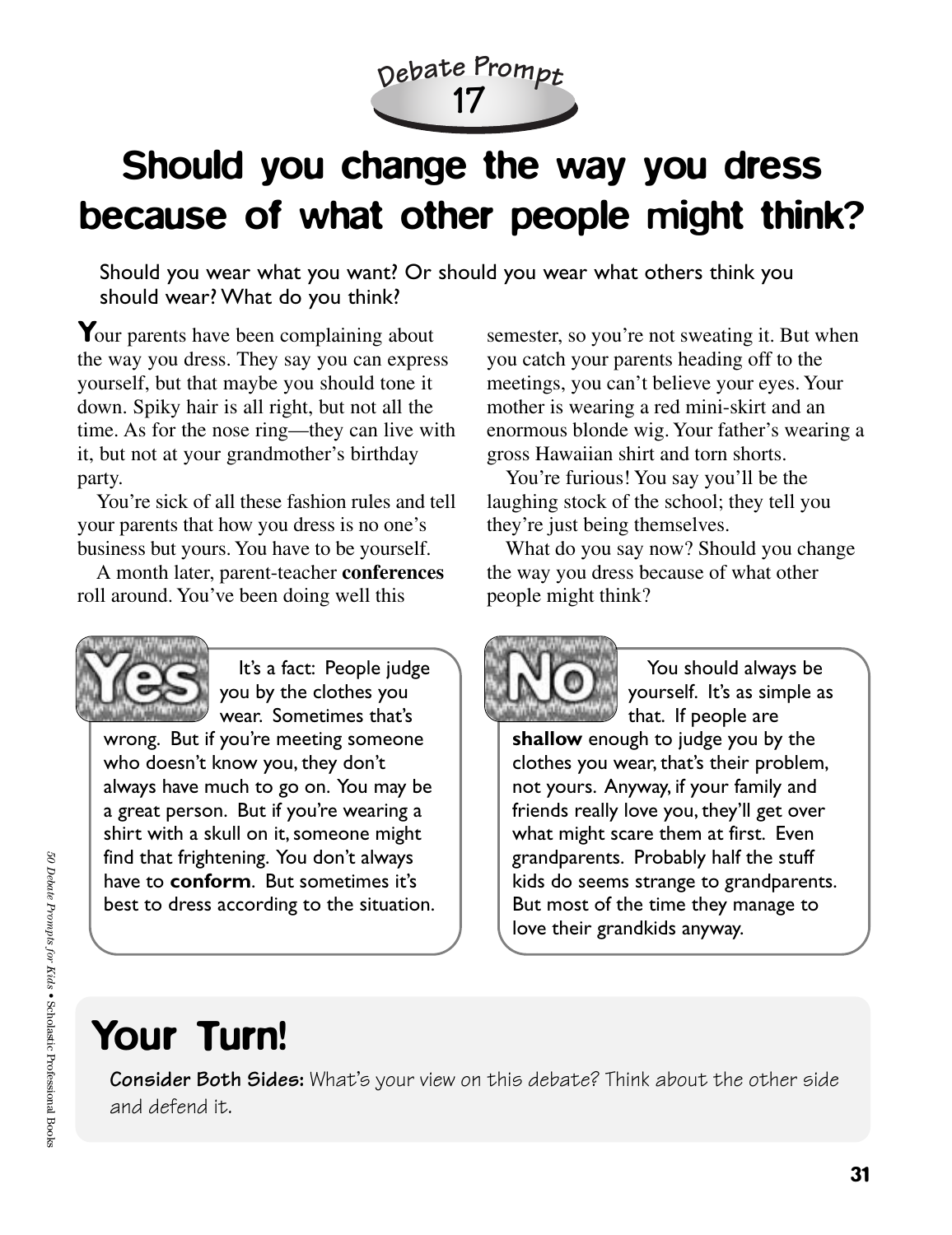

#### Should businesses be forced to deliver to every neighborhood?

One politician wants a law that forces businesses to deliver. But is she right or is she making matters worse?

magine that you've been **craving** pizza all I day. Finally, once you get home, you call to have one delivered. But the pizza company says it won't deliver to your neighborhood. "A driver was robbed last week," an employee says. "You'll have to pick up your pizza here."

Okay, so maybe you live in a high-crime area. But you'd never rob anyone. Is the pizza company being unfair? In San Francisco, California, one lawmaker thinks so. Neither Domino's nor Mr. Pizzaman would deliver in



If living in a certain neighborhood doesn't make you a criminal, why

should delivery services **discriminate** against you? After all, delivery is available to those who live in other neighborhoods. If delivering pizzas is so unsafe, pizza places shouldn't deliver to anyone. Life is tough enough for good citizens who live in areas with high crime rates. Don't punish them for it.

her neighborhood. So she took action. She helped pass a new law that makes it **illegal** for businesses to deliver to some neighborhoods but not others.

Her opponents say this law is unfair. They say it's not Domino's and Mr. Pizzaman that are affected by this new law. It's their employees. It's the drivers who now have to risk their lives just to deliver pizzas

What do you think? Should businesses be required to deliver to every neighborhood?



It's easy for politicians to talk about fairness. They're not the ones who have to deliver pizzas to high-crime neighborhoods. Across the country, pizza deliverers have been robbed, attacked, and even murdered. Doing your job shouldn't mean risking your life. Businesses should be able to make their own decisions about where they deliver. A company has the right to protect its employees.

#### Your Turn!

**Consider Both Sides:** If you were a delivery person, would you want to drive into a high-crime neighborhood? What if you lived in that neighborhood? Would you expect businesses to deliver to you?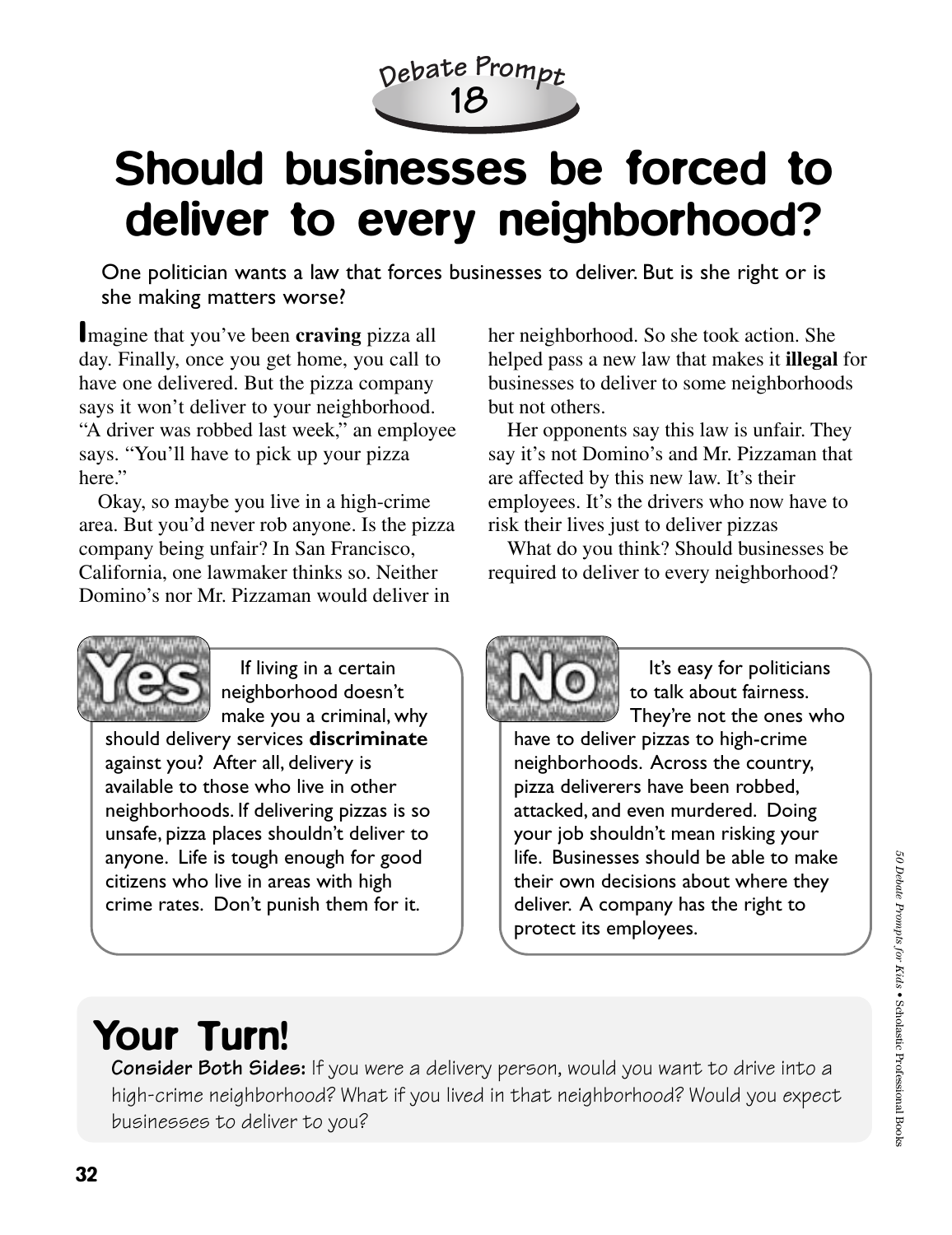

### Should the government rate music?

Some people say that the government should rate music. Others say ratings hurt free speech.What do you think?

Picture this: Your favorite music group comes out with a new record. You've heard that some of the lyrics might not be **suitable** for kids, and your parents are pretty strict about that kind of stuff. After talking it over with them, however, they decide you can get the album. But when you go to the store to buy it, the store manager won't sell it to you. He says it's illegal for you to buy it because you're too young. Your parents say it's okay. But the government says it isn't. Who's right?

Right now, there are no laws **regulating** the



If record companies rate their own music, who knows what they're going

to say? They're only interested in making a sale. There is no way they are going to give an honest review. Anyway, what difference does a label make if it doesn't stop a kid from buying a record? Without government regulations, record stores will sell whatever they can to whoever wants to buy.

sale of music to kids. Only music companies rate albums. And music stores decide for themselves who to sell them to. But some people want the government to start rating records. And they want the government to make it illegal for young people to buy certain kinds of music.

What do you think? Should the government rate the music you listen to?



If the government starts rating music, they're saying what people can and can't

listen to. That's **censorship** and a violation of the First Amendment! And if they get away with censoring music, it's just a matter of time before they censor television and books. Kids and their parents should have the right to decide what music kids listen to.The government should stay out of it!

#### Your Turn!

**Talk About It:** Poll other students in your class. Have they ever bought CDs that their parents might not have wanted them to buy? What happened?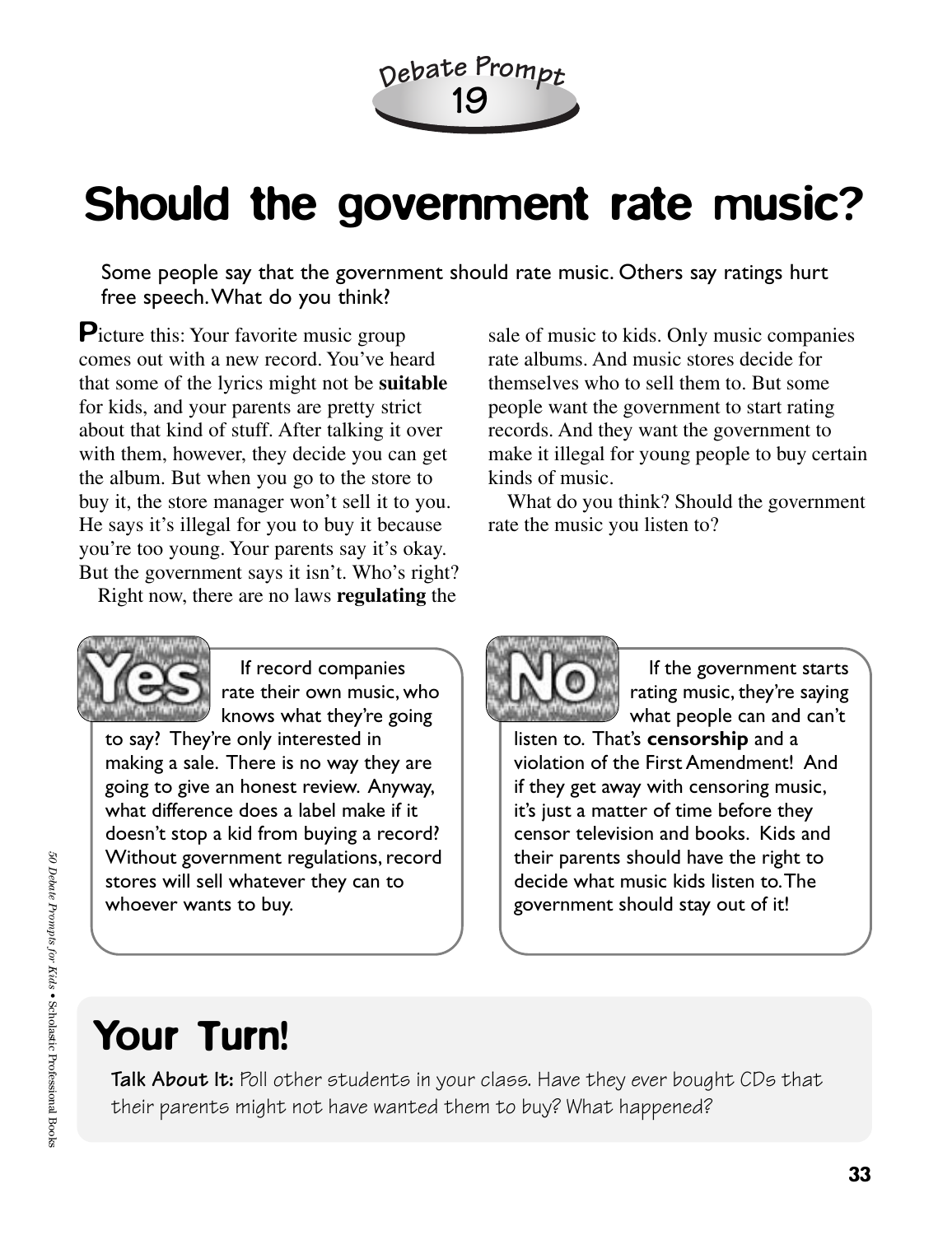

## Are teen juries a good idea?

In courts around the country, kids are judging other kids. Is this a good idea?

Picture this: You're on a field trip to the town courthouse. While you're there you get to meet many important people: a judge, lawyers, and even the mayor. Then your teacher says you're going to watch a real trial. But when the trial begins, and the jury walks into the **jury box**, you discover that the jury is made up of kids your own age! Surprised? Believe it or not, these trials are happening all across the country.

Right now, there are more than 200 youth courts in 25 states. In youth courts, young



Youth courts work! The statistics speak for themselves: Only 25 percent of

kids sentenced in youth court commit crimes again. That's much less than in regular court. Plus, youth courts may prevent kids from committing crimes in the first place. Why? No one wants to go on trial in front of their friends. Youth court also lets kids see how courts work. By serving on juries, they get a firsthand understanding of American justice.

people are tried by juries of other young people. The juries can give sentences of community service. They can also recommend that the **accused** go to counseling. But there is one thing that the teen juries can't do—they can't send kids to jail.

Many people think youth courts are a great way to involve kids in the **justice** system. Others say kids are too young to hand out fair sentences.

What do you think? Are youth courts a good idea?



What? These kids are still in school. How could they know enough to be on a jury? This has nothing to do with rights. You need experience and wisdom to be in a courtroom. Anyway, what kid is going to take a youth court seriously? Being sentenced by other kids isn't scary. This is just another way of letting people who commit crimes off easy. If

they do a real crime, put them in front of a real jury.

#### Your Turn!

**Talk About It:** If you were a juror on a teen jury, do you think you would be easier or harder on the defendant than a regular judge? Why?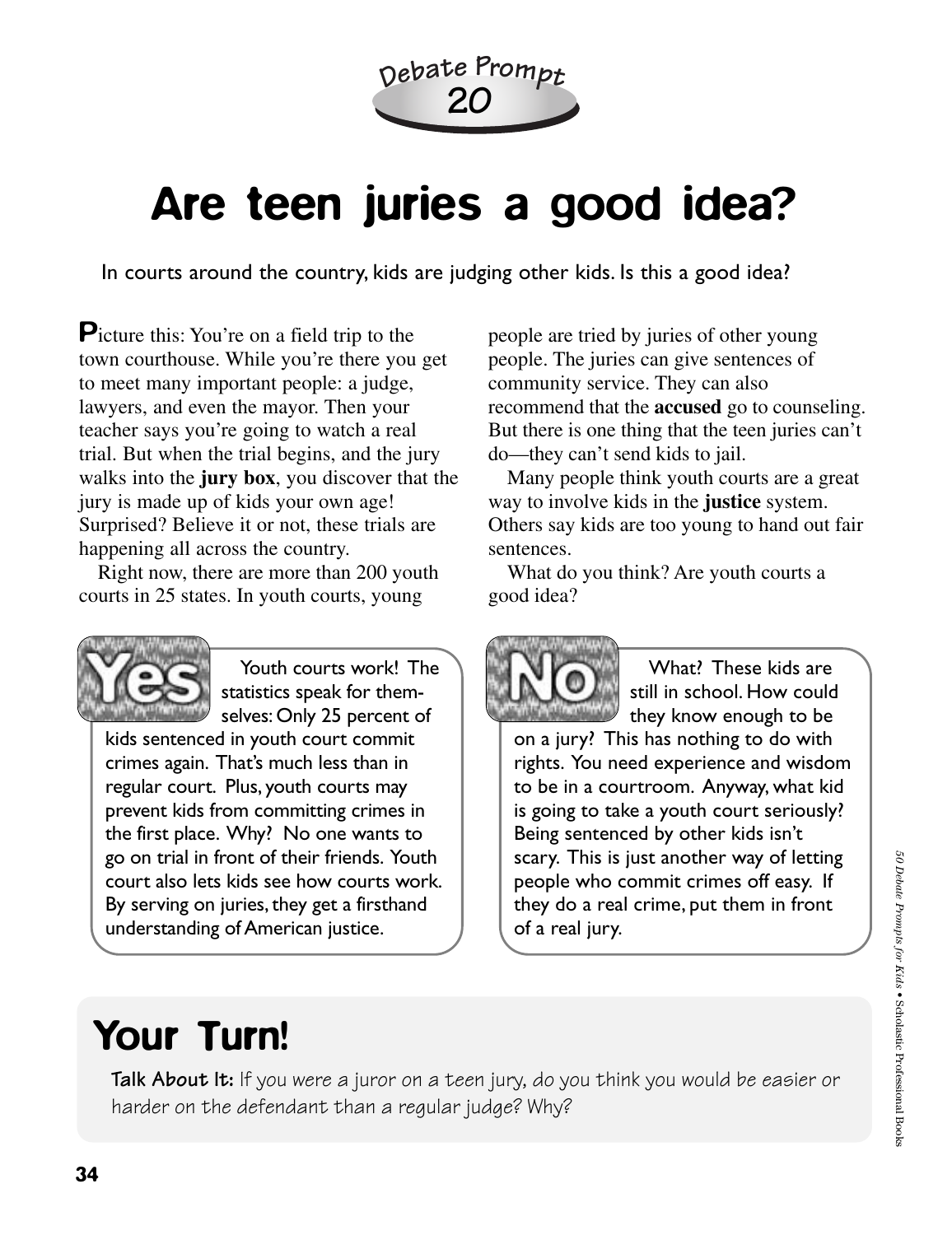

#### Is space exploration worth the money we spend on it?

Some say space exploration costs too much. Others say it's worth it.What do you think?

Your best friend wants to be an **astronaut**. She's really smart and she talks about space all the time. One day she tells you that **NASA** is sending a robot to Mars. She says it costs a lot of money. But she also says it's worth it because of the ways it will help science. You agree. Your friend makes it all sound so exciting. But the very next day your school announces that, due to government budget cuts, it is dropping the school orchestra and football team. The principal says the school can't afford them. How do you feel now?



Space exploration is worth every penny. It's not just a question of

learning about the universe. Space exploration creates jobs and improves lives. Many of today's new products are a direct result of space exploration. Space exploration has even led to important medical discoveries. Who knows what else we will find out there? We have to keep exploring space!

Every year, NASA spends about 14 billion dollars on space **exploration**. Many people feel this is a waste. They say this money should be spent on things here on Earth, like hospitals and schools.

Other people think space exploration is worth the money because it creates jobs and contributes to science.

What do you think? Is space exploration worth the money?



Put first things first! There are too many problems here on Earth

to worry about what's in space. Science is important. And everyone wants to know more about the universe. But what do you tell people who don't have enough food? When everyone has enough to eat and can afford to see a doctor, then we can go into space. Until then, we should wait.

#### Your Turn!

**Consider Both Sides:** Think of all the things that the government spends money on. List three things that are more important than space exploration. List three things that are less important.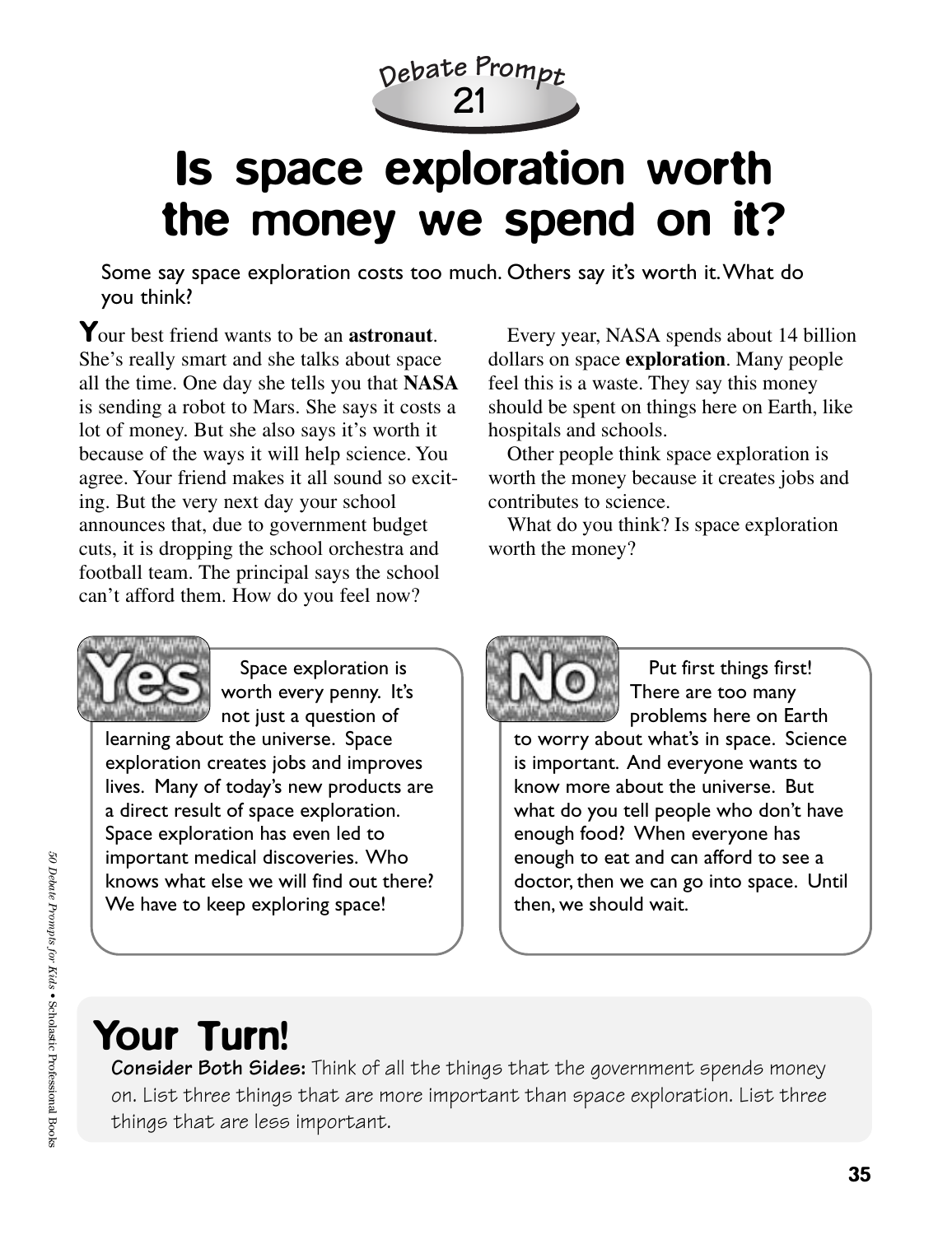

### If you find \$100, is it yours to keep?

Some people would keep the money. Others would try to give it back.What would you do?

There's a citywide bike race coming up and you're the best biker around. You're definitely faster than the kids in your neighborhood and probably faster than the ones in the city. There's only one problem. You're bike is old and starting to fall apart. You're **convinced** you need a new one to win the race.

Then something crazy happens. You're in the park one day and you spot something. When you check it out, you discover it's a **wad** of cash that totals \$100. You can't believe it. With what you've saved already,



Giving the money back is the only thing to do. Everyone could use extra

cash. And it would be tempting to keep it. But if it's not yours, you should turn it over to the police. Anyway, everyone would want to know where the money came from. You'd have to explain sooner or later, and then some people might be disappointed in your decision.

it's enough to help you buy a **decent** bike. Your troubles are over! Or so you think.

Pretty soon you start to feel guilty. You think maybe you should tell someone. And you imagine how unhappy the person who lost the money must be. You really want a new bike. But could you live with yourself if you kept the money?

What would you do? Would you try to give the money back?



Are you kidding? Take the money and run! Anyone irresponsible

enough to lose all that money doesn't deserve it. Or they're so rich, they don't care. This is a dog-eat-dog world.You have to take what you can get. Sure it's sad that someone lost all that money. But it would be just as sad if you had to give it back. The best thing to do is keep quiet and enjoy your good luck.

#### Your Turn!

**Consider Both Sides:** What if you lost money? Would you want someone to return the money? Would you understand if someone did not want to return it?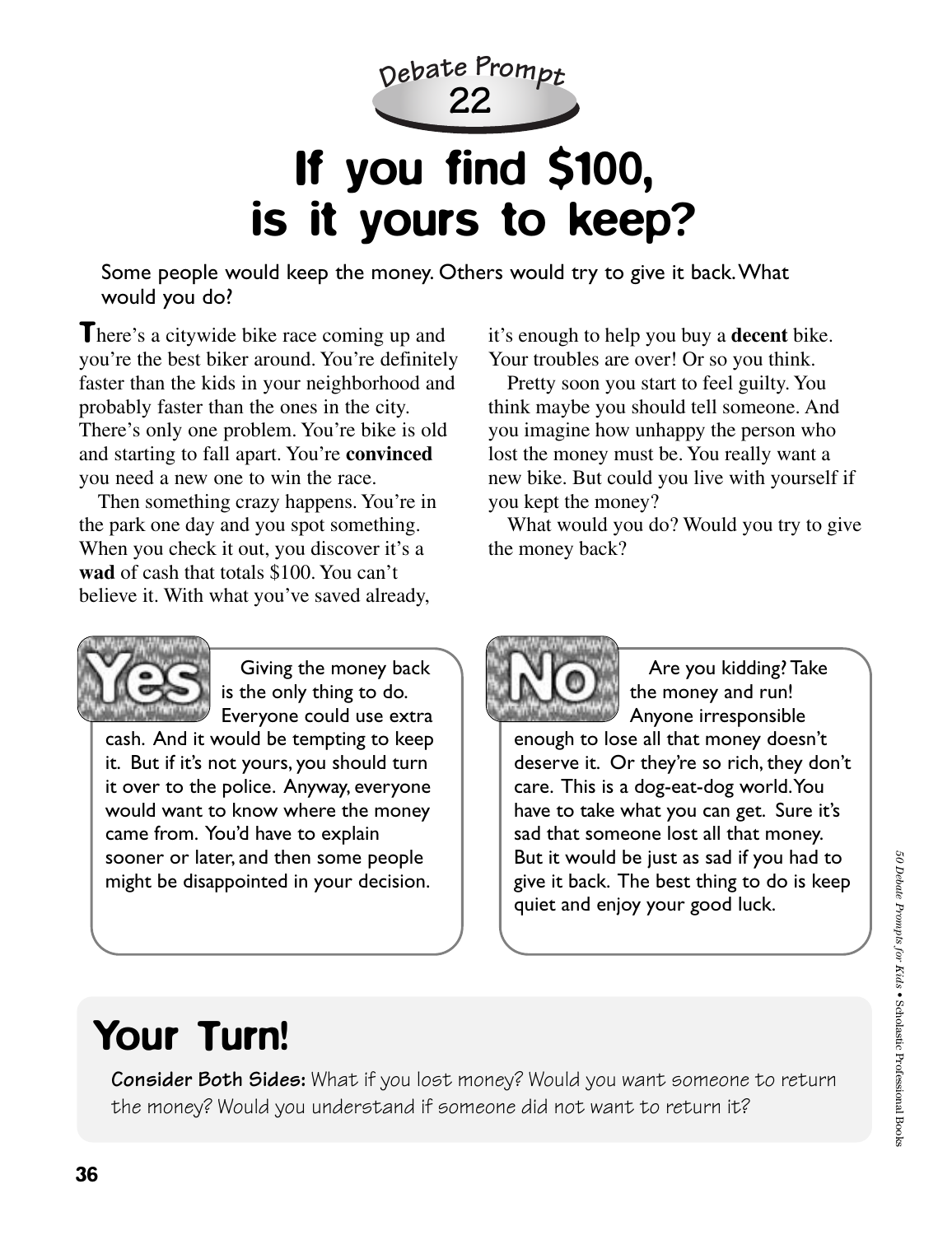

#### Some malls in America have banned teens. Is this fair?

Teens say going to the mall is a right. But some malls say it's a privilege.What do you think?

t's Friday night and you're going to a birth-I day party. But you don't have a present yet, so you and a friend make a quick trip to the mall. But when you arrive, a security guard tells you to leave. You tell him you haven't done anything wrong, but it doesn't matter. The mall has ordered a ban on teens!

This is really happening in Bloomington, Minnesota. Bloomington's Mall of America recently banned kids under sixteen after 6:00 P.M. on weekends, unless an adult **accompanies** them. Mall officials took this



Lots of kids go to malls just to cause trouble. Bans are a good way to keep

these kids under control. Also, malls are private property. That means they don't have to let in kids if they don't want to. Besides, kids spend too much time at the mall as it is. They should be doing something productive rather than wandering around malls all day. Going to malls is a **privilege**, not a right.

drastic action because store owners and customers complained that most kids were disruptive. They said teens roamed around in packs and **intimidated** people. Many other malls are considering bans as well.

But some say bans like this are unfair. Opponents of the bans say they discriminate against a whole group of people just because of a few troublemakers.

What do you think? Is a mall ban fair?

This is a violation of kids' rights! Kids spend money at malls just like everyone else and they're entitled to equal treatment. Also, malls have replaced the downtown area in many communities. Kids don't have other places to go. Anyway, it's unfair to punish all kids just because some of them cause trouble. There are other ways to deal with troublesome kids besides a ban.

#### Your Turn!

Talk About It: If malls aren't allowed to ban teens, what can malls do to control teen problems at the mall?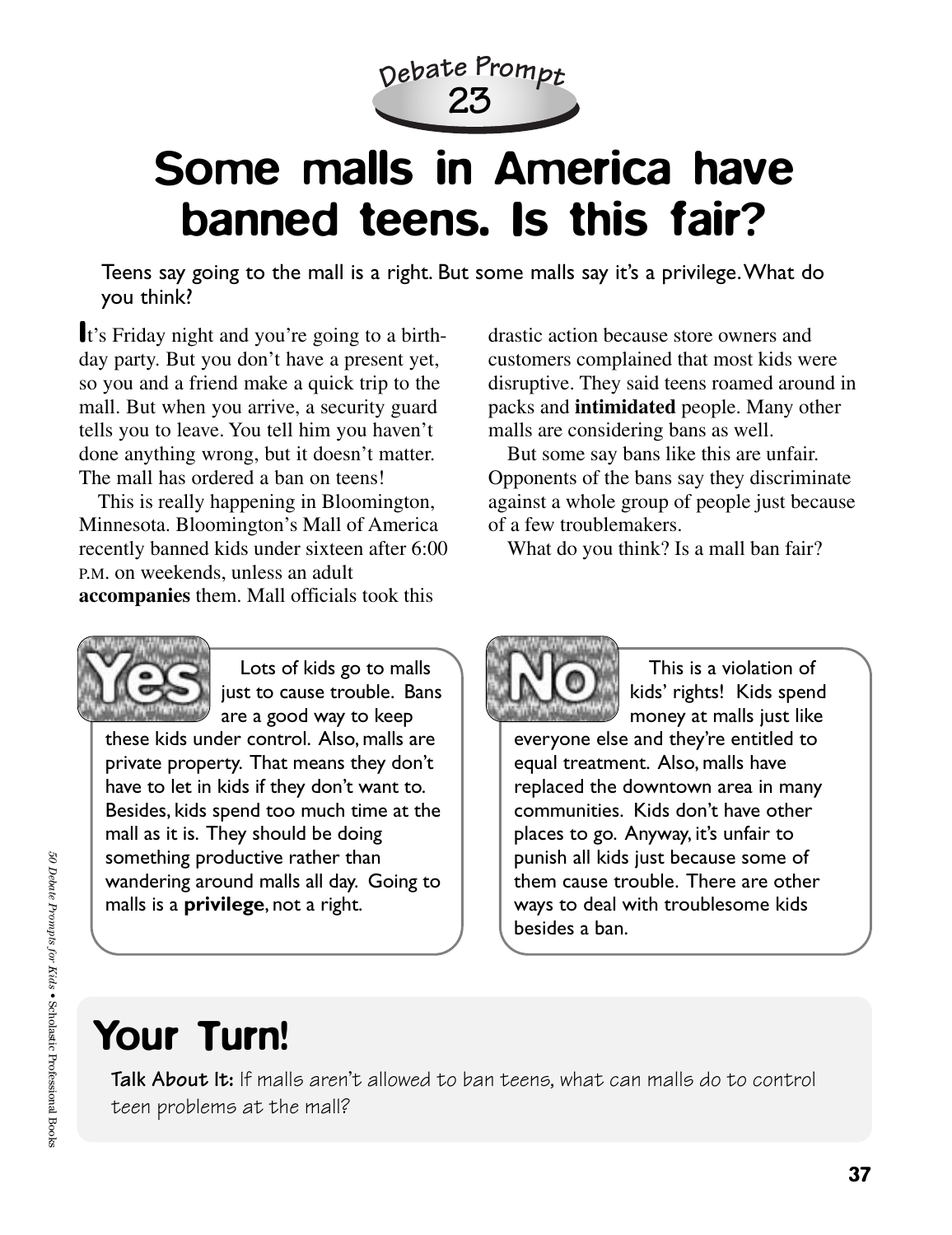

#### If you see someone cheating on a test, should you tell?

Some kids would tell a teacher if they saw someone cheating. Others would keep quiet.What would you do?

You know cheating is wrong. And you'd never **consider** doing it. But what would you do if you caught someone else cheating?

It would be a pretty easy question if someone stole your homework. You'd probably tell your teacher. And if someone was selling answers to a test, you'd probably report it too. But what if you caught a classmate taking a look at your answer sheet during a test. Then what?

You don't want to **betray** a classmate, who could get into a lot of trouble. You also don't



Turn the cheater in! Cheating is totally unfair. Why should some kids

work hard just so other kids can steal their answers? There should be no free rides. If students want good grades, they should earn them, just like everyone else. Besides, cheaters need to be stopped for their own good. It may seem like nothing now, but eventually cheaters will wish they learned more in school.

want to be known as a rat. But you studied hard for this test. Why should this kid **benefit** from your hard work? Plus, if you don't tell, you might get in trouble. If your teacher found out, he might think you were in on it.

How would you handle it? If you saw a classmate cheating, would you tell your teacher?



Don't be a rat! Cheating is not right, but kids should learn to solve their own problems rather than always running to a teacher. It's much better to talk to your classmate yourself. If you catch someone looking at your work during a test, let the person know you noticed and want it to stop. If it doesn't, then think about telling the teacher. But until then, you should

handle the problem on your own rather than being a tattletale.

#### Your Turn!

**Write Now:** Write one reason why you should tell the teacher about a cheater. Write one reason why you might not.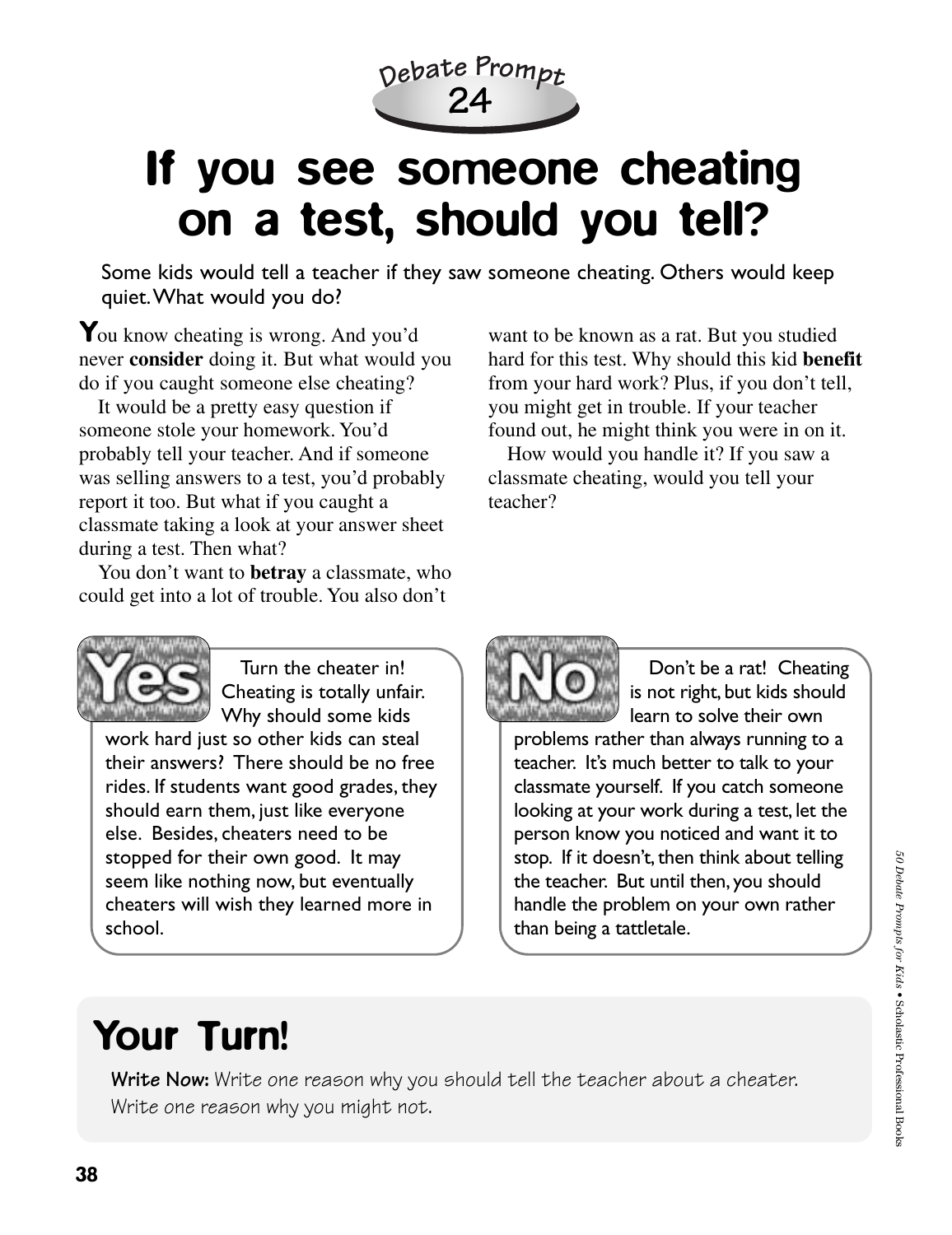

#### Are teen curfews a good thing?

Some people say that kids should be home at a certain time. Other people say curfews violate kids' rights.What do you think?

 $\mathsf{Y}_{\text{ou're}}$  at a friend's house practicing for the school play. You have a lot of lines to learn and the play is in a few days. But you're a hard worker. And you're a good actor. And your friend is willing to stay up late working with you. There's just one problem. Your town has a curfew. You have to go home early.

All across America, towns are **instituting** curfews for kids. Of the country's 200 largest cities, 146 already have curfews. Many of the cities report drops in their crime rate as a



Everyone always talks about kids' rights. What about the right to feel

safe? Cities with curfews have less crime. This makes life better for everyone. Anyway, why do kids need to stay out late? They should be home doing their schoolwork instead of **cruising** around. A curfew will help kids **focus** on what's important and keep them out of trouble.

result. These cities also say that with curfews in place, fewer kids are victims of crimes.

But some people want to end these curfews. They say they are a violation of kids' rights, especially since some kids have to stay out late because of school activities and jobs.

What do you think? Are curfews a good idea?



Curfews are wrong, wrong, wrong! If you had a curfew for adults, there'd be less crime too. But no one's trying to keep adults at home at night. Why should kids be treated differently from adults? Besides, lots of kids need to be out late. They have school activities and jobs that end late. We should find other ways of reducing crime.

#### Your Turn!

**Find Out More:** What are some things, instead of curfews, that cities and towns can do to prevent problems?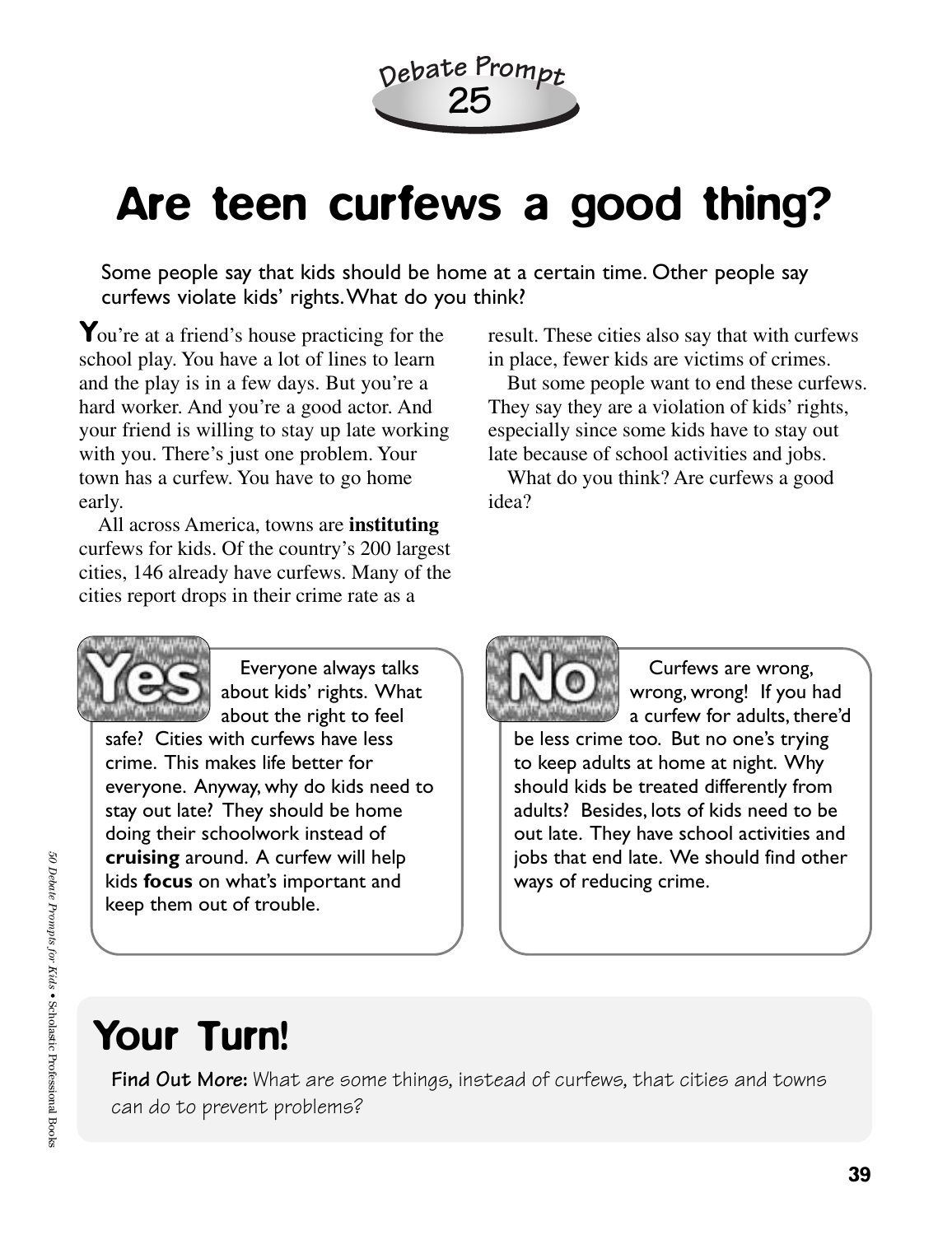

## Is year-round school a good idea?

Some people say kids should go to school year-round. Others say that's too much work for kids.What do you think?

What did you do on your summer vacation? About 5 percent of U.S. school kids today could not answer that question. Why? They go to school year-round.

These days, year-round schedules are increasingly popular. Some schools lengthen the normal 180-day school year in order to improve the students' education. Other schools are in **session** 180 days a year, but scatter three-week vacations throughout. And other schools teach kids in **alternating** shifts—that means some kids have their



Summer vacation is nothing more than a chance for kids to forget

everything they've learned. Worse, it's a chance for them to get into trouble. Kids have too much free time as it is. They don't need three months with nothing to do. Year-round school improves a kid's education, and gives students something productive to do over the summer. Keep them in school!

summer vacations in the middle of winter!

People who support year-round schooling say that kids learn more that way. They say kids don't forget what they learn over a long summer break, and teachers spend less time reviewing old material.

Opponents say that year-round schooling does little to **boost** learning. They say it takes away a very important rest period for kids and increases student and teacher burnout.

What do you think? Is year-round schooling a good idea?



For most kids, summer vacation is a much-needed break. But that's not to say they aren't productive. They play

sports, go to camp, and participate in things they can't do during the school year. More importantly, summer is the best time for kids to get jobs. Most kids have to work for their spending money and to save for college. If you keep kids in school all summer, you'll cut off their chance to earn money.

#### Your Turn!

**Consider Both Sides:** What are three positive things about year-round school? What are three negative things?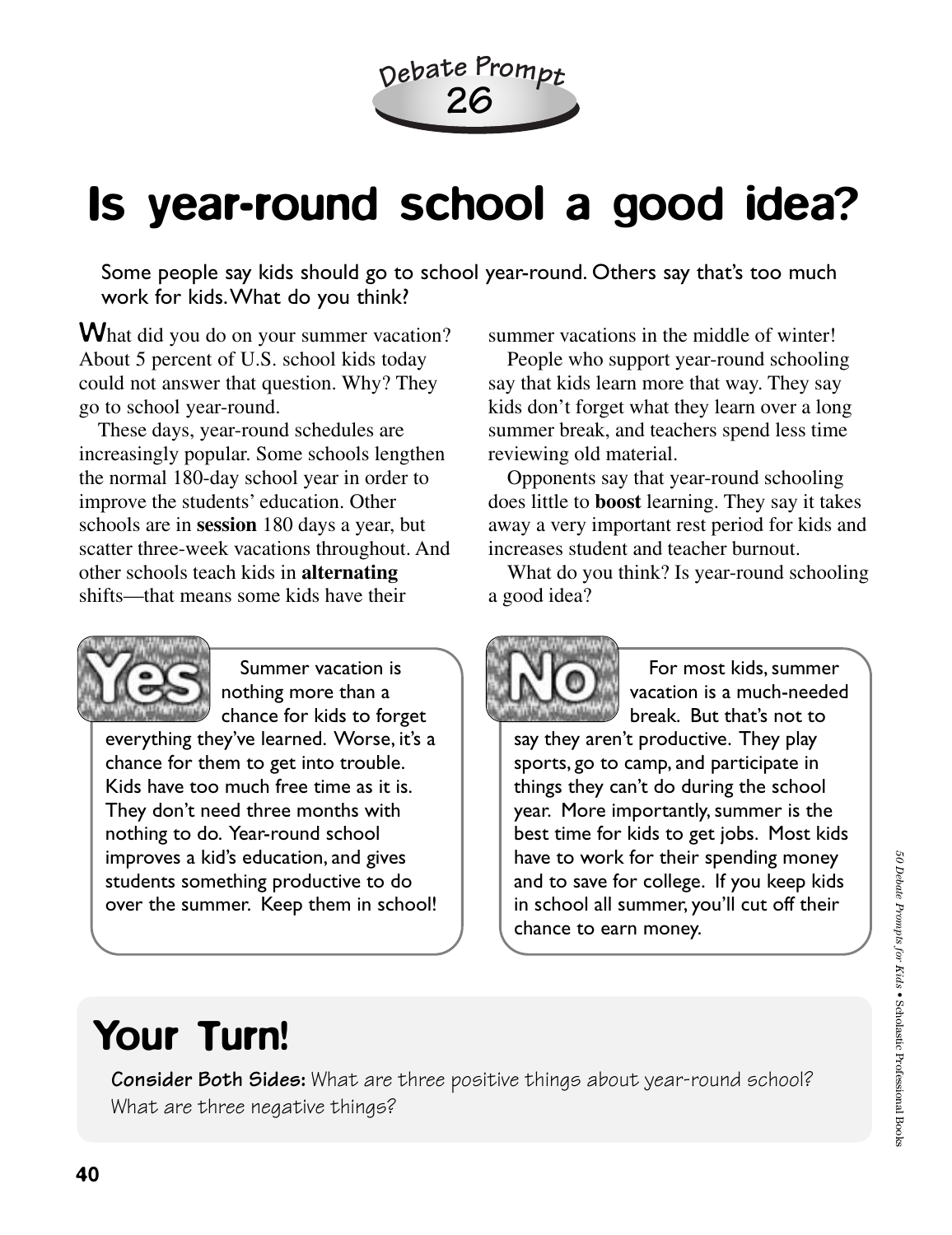

#### Should skateboarding be banned in public places?

Some say skateboarding in public places is dangerous. Others say it's not only fun but a right.What do you think?

t's Saturday afternoon. You and your friends I head to the park to ride your skateboards. But when you arrive, a police officer stops you. She says skateboarding has been banned in the park and tells you to leave.

These days, lots of skateboarders are finding themselves without a place to skate. Cities and towns across the country have banned skateboarding in public places. Many skateboarders think these bans are unfair. They say that skateboarding should be treated the same as any other sport. They also



Skateboarders have no respect for other people. They cut off cars, bump

into people, and clog up sidewalks. Skateboarding is also dangerous. Skaters can seriously injure themselves as well as other people. Worse, if skateboarders hurt themselves on public property, they could sue. Local communities just can't take that risk.

complain that there aren't many other places for kids to skate. Most communities don't have skateboarding parks.

City officials say the bans are **necessary** because skateboarders **disrupt** traffic and bother **pedestrians**. They also say that skateboarding is extremely dangerous. Every year, thousands of skateboarders injure themselves and others while skating in public areas.

What do you think? Should skateboarding be banned in public places?



Skateboarding is no more dangerous than anything else. Many more people get hurt on bikes every year and no one wants to ban them. Anyway, with practice and the right gear, skateboarding is safe. Also, if kids can't skate in public places, where can they skate? People should realize that skateboarding is just another way for kids to get exercise and have fun.

#### Your Turn!

**Write Now:** Make a list of three points that the two sides of this debate might agree on.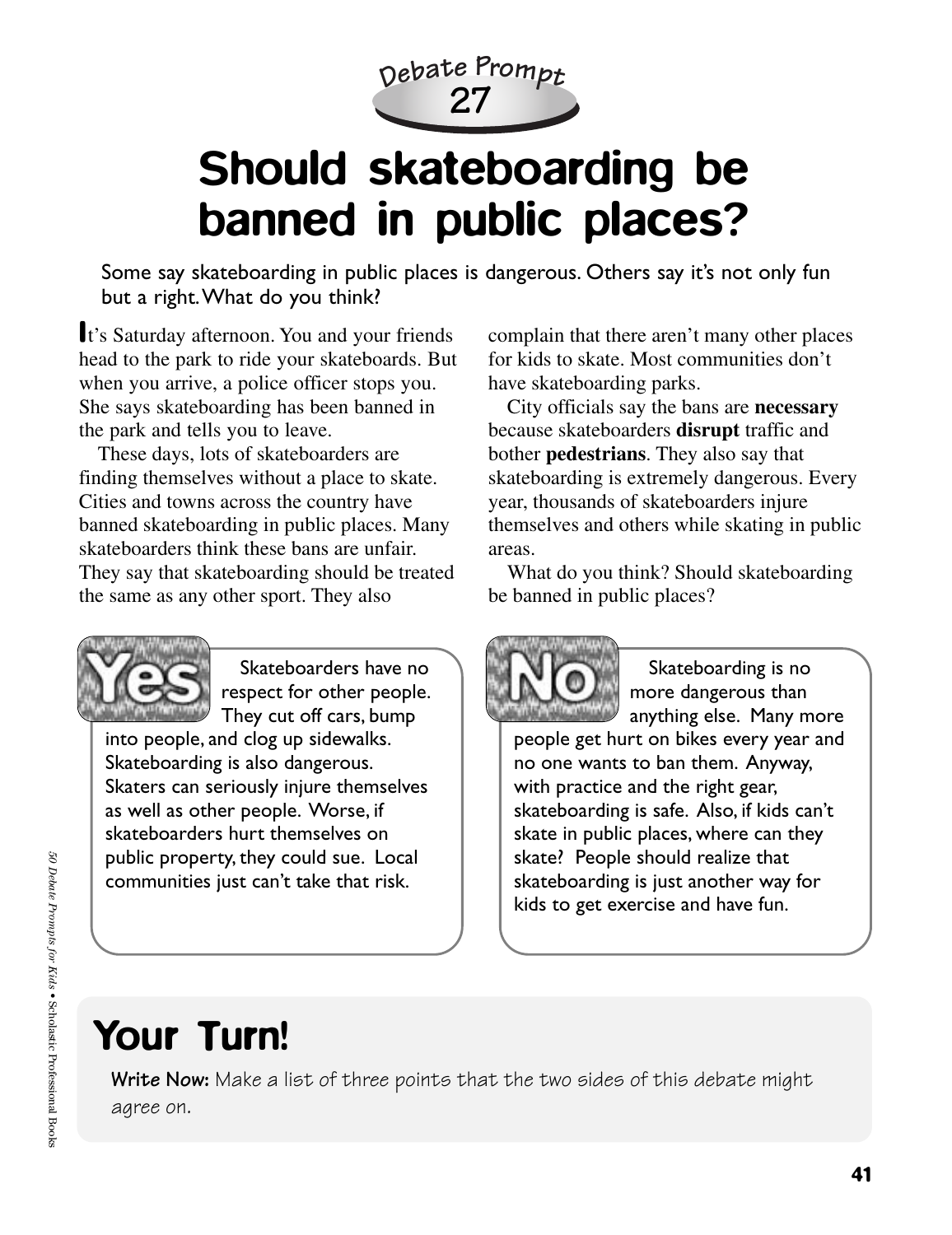

#### Should Olympic athletes be tested for drugs?

Some say that Olympic athletes should be tested for drugs. Others say this is a bad idea.What do you think?

"Faster, higher, stronger" is the Olympic motto. Some Olympic athletes will do anything to run faster, jump higher, or be stronger. Lots of times this means hard work, discipline, and **sacrifice**. Other times, it means breaking the law. Some athletes take performance-enhancing drugs, like steroids, to improve their chances in a competition.

The International Olympic Committee believes that drug use goes against the spirit of the Olympics. Because of this, they have **established** a drug-testing program. Every



Drug use among top athletes has long been a problem. Without drug

testing, Olympic competition would be about who uses the most drugs, not about who trains hardest and has the best athletic skills. Athletes who use performance-enhancing drugs are like marathoners wearing in-line skates. In other words, using drugs is the same as cheating. Plus, drugs like steroids can kill. Drug use has to be stopped.

athlete who competes is tested at least once, and then may be subjected to more **random** tests later.

But some people think it's the drug tests that go against the spirit of the Olympics. They say Olympic officials have become police officers and that the tests are an invasion of privacy. But they say the worst thing is that sometimes the tests can be wrong.

What do you think? Does drug testing at the Olympics make sense?



Any athlete who tests positive for drugs is banned from the games.

Drug tests are usually accurate. But sometimes they show a positive result even when an athlete is only using something like allergy medicine. When that happens at the Olympics, an innocent athlete is cheated out of the dream of a lifetime. That's not fair. Unless the tests are foolproof, they shouldn't be used.

#### Your Turn!

**Talk About It:** How would you feel if you found out that your Olympic hero had won because of performance-enhancing drugs?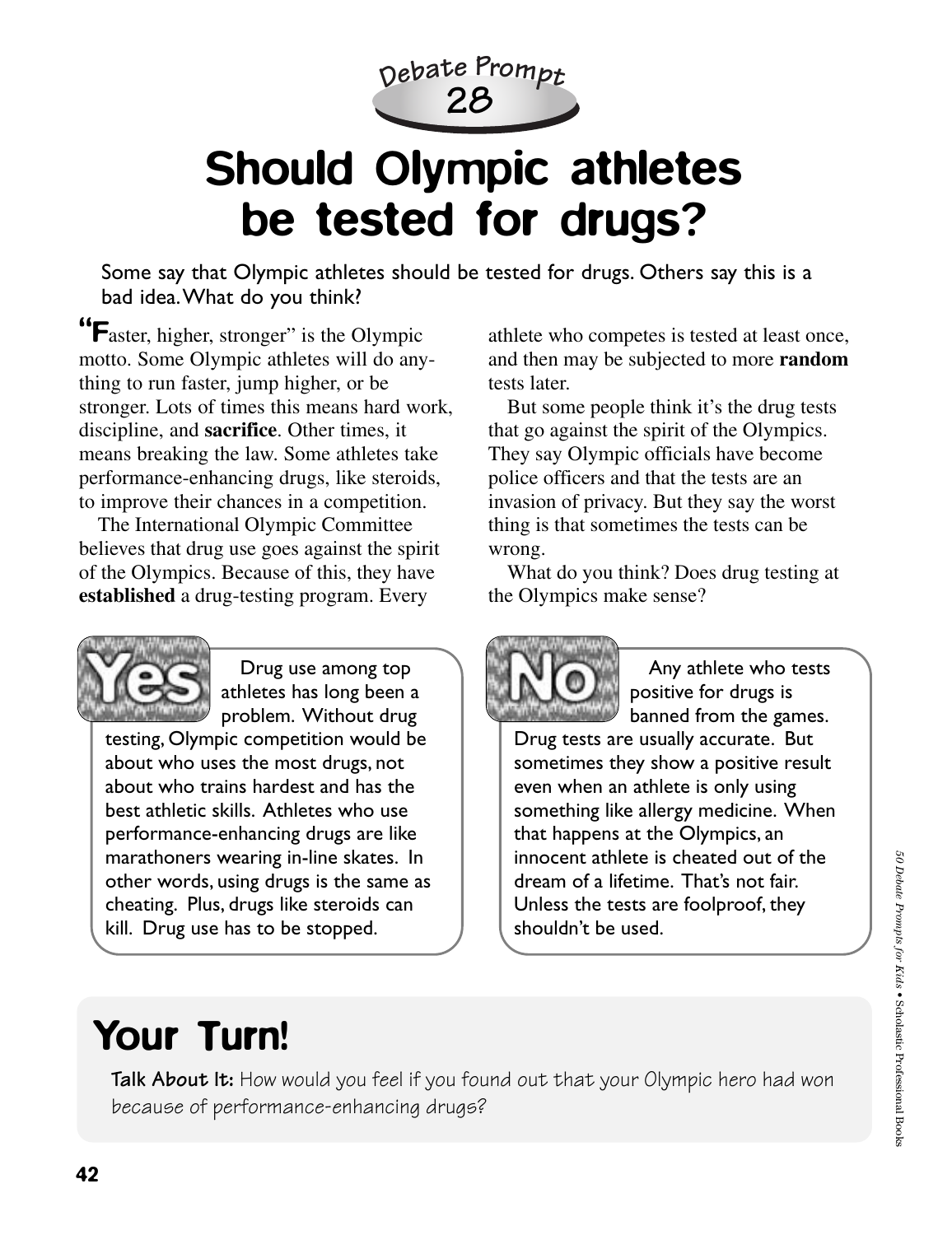

#### Should sports teams drop Native American names?

Many Native Americans think these names are offensive. Other people say Native Americans are too sensitive.What do you think?

magine you're in charge of a famous sports I team. The team has a colorful history and thousands of **enthusiastic** fans. Then one day someone tells you that your team's name is **offensive**. They ask you to change it. What do you do?

A few years ago, the Miami Indian Tribe asked Miami University of Ohio to change its team's name. The Miami Indians said the name *Redskins* was insulting. Miami University agreed and changed its name to the *Red Hawks*. Other schools have done



Hello! Insulting a group of people to protect a sports tradition is

ridiculous! These names make people feel bad and should be changed. It's that simple. Anyway, changing a team's name is not that big a deal. It's not like it would cause them to lose. If the fans are really loyal, they'll keep coming to games even after the team's name has changed.

the same.

But not all sports teams have been willing to change. In Mukwonago, Wisconsin, for instance, the high school refused to give up its name *Warriors*. The administration said they were **upholding** school tradition and supporting the fans of Mukwonago High. They also said that the name *Warriors* honors Native Americans and the role they have played in local history.

What do you think? Should sports teams have to change their names?



Changing the names of sports teams is unfair to fans. Imagine supporting a

team for a number of years only to have its name changed. Sports traditions are important and should be protected. Besides, naming sports teams after Native Americans is an honor. If Native Americans feel insulted by names like *Redskins* and *Warriors*, they are being too sensitive.

#### Your Turn!

**Find Out More:** Make a list of all the teams that use Native American names. Can you come up with other names to use instead?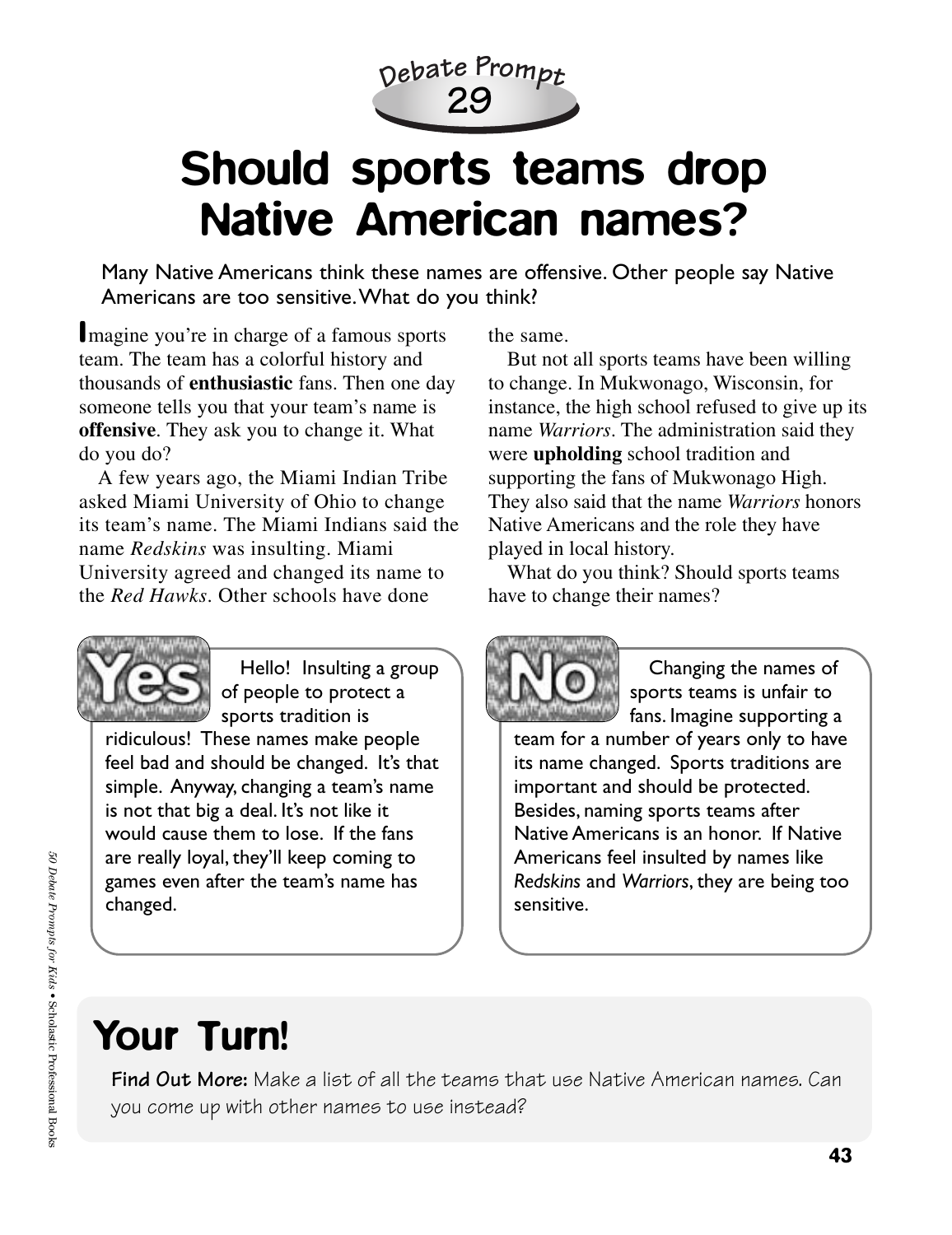

#### Should celebrities be responsible for the products they endorse?

If a celebrity endorses a product, should he or she be held responsible for how it's made? Some say yes. Others say no.What do you think?

magine you're a famous basketball player. I You play on a championship team, you've got lots of fans, and, best of all, someone is paying you \$10 million to put your name on a pair of sneakers. Then one day you find out the shoes you **endorse** are made by child laborers. How would you feel? Would you feel responsible?

A couple of years ago Michael Jordan and Kathy Lee Gifford faced this very problem. Some of Gifford's line of clothes were made by Honduran girls paid just 31 cents an hour.



Celebrities have a lot of power in this country. People trust them and do

what they say. They should be held responsible for what they tell people to do. Anyway, celebrities make millions of dollars endorsing products. The least they can do is make sure these products aren't made by children. Celebrities should use their fame to help people, not just to make money.

And, according to news reports, some sneakers that have Jordan's name on them were made by ten-year-old children in Indonesia.

Many people are angry with Gifford and Jordan for being involved with companies that **exploit** children. Others aren't upset. They say that celebrities are paid to endorse just the product—not the way it's made.

What do you think? Are celebrities responsible for products they endorse?

Every person is responsible for his or her own **decisions**. If people don't like how a product is made, they shouldn't buy it. Anyway, celebrities have nothing to do with where a product comes from. It's the companies that make the products that are really responsible. Punishing celebrities will not change anything. If people want to make a difference they should force businesses to change.

#### Your Turn!

**Talk About It:** Are you more or less likely to buy a product that was endorsed by a celebrity? Tell why.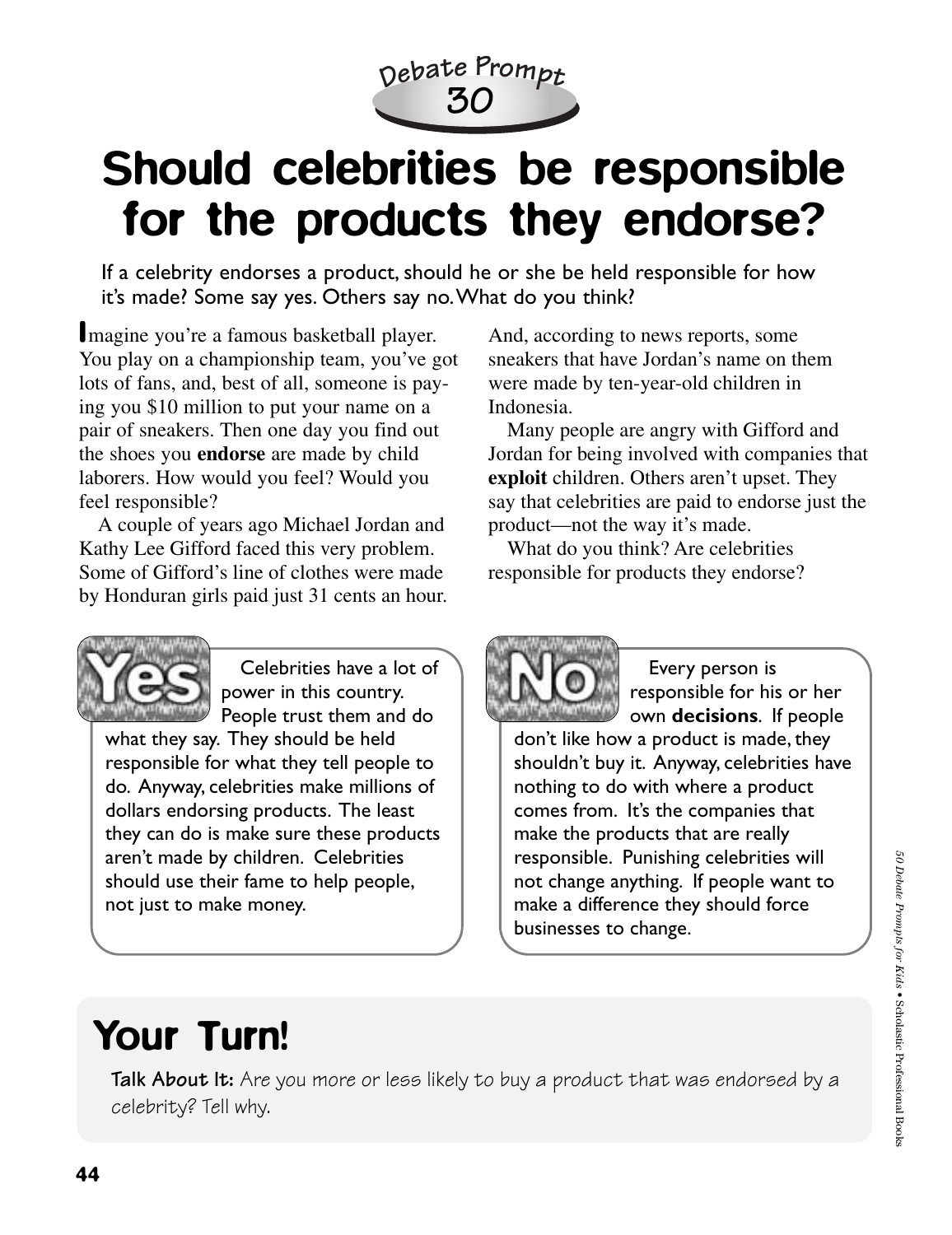**Debate** Prompt **31**

### Should schools have dress codes?

Some teachers say uniforms help students do well in school. Others say they spoil kids' creativity. Who do you think is right?

How would you feel if you arrived at school one day wearing the exact same outfit as everyone else? For some kids this happens every day. They go to schools where uniforms are **mandatory**.

These days, more and more schools are making students wear uniforms. How come, you might ask. Well, teachers at these schools say that uniforms help students to focus on their studies—rather than on their fashion **dilemmas**. They also say that uniforms "level the playing field" among students from different economic



Give us a break. There's too much competition over clothing in schools

today. Kids should focus on their schoolwork, rather than on appearances. They should also be finding better ways to express their individuality. Choosing a sweater to wear isn't creative. And there are bigger problems associated with clothes. Gangs identify themselves by certain colors and symbols. School uniforms get rid of this problem.

backgrounds. The stress of having the latest clothes can be intense. And not all kids can afford to keep up with the new fashions.

Other schools have refused to adopt uniforms. These schools say that clothes offer kids and teens a healthy way to be creative. Clothes help kids express their individuality. They also say that uniforms make students uncomfortable, which makes it hard for them to study.

What do you think? Should uniforms be required at school?



Are you kidding? Putting on a tie doesn't make someone any smarter.

Uniforms only make kids uncomfortable; they don't turn kids into better students. More important, uniforms **hinder** free thinking and teach kids to conform. The solution to problems such as gang violence is to encourage kids to think for themselves, and to not follow the crowd. Making kids wear uniforms teaches the opposite lesson.

#### Your Turn!

**Consider Both Sides:** Why do you think some teachers would like dress codes for students? Why do you think some parents don't support dress codes?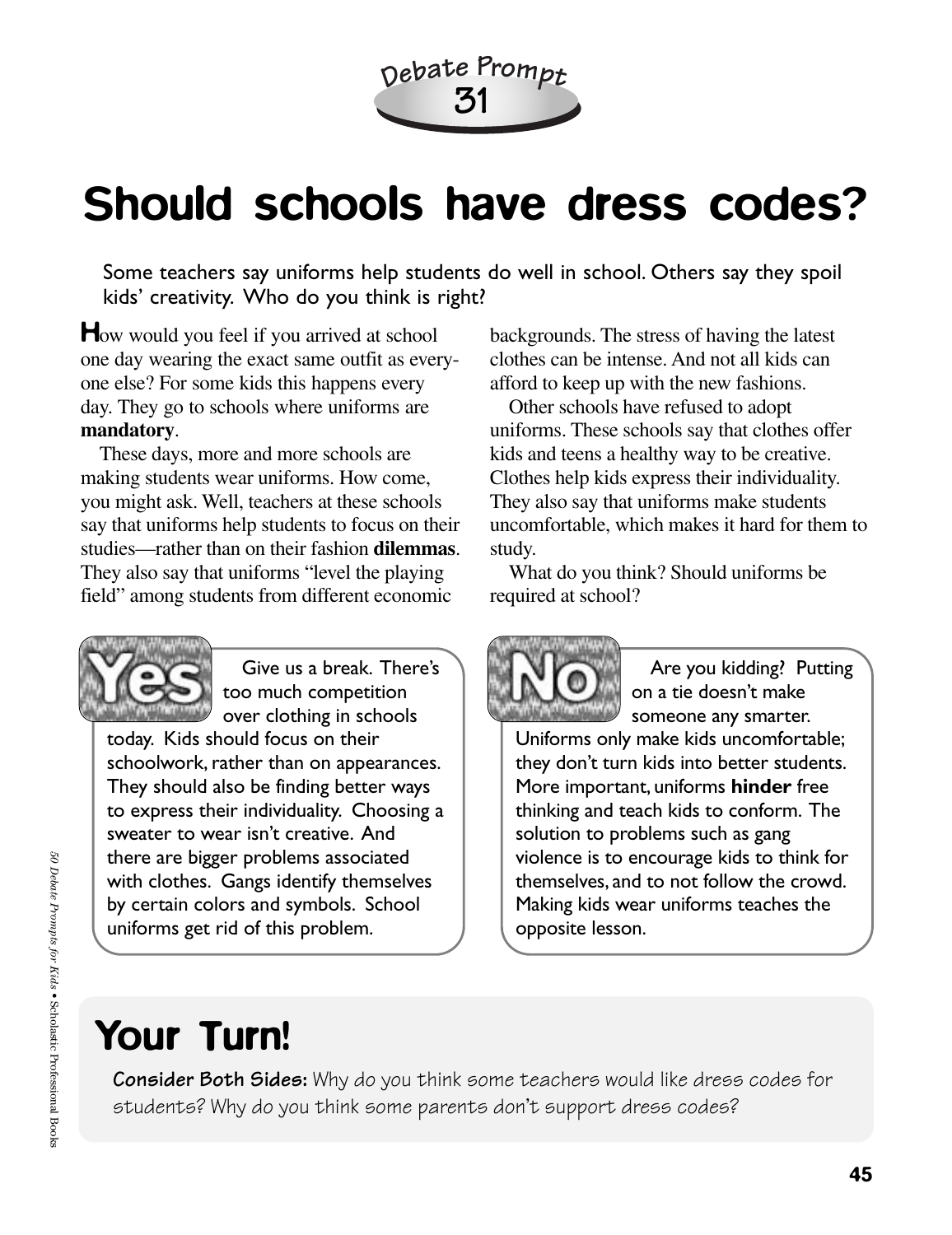

#### Should celebrities speak out on political issues?

Some people think big stars should take a stand on issues. Others think they should keep quiet.What do you think?

n 2000, Ricky Martin urged President I Clinton to halt military tests on an island off Puerto Rico. Martin is just the latest celebrity to **take a stand** on a political cause. U2's Bono has campaigned for international human rights. The band Rage Against the Machine has crusaded against censorship. And Rosie O'Donnell has advocated increased gun control.

Many celebrities feel they're **obliged** to speak out on important issues because they can reach a large audience. They think they



Celebrities have a lot of power. They should use it to do good things. Since

their fans and the press will care about what they say, celebrities have a duty to publicly express their beliefs. Whether celebrities like it or not, they are role models. They owe it to their fans to show some leadership. And they owe it to the world to put their power to good use.

should use their fame to do something good especially if it's a cause they believe in.

But not everybody thinks celebrities should take a stand on political issues. Critics say that celebrities have far too much **influence**. Critics also say that big stars often don't know what they're talking about. They say that singers and actors should leave political issues for the experts to figure out.

What do you think? Should celebrities speak out on political causes?



If celebrities want to be role models, they should work for charitable causes. Or they should donate their money to political groups. Too often, celebrities get involved in things they don't know anything about. And people end up listening to them rather than people who are truly experts on the issues. Anyway, lots of celebrities just

use political causes to improve their

own public image.

#### Your Turn!

**Find Out More:** Make a list of celebrities who do speak out on issues. Have any of these celebrities influenced your opinions?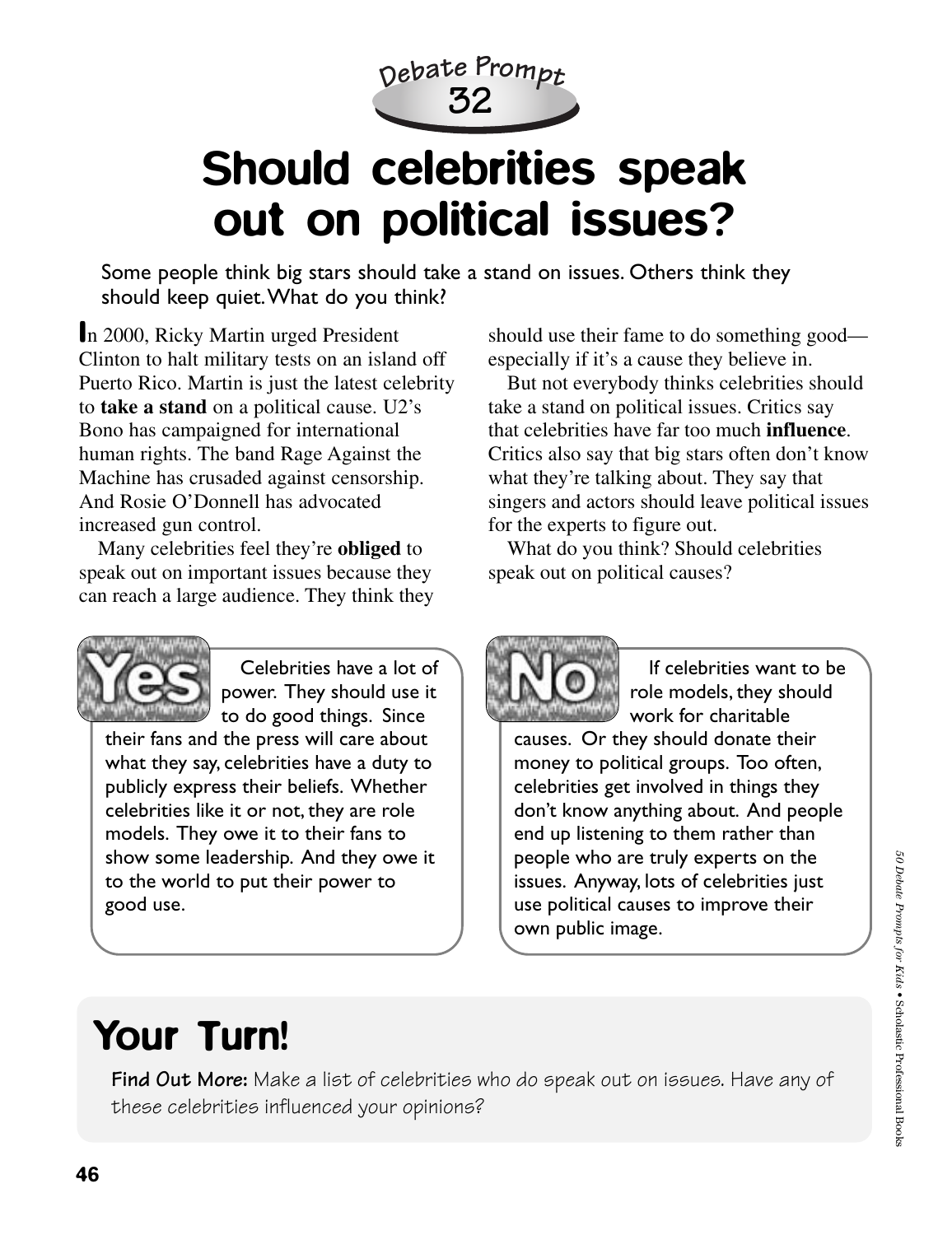

#### Should kids have to address teachers as Ma'am and Sir?

Some people say using these titles is a sign of respect. Others say this is ridiculous.What do you think?

M any educators and politicians in Louisiana believe that students lack respect for their teachers. To **counteract** this, the Louisiana government has passed a law requiring students to call their teachers Ma'am or Sir. Each school is responsible for punishing students who break the rule. However, schools can neither suspend nor expel these students.

Legislators believe this law will **instill** discipline and respect in the classroom. They say that this will lead to a better learning



By requiring students to speak with courtesy to their teachers, you'll have

a better learning environment. And isn't that the goal of school anyway? Only when there is respect for teachers can kids learn anything. If no one respects the teachers, why would anyone listen to what they have to say? In addition, students who treat teachers with respect will learn to treat friends and future employers in the same manner.

environment. More importantly, they say it will lead to safer schools. They claim that the lack of respect for officials has contributed to violent acts in school.

But opponents argue that respect is more complicated than requiring **formal** titles for teachers. They claim respect grows from teachers and students working together, and that rules handed down by the government hurt this cooperation.

What do you think? Should students have to call their teachers Ma'am and Sir?

What kids don't need is a law telling them how to speak. What's next? A law telling them how to think? Forcing kids to use Ma'am and Sir doesn't create respect. It only drives kids and teachers farther apart, when they should be working as a team. That's where respect comes from. Students respect teachers they trust and who provide help.

#### Your Turn!

Talk About It: What's your opinion on this issue? Discuss your point of view with others in your class.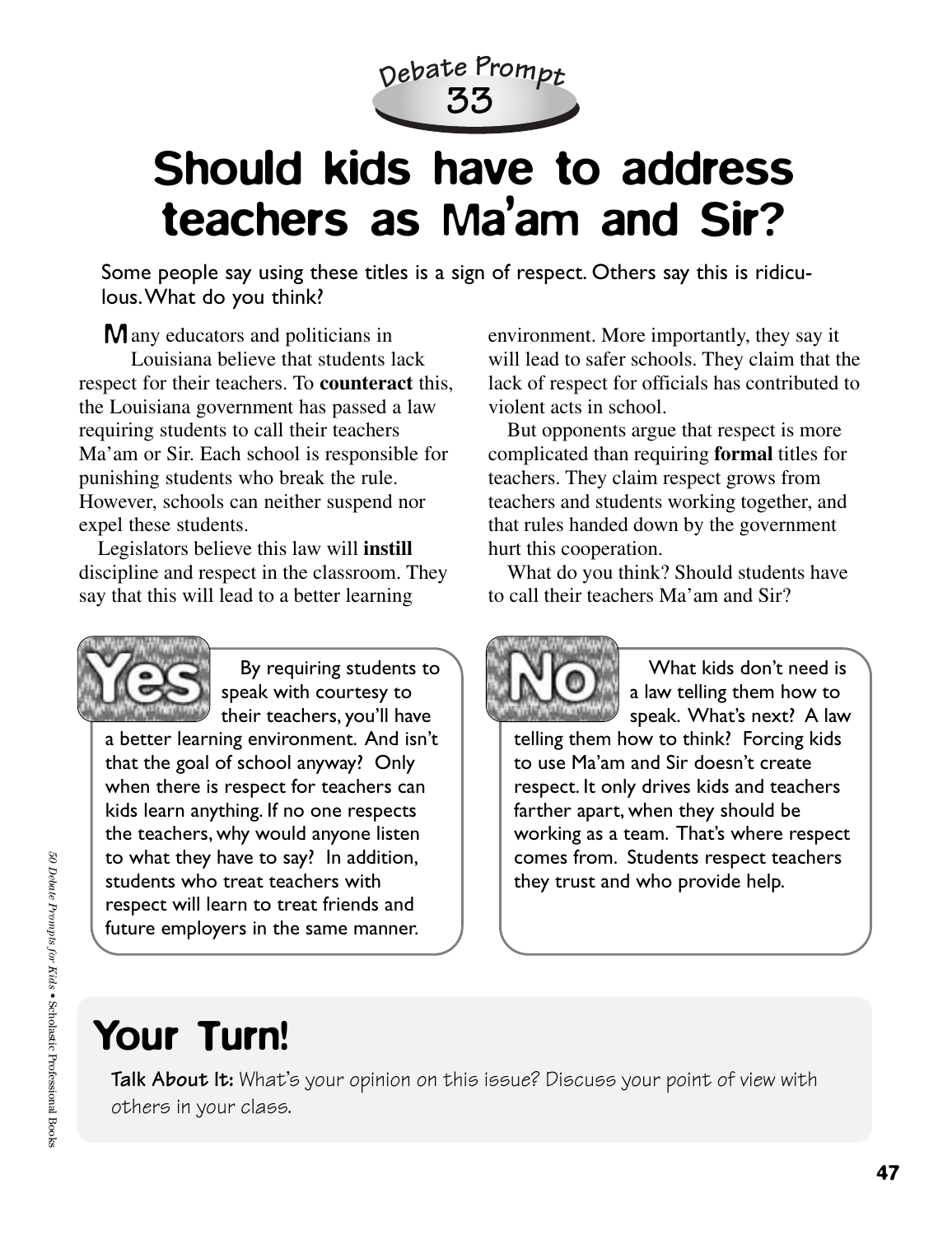

#### Should laws be stricter for teenage drivers?

Some people say that teen driving privileges should be restricted. Others say that teen drivers should have the same rights as everyone else.What do you think?

Picture this: It's your sixteenth birthday, and after years of waiting you're finally old enough to drive. But after studying hard and passing the driver's test, you find out that having a license isn't what you thought it would be. Your driving privileges are totally **restricted**. You can't drive alone at night, or with other teens. Basically, you discover that if you want to drive anywhere, you have to go with your mom!

Recently, teenagers around the country have been having a similar experience. They live in one of the 34 states that give teen



Too many teens die on the road! Thirty-one percent of all deaths of

people between the ages of fifteen and twenty-four are caused by motor-vehicle accidents. Restricting teen driving privileges will reduce this. It might not be the most popular solution. But it's absolutely necessary. Kids just aren't mature enough to handle an adult license. The numbers prove it!

drivers "graduated" licenses. With this type of license, you earn privileges **gradually**. In California, for example, for the first six months of having your license, you can't drive after midnight unless you have an adult in the car. And you're also not allowed to **transport** other teens.

Many people think graduated licenses are a good idea and that they'll save lives. Other people say that teens are being unfairly targeted.What do you think? Should states give teens graduated licenses?



Why should teens be discriminated against? There are plenty of bad

adult drivers out there. Why doesn't anyone restrict their licenses? Teens are being unfairly picked on, and their rights are definitely being violated. And graduated licenses will only cause problems for kids that have to work late.

#### Your Turn!

Talk About It: Are teen drivers more likely than older drivers to make mistakes? Are teen drivers more likely to break the law?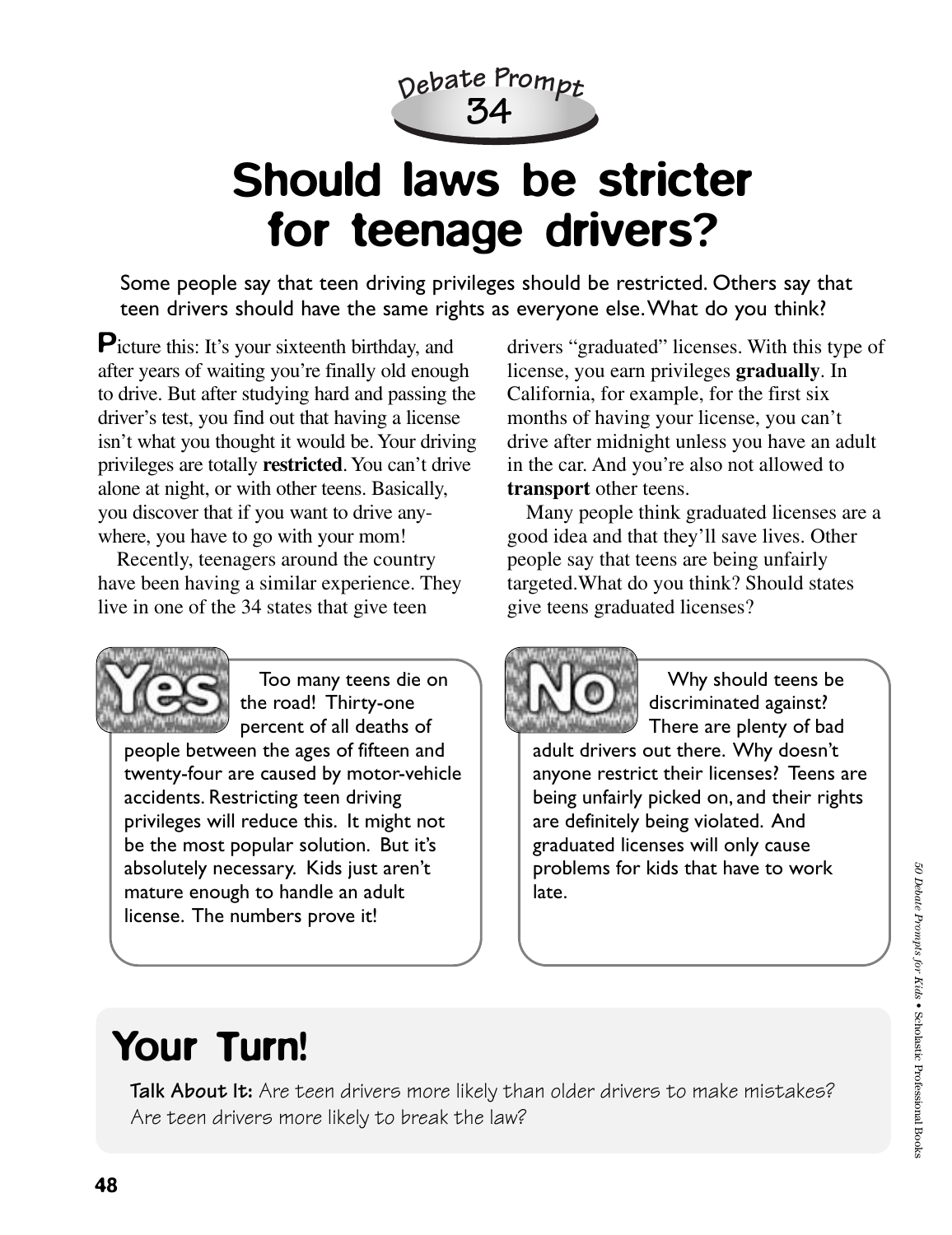

#### Should the paparazzi be banned?

Some people say the paparazzi should be banned. Others say that photographers should be free to take pictures of whatever they want.What do you think?

n recent years, a whole new generation of teen I idols has hit the scene. People like Ricky Martin, Mandy Moore, and Justin Timberlake have all found fame and fortune in the world of movies and pop music. Their lives have become pretty exciting since they made it big. But there is also a price to fame. And among the most **annoying aspects** of celebrity are the paparazzi.

Paparazzi (pa-pa-ROT-zee) are photographers who make a living by selling pictures of celebrities. The better and rarer the picture, the more money they make. This is



Celebrities are people too! They have a right to privacy just like everyone

else. The paparazzi violate this right and they should be stopped. It might be different if they weren't so **aggressive**. But they'll do really dangerous things to get the shots that sell for the most money. This is not about limiting freedom of speech. This is about stopping greed and respecting privacy. Ban the paparazzi!

why paparazzi will follow certain celebrities everywhere. Most obey the laws. But some will sneak into celebrities' houses, stalk them on the beach, and even chase them in cars.

Many people think the paparazzi ought to be stopped. People say they violate celebrities' right to privacy, and are also dangerous.

The paparazzi say they're only giving people what they want. They also say that their work is what makes celebrities famous in the first place.What do you think? Should the paparazzi be banned?



The paparazzi are not at fault. They're only giving people what they want.

Celebrities benefit from lots of press and the public loves the pictures. Anyway, there are already laws in place to protect celebrities from the aggressive paparazzi—it's already illegal to sneak into someone's house to take pictures of them. Why ban all paparazzi? Just go after the ones that break the law.

#### Your Turn!

**Consider Both Sides:** How would you feel if someone took a picture of you after you asked them not to? Would you take a picture of a friend who told you not to?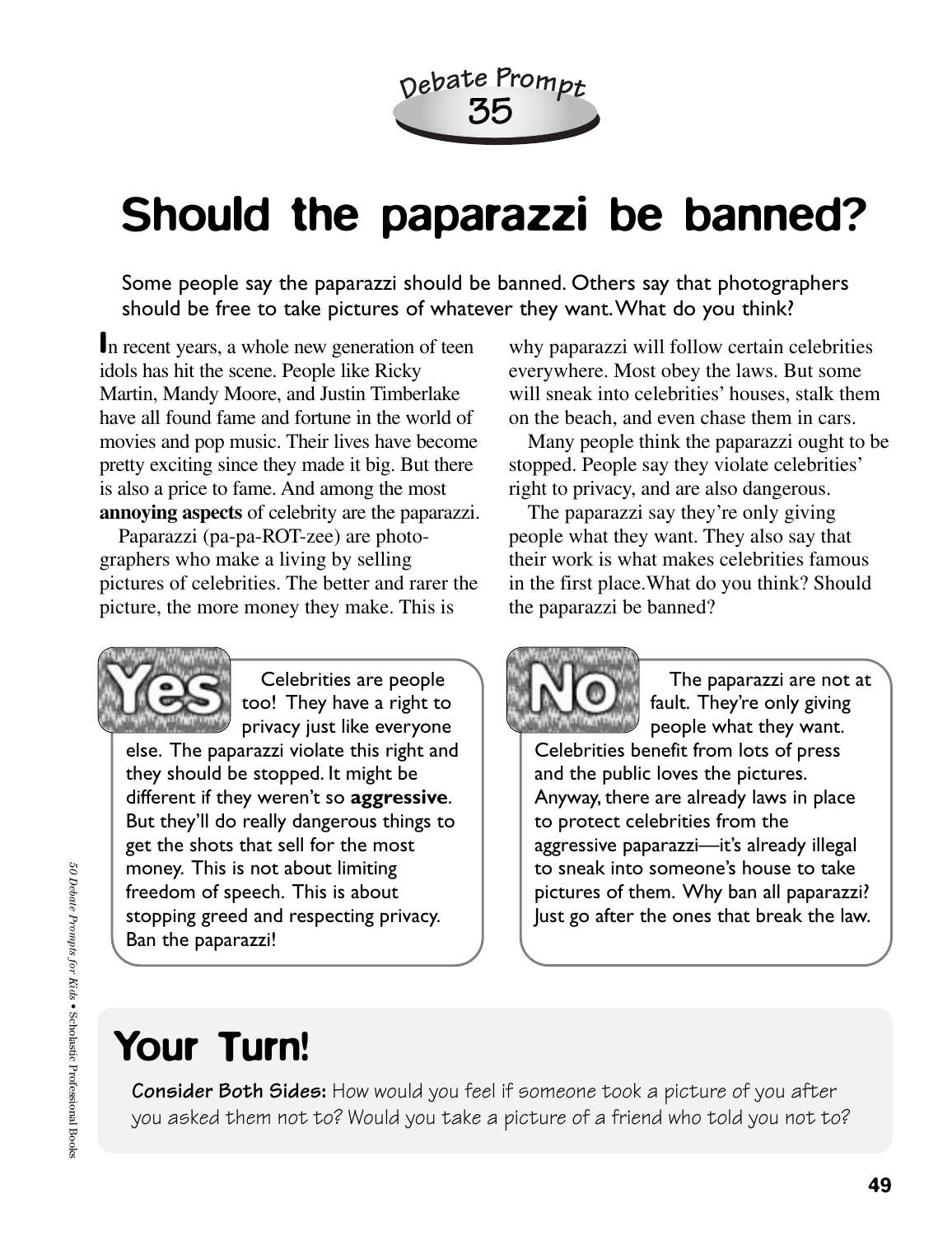

#### Do teens have too much to do?

Some people say that teens have too much to do. Others suggest that busy schedules prepare teens for the real world.What do you think?

Here's a schedule you might recognize: Wake up at 5:30 A.M. Finish up homework. Go to school for six hours. Head to sports practice. Baby-sit or flip burgers until 8:00 P.M. Go home. Wolf down dinner. Practice piano. Do more homework. Hit the pillow at midnight.

Too much? Some people think so. Parents and teachers around the country are saying that schedules like this are way too full for young people. They say that without **sufficient** downtime a teen's physical and



This has nothing to do with laziness! This is about **priorities** and

realistic expectations. Teens are so busy these days that they can't focus on the things that are really important—like being healthy and happy! Good grades are important. So are sports and parttime jobs. But teens still need time to relax and have fun, just like everyone else.

mental health can be seriously damaged.

But other people say a busy schedule is good for teens. They claim that keeping busy teaches teens about the real world and prepares them for the future. They also say that having lots of activities keeps teens out of trouble.

What do you think? Is it possible for teens to do too much?



This is just another argument in defense of laziness. It's a hard world,

and the sooner teens accept this, the better. The more they work now, the less difficult it will be for them to deal with the stressful world of adults. Life isn't going to get any easier. **Sheltering** teens from hard work won't help anything. People who think differently are fooling themselves.

#### Your Turn!

**Write Now:** How much do you do? Write a paragraph describing your own schedule. Explain why you might want to add to or cut back on it.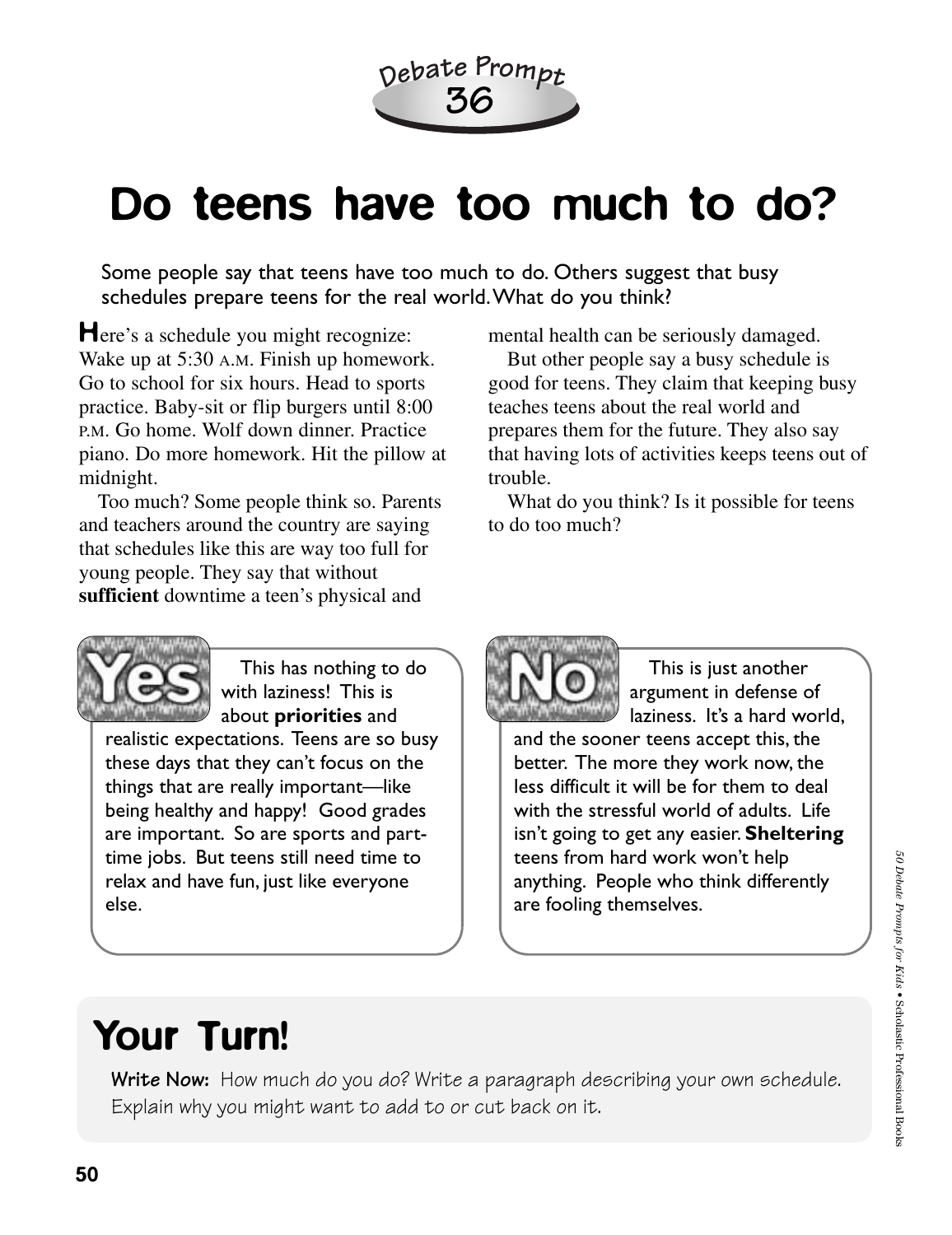

#### If you find a historical treasure, does it belong to you?

Some people say that sunken treasure belongs in museums. Others say that treasure belongs to the people who find it.What do you think?

 $\mathsf{H}_{\text{ow}}$  would you feel if you went scuba-diving and found **sunken** treasure—pieces of gold from a lost Spanish ship? Probably pretty excited. How would you feel if the coast guard made you turn the treasure over to a museum? You might feel kind of gypped. But you also might feel good. Everyone would be able to appreciate your discovery if it were in a museum.

But how would you feel if finding the treasure wasn't an accident? What if you were a professional treasure hunter? Many



Salvors do the work and take the risks. They should get the rewards!

Most of the stuff they find would be lost forever if it weren't for them. If they can't keep the treasure they find, they'll stop looking. Anyway, when salvors sell their treasure, they auction it off to the highest bidder. If museums want the treasure, they can buy it just like anyone else.

professional treasure hunters, or salvors, spend a lifetime looking for treasure that most people don't even believe exists. They study old books and maps for years. They go into **debt**. They even risk their lives. Now courts are making them give what they find to museums. The courts say that lost treasure is historically important and belongs to everyone.

What do you think? Should courts let salvors keep the lost treasure they find?



Treasure hunters need to be stopped! Historical **artifacts** belong to everyone and not just to the first guy who happens to find them. And museums are much too poor to buy the artifacts at an auction. Plus, treasure hunters do a lot of damage. They'll stop at nothing to get gold and silver. They often destroy historical sites and even the environment because of their greed.

#### Your Turn!

**Consider Both Sides:** Imagine that you are a treasure hunter who has just found a valuable object off the U.S. coast. What would you say in a speech to congress?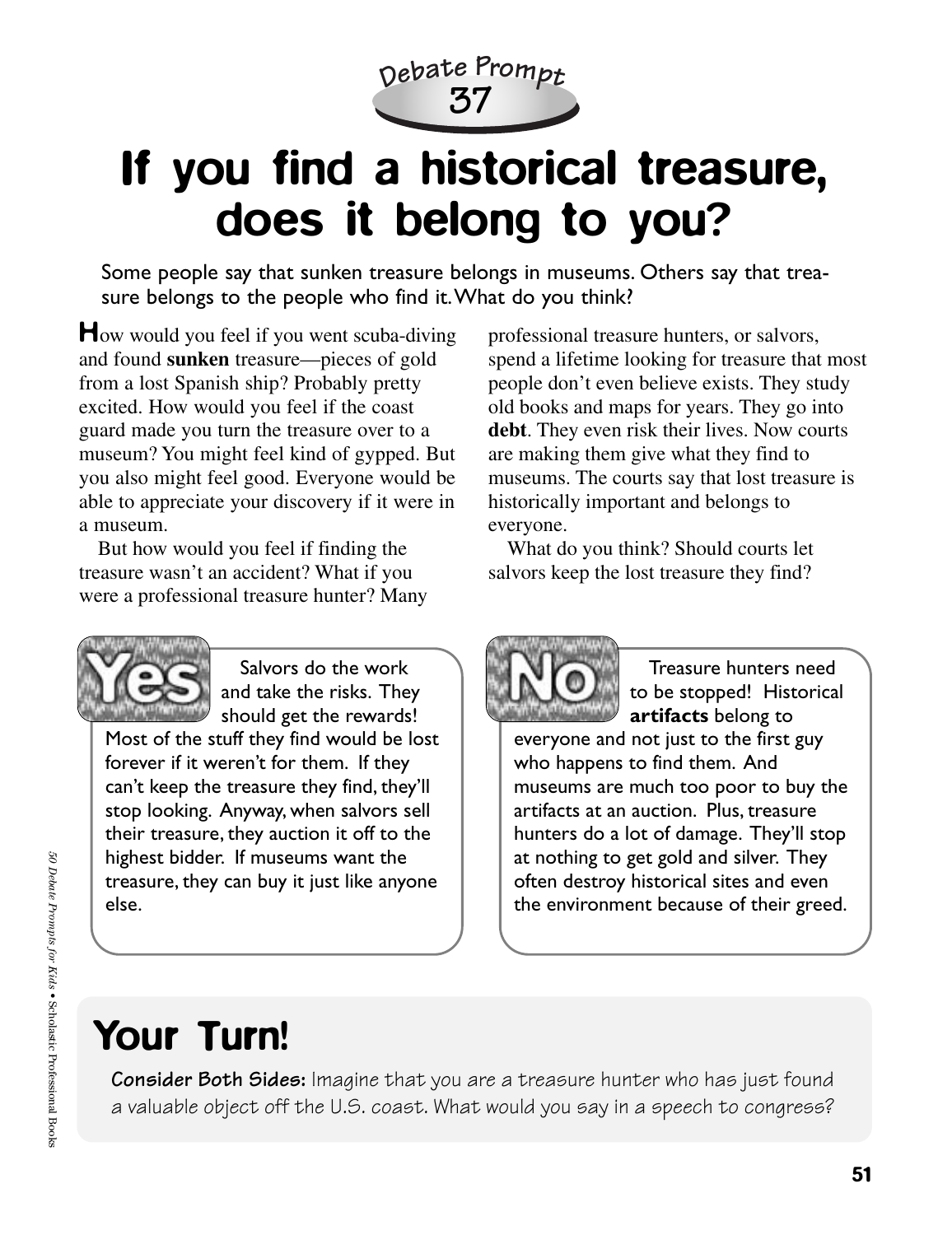

#### Should surveillance cameras be used in schools?

Some schools are installing surveillance cameras to keep kids safe. But lots of people say this is a bad idea.What do you think?

hese days, you can find **surveillance** cam-T eras everywhere. They're at the mall, on street corners, and in libraries. Now, these cameras may be coming to the classrooms and hallways of your school. After the tragedy at Columbine High School in 1999, many schools across the country have been increasing security. And this has included placing surveillance cameras in school hallways, parking lots, and even on buses.

Administrators think the cameras will **reduce** theft, prevent violence, and identify



Schools can be dangerous places. School officials need to do

whatever they can to keep students safe—even if this means giving up some freedoms. Surveillance cameras are the best way to catch criminals. Better still, they discourage people from committing crimes in the first place. Anyway, privacy is not really endangered. Tapes from cameras are usually not even watched unless a crime has occurred.

suspects in crimes. They also say security cameras might even boost grades because students work best in safe environments.

Other people say that cameras violate kids' right to privacy. Furthermore, they claim that cameras are a waste of money. For a single school, **installing** a camera system can cost almost \$1 million. Many people think this money would be better spent on educational material.

What do you think? Should surveillance cameras be used in public schools?



School safety is important. But it doesn't justify violating kids' rights.

Besides, there are much better solutions than cameras. Why not take the money for a new surveillance system and start programs to help troubled kids. One million dollars could pay for job training and after-school activities. Catching troublemakers in the act doesn't solve anything. What kids need are reasons to not start trouble in the first place.

#### Your Turn!

**Write Now:** Imagine surveillance cameras are used in your school. Do students and teachers feel the same way about the cameras? Write a news story about student and teacher reaction to the cameras.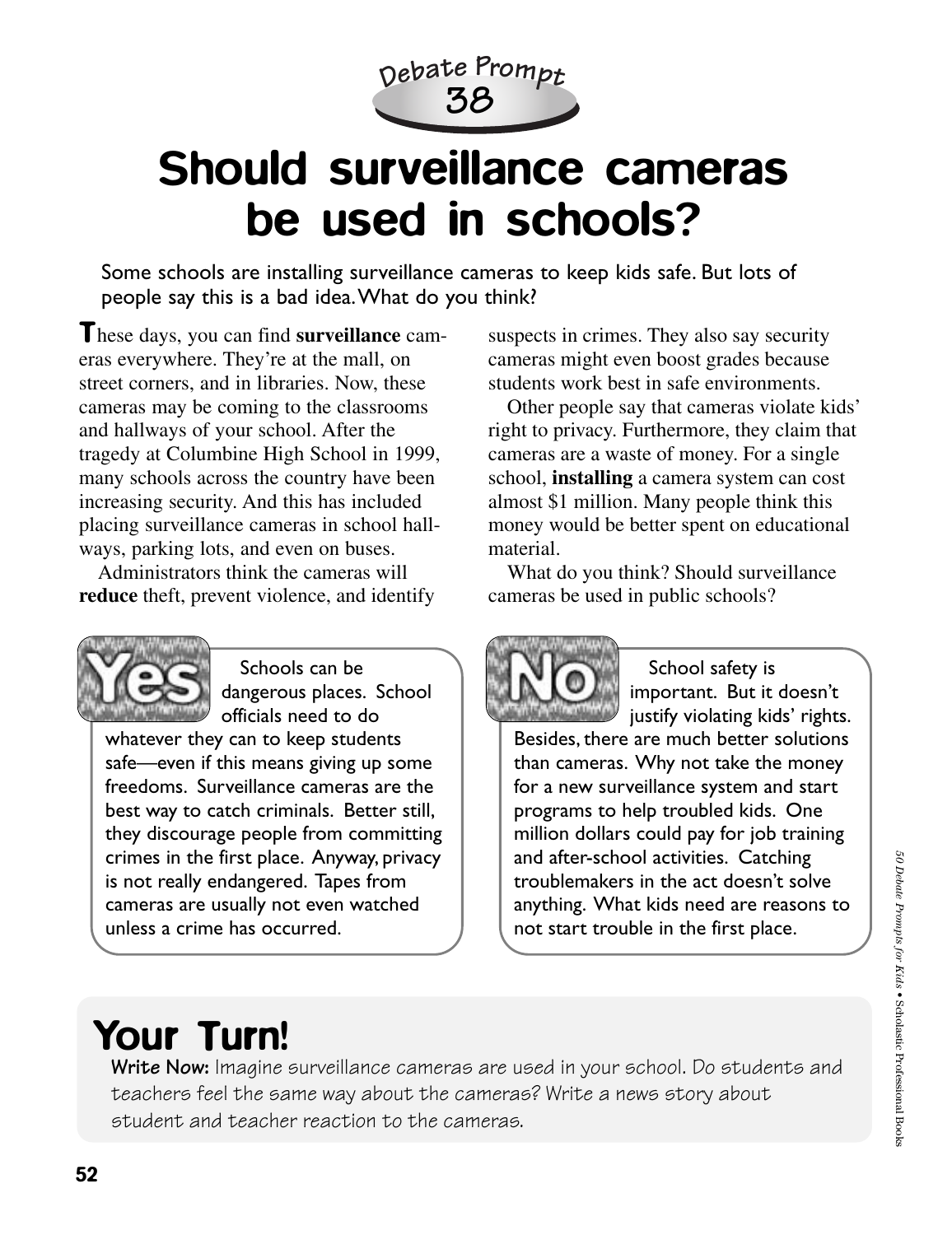

#### Should moshing be allowed at concerts?

Some say moshing at concerts is dangerous. Others say it's safe.What do you think?

You're at a concert. The place is **packed** and the music is loud. This is what you live for. You make your way to the front of the crowd. You know that the real action is by the stage. But when you arrive, everyone is just standing around. No one is bumping into one another. No one is crowd surfing or stage diving. And then you see the big line of security guards. At this concert, moshing is not allowed!

This is a **common** story these days. Many bands and concert promoters are saying no to



No mosh, no fun. Going to a concert without moshing is like

going to a restaurant without eating. Besides, moshing is not that dangerous. It's high-energy dancing. That's it. There's plenty of things that are much more **risky** than moshing. Like playing football. More kids get injured on a football field than in a mosh pit, but no one wants to ban football.

moshing. Why? Because unruly concerts can be very dangerous. In the past five years, 49 people have died and nearly 22,000 people have been injured at concerts in the United States. The moshing fad explains a lot of the injuries.

But for many music fans, not being able to mosh takes the fun out of concerts. They also claim moshing isn't the problem and that it shouldn't be blamed when crowds get out of control.

What do you think? Should moshing be allowed at concerts?



Moshers are obnoxious and really dangerous.

They ruin concerts for everyone else. You can't get close to the stage without someone jumping on you or knocking you over. And moshing always leads to fights. Sooner or later, someone gets pushed too hard and they start punching. Anyway, it's not like moshing is the only way to enjoy a concert. There are plenty of ways to dance without hurting other people.

#### Your Turn!

**Talk About It:** Would you be nervous at a concert where kids were moshing? Or would you join in? What might you do to protect yourself?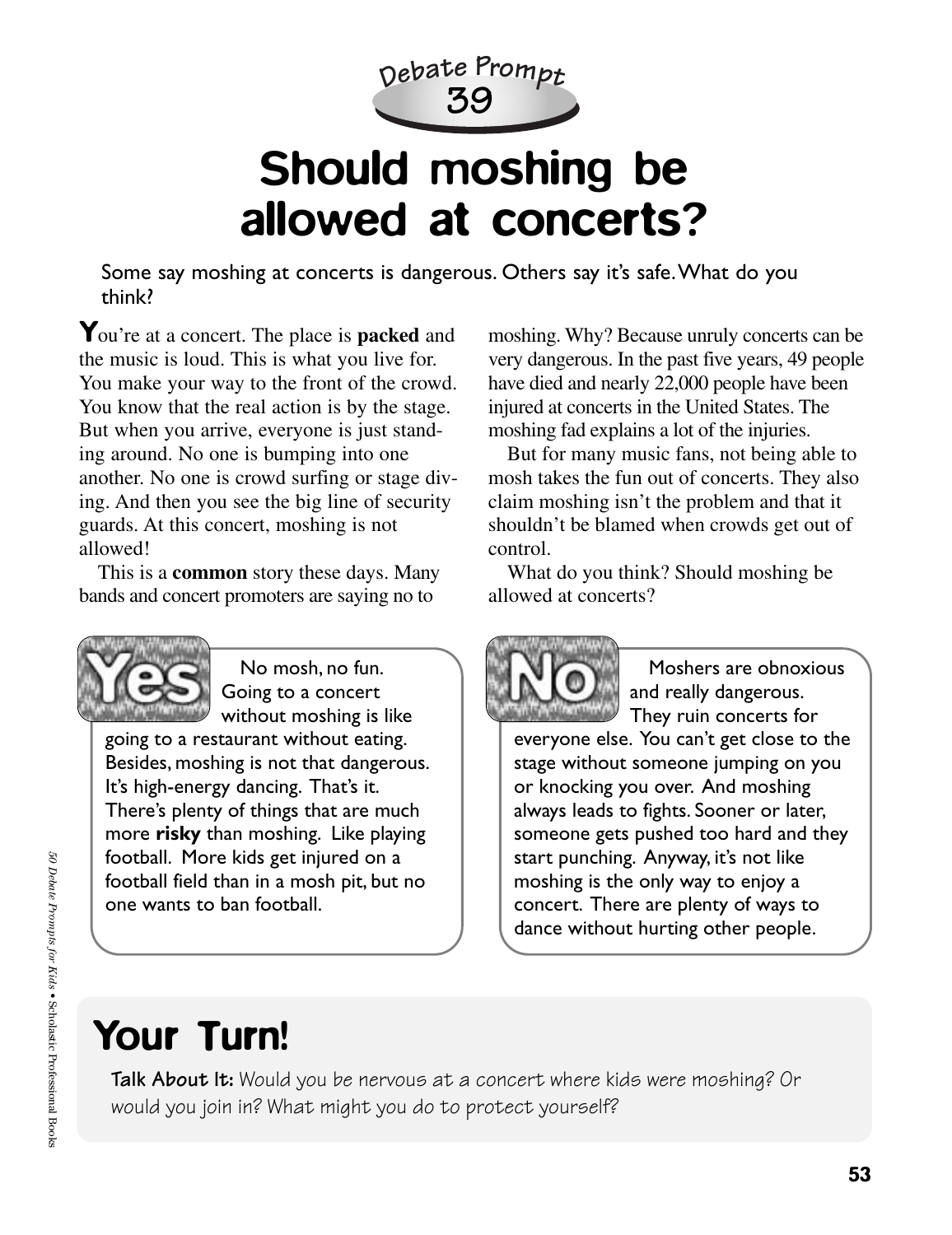

#### Should school newspapers be censored?

In schools all across the county, teachers and principals regularly censor school newspapers. Do you think this is fair?

Picture this: You're working on a story for your school newspaper. You've done lots of research, conducted interviews, and dug up all the right information. After lots of careful analysis, you finally come up with **conclusive** proof: The cafeteria food is terrible! But just as you're about to publish your article, the principal steps in. He says you can't run the piece. Why? Because he thinks it makes the school look bad. Is this fair?

Many people say it is. They say school newspapers are different from real



Student journalists need guidance. They don't have enough experience to be

in charge of a newspaper all by themselves. They could say things that are offensive or mean. Worse, they could write something that is false. If this happens and the story hurts someone, the school will be sued, not the reporter. School newspapers are just not the same as real newspapers.

newspapers and that teachers have a responsibility to **supervise** them. The Supreme Court agrees. In 1988, it said, "A school need not tolerate student speech that is **inconsistent** with its basic educational mission."

Still, lots of people disagree with this. They say that censorship is always wrong, even in the case of a school newspaper.

What do you think? Should school officials censor school newspapers?



Principals and teachers have no right to censor school newspapers—one of the few places kids have to voice their opinions. If you censor the newspaper, you tell kids they have no right to express opinions. Anyway, the main reason schools censor their newspapers is because they have something to hide. With censorship, schools can do whatever they want. A free press holds people responsible for their actions.

#### Your Turn!

**Consider Both Sides:** Why might some people want school papers censored? Why would others be against it?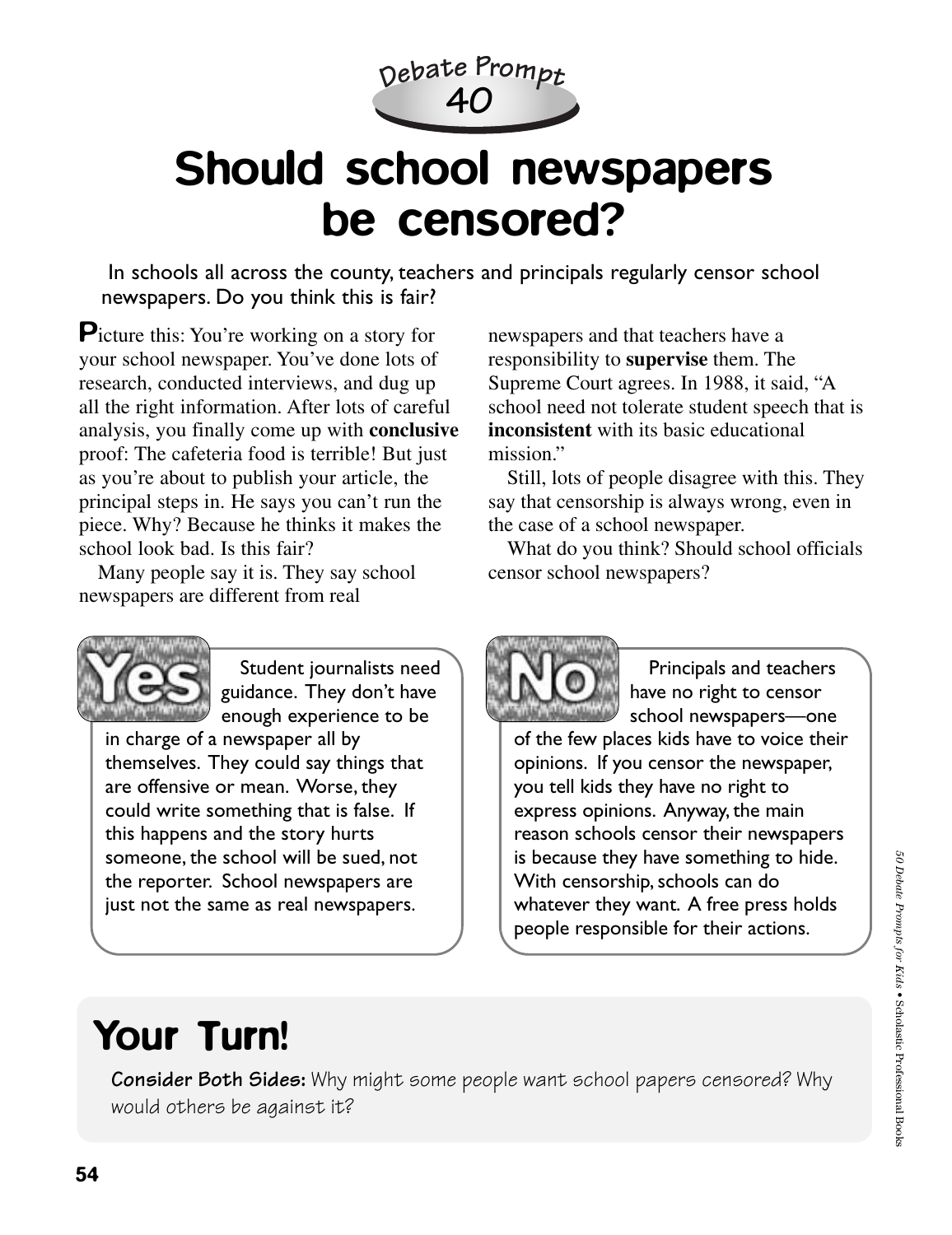

#### Should paddling be used to punish students?

Lots of people say kids should be paddled if they step out of line. Others say this is wrong.What do you think?

Two students get into a bad fight at school. There's a broken nose, two knocked-out teeth, and a black eye. What should their punishment be? In some schools in the United States, the punishment would be a "good oldfashioned" spanking. Currently, 23 states allow school officials to paddle students. Some people **estimate** school officials paddle kids between 1 and 2 million times a year in U.S. schools.

Many people say this should stop. They say that paddling increases, rather than reduces,



Paddling may be a tough punishment, but some students just won't listen.

Paddling is the only way to get through to them. Suspending students doesn't work. It just gives them days off from school. Besides, kids are much better off in the long run if they get paddled. **Severe** punishment now means less trouble later in life.

violence by teaching kids to use it to solve their problems. These people also say that paddling hurts a student emotionally. They say spanking can ruin students' self-**esteem** and turn teachers into enemies.

But other people think that paddling is the only way to teach students that their behavior has real consequences. They say paddling is far more frightening than detention.

What do you think? Should schools paddle students to punish them?



Are you serious? Paddling is cruel and inhumane and should be totally illegal. It teaches students that violence is a good way to solve their

problems. What else is paddling but a form of physical violence? Paddling is also completely embarrassing and damages the self-image of the student. Schools should have other forms of punishment. Paddling should be banned!

#### Your Turn!

**Talk About It:** What means of control, other than paddling, can teachers use in the classroom?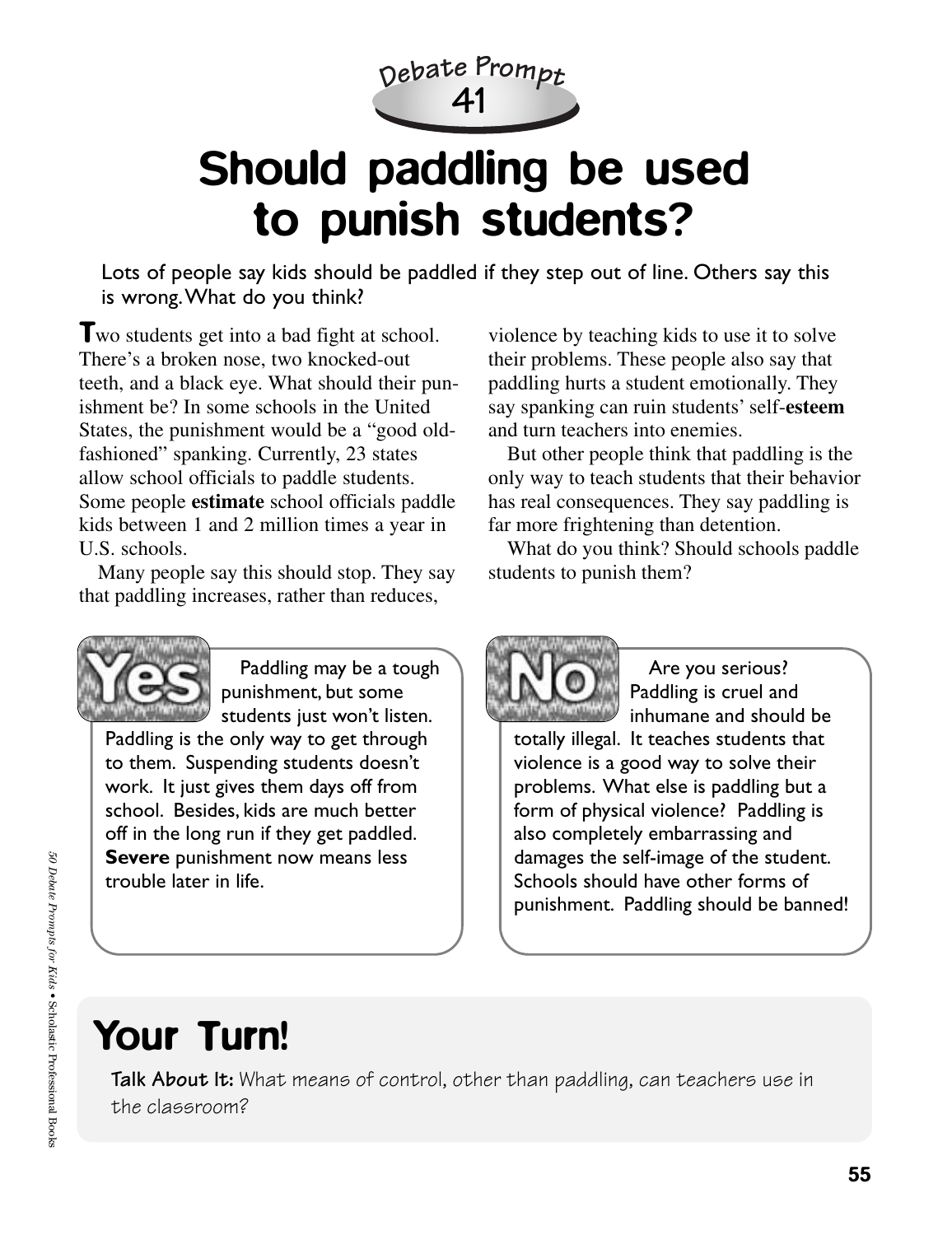

#### Would you give up certain luxuries to save the environment?

Cars and air conditioners cause pollution. Some people say we should give them up. Others say we shouldn't.What do you think?

Your dad is driving you crazy. It seems like he doesn't care about the environment at all. He doesn't **recycle**, he runs the air conditioner **continuously**, and he puts chemicals on the lawn. What's worse, he laughs when you tell him that these things harm the planet. Then one day he tells you he has a surprise. He says that he's bought you an early birthday present. It's a gorgeous, but gas-guzzling, sports car.

Do you accept it? You know that cars are a major source of pollution. And you know that



People think that their actions don't matter, but it all adds up. When millions

of people run air conditioners and drive cars alone, it wastes energy and pollutes the air. The environment must come first. It doesn't matter what we have to give up. Anyway, what seems essential often isn't. For instance, people can take buses instead of driving. Or, they can wear lighter clothing instead of turning on the air conditioner.

it's important to conserve energy. Hello! We're talking about your very own car.

Whatever you decide, you can be sure that you're not the only one facing this problem. These days, everyone struggles with the fact that everyday products can damage the environment. But what's the solution? Should people have to give up things they want and need to save the environment?



People should relax and stop being so **pessimistic**. Earth has been around for

a long time. Cars and air conditioners aren't going to destroy it. Anyway, what some call comforts and conveniences are really necessities. Imagine living in Phoenix, Arizona, without an air conditioner, or in rural Nebraska without a car. Environmentalists should understand that there are some things people can't live without.

#### Your Turn!

**Write Now:** Make a list of the things you enjoy that might be harmful to the environment. Are there any you could use less—or stop using altogether?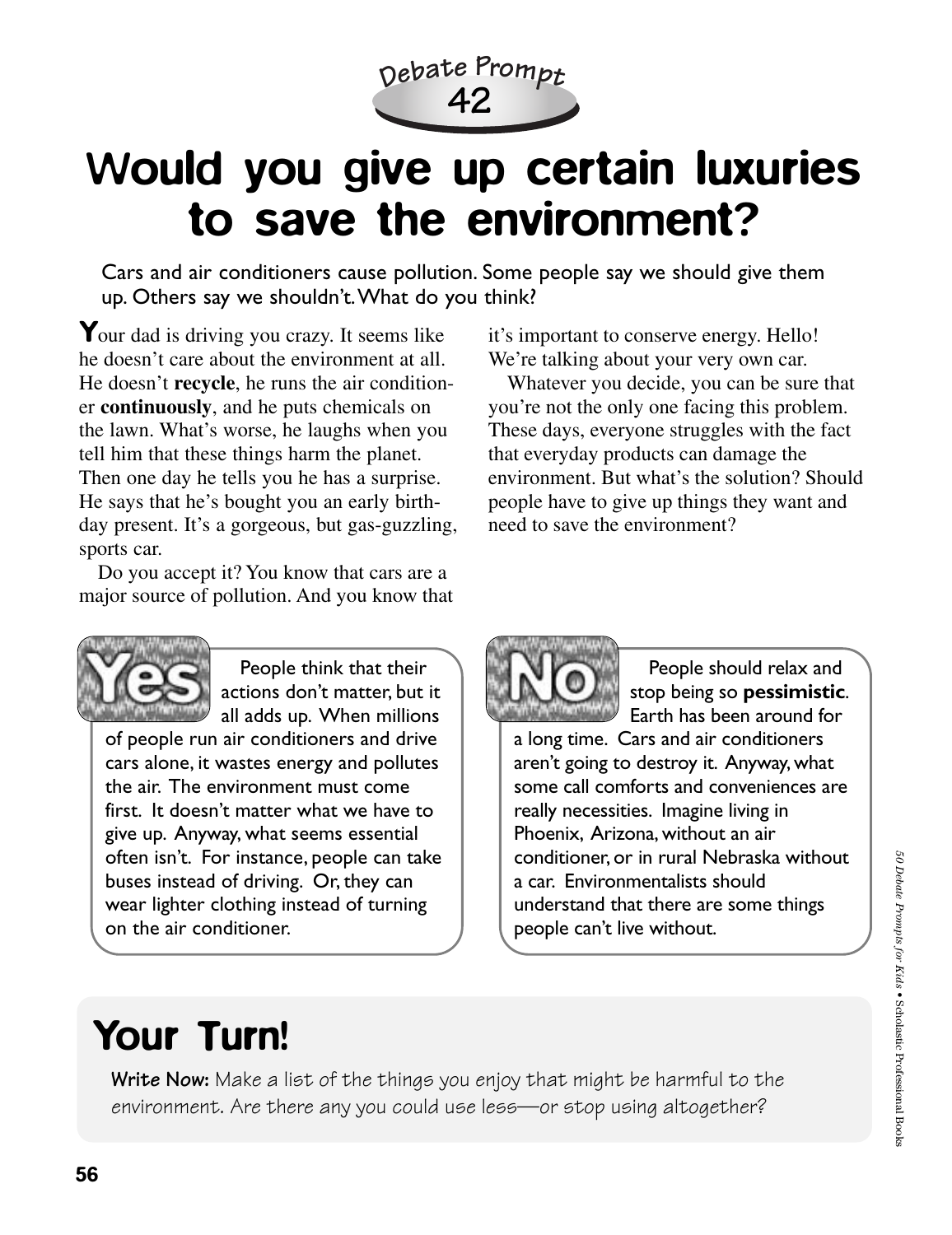

#### Should students have to do volunteer work to graduate?

Some people think that passing all your classes is enough of a reason to graduate. What do you think?

Homework, sports, friends, chores, sometimes even a job—it's amazing that kids can fit it all in. Well, guess what? Some sudents have a new after-school responsibility—volunteer work.

One teen works at an old-age home. Another reads books to the blind. Other students volunteer at a homeless shelter. Are they doing it out of the goodness of their hearts? Not really. They have to do it if they want to graduate from school. Across the country, students are being **required** to do



Volunteering is great! Every teen should become **involved**. When teens

work in the community, they learn things they could never learn in the classroom. Working at a homeless shelter or reading to the blind teaches kids to appreciate the good things they have in life. It also teaches them **compassion**. Besides, what could be more important than helping other people? Volunteering is important—and it improves your life.

volunteer work to graduate.

Some parents and students think this is unfair. They say that teens already have enough to do. It's fine if teens want to volunteer, but they shouldn't be forced to do it. Others say it's good for teens to do volunteer work. Learning to help others is educational.

What do you think? Should doing volunteer work be a requirement to graduate?



Having to do volunteer work isn't volunteering at all. Volunteer work should not be a part of schoolwork. Many students don't have time to volunteer. They are too busy with homework and activities. There's plenty of time to volunteer once you're an adult. Besides, there are lots of kinds of volunteering. Many teens volunteer at home babysitting, cooking, and cleaning. No forced volunteering!

#### Your Turn!

**Write Now:** Make a list of two to three places where you would like to be a volunteer. What kinds of things could you do if you volunteered at these places?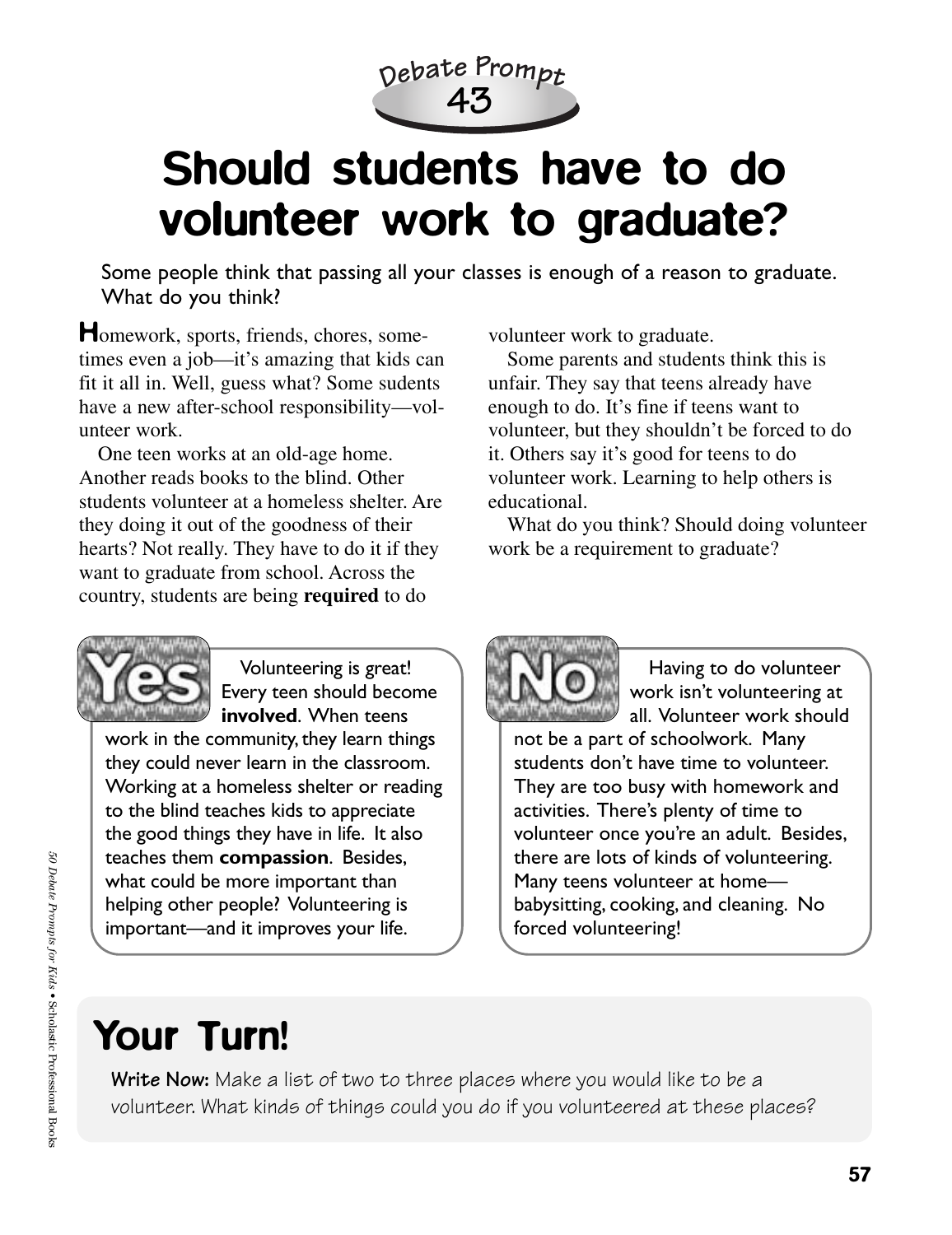

#### Should schools named for slave owners be renamed?

Many schools named after slave owners are changing their names. Do you think this is a good idea?

n the past five years, the school board in I New Orleans has changed the names of 22 schools. Why? Because the board opposes schools that were named for anyone who did not respect equal rights for all.

The problem is that some of these schools were named for some pretty famous people. The list includes important war heroes and political leaders. George Washington was even on the list because he was a slave owner! So the New Orleans school board renamed George Washington Elementary for Dr.



We should not **honor** anyone who owned a slave. If a school is named

after a person who owned a slave, the name should be changed. It doesn't matter who it is. Naming schools after slave owners sends a terrible message to kids. It tells them that people today don't care about the pain that some of our American ancestors suffered in slavery.

Charles Richard Drew, a famous African-American **surgeon**.

But some people think this is going too far. They agree schools shouldn't support things like slavery. But they also think that people like George Washington **deserve** to be remembered. After all, they say, he did make major contributions to our country.

How do you feel? Should all schools named for slave owners be renamed?



No one's supporting slavery by naming a school after George Washington.

He was a slave owner, and that was wrong. But he was also our first president and the leader of the American Revolution. That's what people are honoring when they name a school after him. Schools should teach kids about the horror of slavery in social studies classes. They shouldn't worry about changing school names.

#### Your Turn!

Talk About It: Why do you think some people may feel strongly about this issue? How do you feel about it? Share it with others in your class.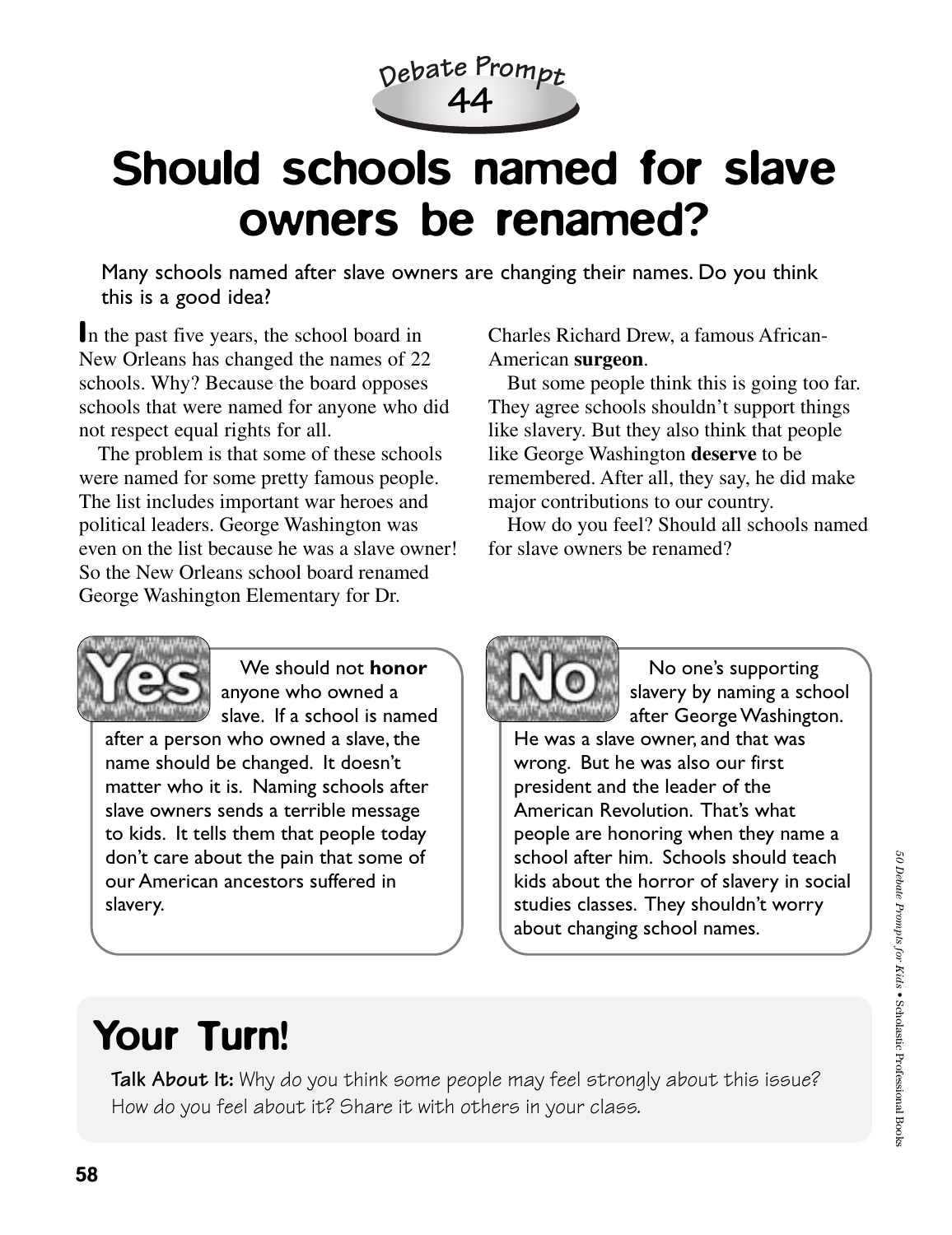

#### Should doctors transplant pigs' organs into human bodies?

Some people think doctors should use pigs' organs to save human lives. Others think this is a bad idea.What do you think?

Doctors can now save lives by **temporarily** transplanting pig organs into human bodies. Pigs' organs are similar in size and weight to human organs. That's why they **function** well in humans. Companies are now even cloning pigs for this purpose. The pig clones were developed for organs that are **compatible** with human bodies. Within the next year, there may even be a permanent pig-to-human organ transplant!

But some people say we shouldn't pursue these transplants. They fear the pigs' organs



This is a no-brainer! There are 180,000 people worldwide waiting for

organ transplants. Many of these people will die waiting for an organ. If pig organs were used, many more lives would be saved. We can't let skeptics and animal rights advocates hold us back. Scientists should keep working hard to develop better transplanting procedures. It's a matter of life and death.

could introduce new diseases to humans. Many people also think that killing animals for their organs is a violation of animals' rights.

People in favor of the transplants say that the risks for disease are minimal. They also claim that animal rights are just not important when a human being is dying.

What do you think? Should doctors put pigs' organs in human bodies?



Humans might get deadly viruses from pigorgan transplants. Some scientists think that diseases like Mad Cow Disease could come into the human population through contact with animals. Who knows what kinds of new diseases pigs could give us? Anyway, animals are not simply tools to be used and abused as humans see fit. They have rights too. Putting animals' organs in human bodies should not be allowed!

#### Your Turn!

Talk About It: If someone you know needed a transplant, how would you feel about the use of pigs' organs.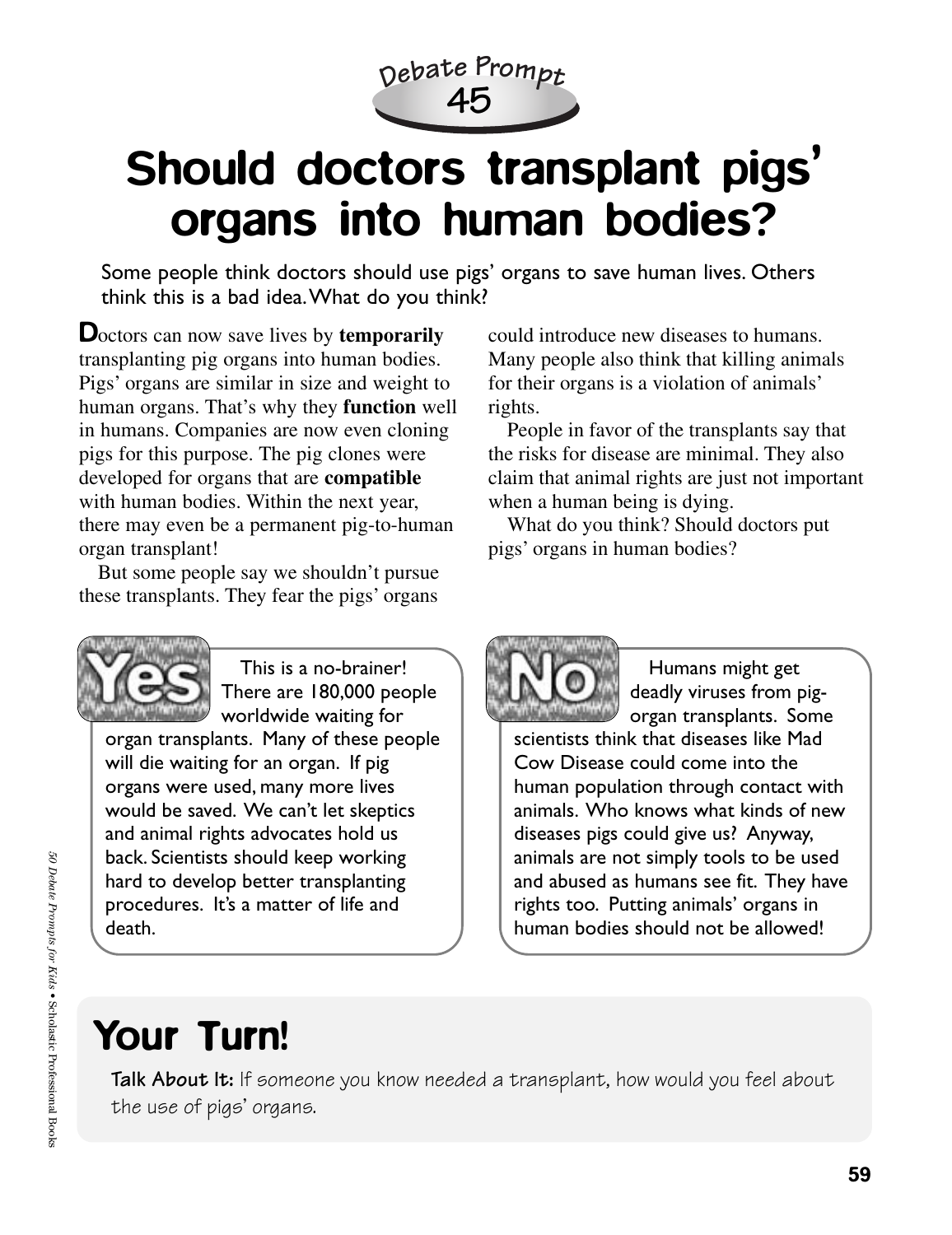

#### Should male and female training in the military be separate?

Some people think that men and women in the armed services should be trained separately. Others say they should be trained together.What do you think?

These days, more and more women are joining the military. There are nearly 200,000 women already enlisted. Women in the military can do almost anything, including flying combat planes. The only jobs women are **excluded** from are ground combat and submarine duty.

Even so, the issue of women in the military is far from settled. In the marines, men and women are separated during basic training. Recently, a panel **appointed** by Defense Secretary William S. Cohen **proposed**



Face facts! Men and women are different. Separating them during

basic training is a good idea. If men and women are separated, they won't become involved with each other romantically. And bigger problems like sexual harassment would be reduced to zero. With separate training, the military can focus on preparing recruits for battle rather than baby-sitting them.

expanding this policy. The panel wants to separate men and women in the army, navy, and air force training programs as well.

Some people believe that separating men and women during training makes them better soldiers. They also say it reduces problems like sexual harassment. But other people say that separating men and women shows that women are not being treated equally.

What do you think? Should male and female military training be separate?



We live in a society where men and women are equal. Separating men

and women during basic training totally contradicts that. If they don't train together, how will men and women learn to work together? Segregating men and women would be a definite step backwards. Besides, hasn't our nation already learned that separate is not equal?

#### Your Turn!

**Write Now:** Why does separate training make sense? Why might it not be a good idea?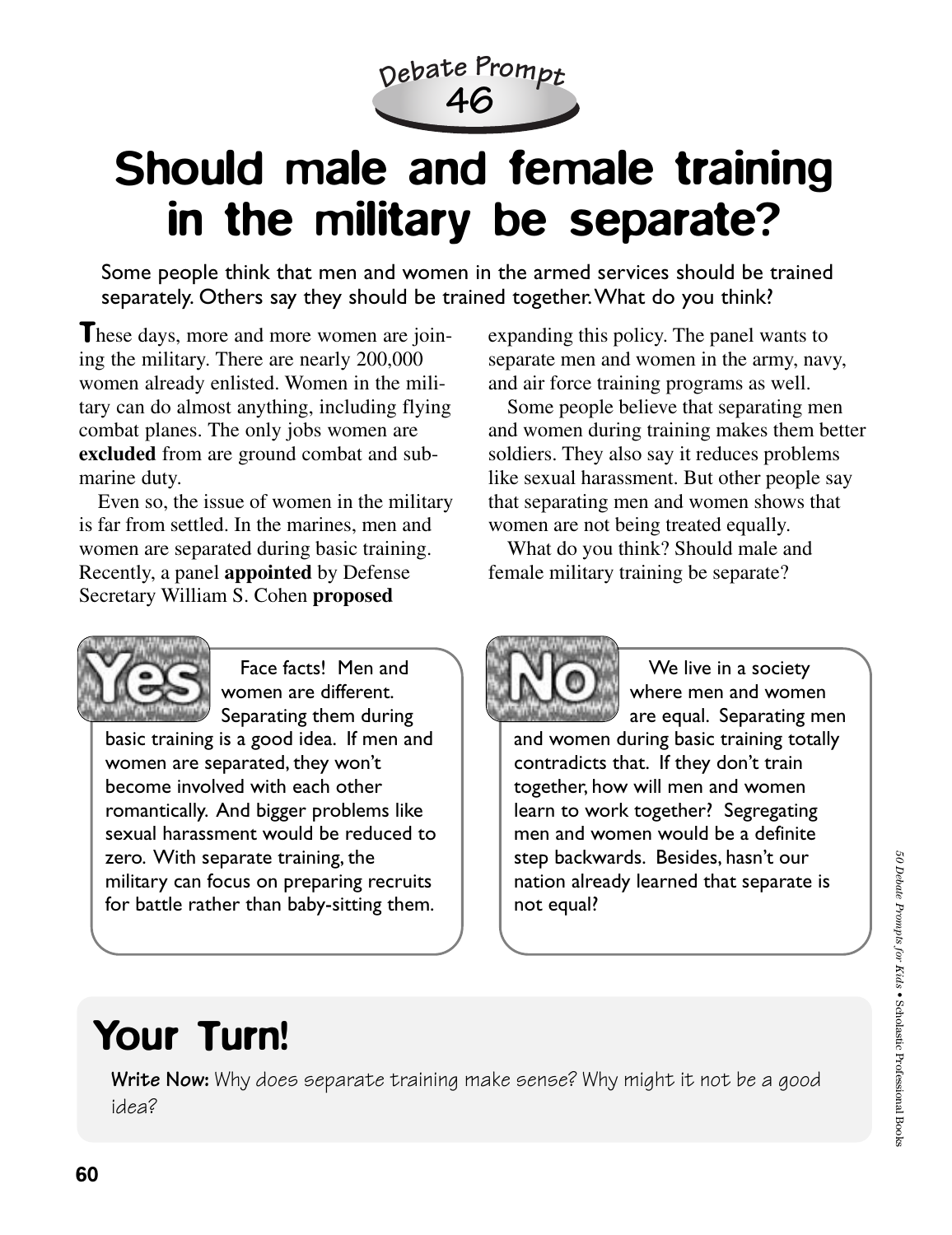**<sup>D</sup>ebat<sup>e</sup> <sup>P</sup>ro<sup>m</sup>p<sup>t</sup> 47**

#### Should girls have their own schools?

Some people say girls should have their own schools. Others say they ought to be educated with boys.What do you think?

These days, people are still working hard to make sure men and women are treated equally. It's true that the United States has laws to protect that equality. But sometimes those laws aren't enough. This is especially true in American schools. A 1992 study showed that schools consistently shortchange girls. Girls are less active in school politics than boys. They participate in sports less than boys do. And they achieve less in school.

But in some parts of the United States, the opposite is true. In several public schools, the



All-girls schools are a great idea. There's scientific proof that

teachers pay more attention to boys than to girls. With no boys around, girls get the attention they deserve. And it's easier for them to participate in school activities. Plus, in single-sex schools girls are free from social pressures and can concentrate on learning.

class president, the captain of the soccer team, and even the editor of the yearbook are all girls. How did this happen? After the 1992 study, several states started all-girls schools.

Supporters of these schools say this type of environment works. They say these schools ensure that girls have plenty of **opportunities**. **Opponents** say that all-girls schools give a false **impression** of what the real world is like.

What do you think? Should girls have their own schools?



This is a rotten idea. It's true that girls aren't always treated fairly. And

that has to change. But sexism is not going to go away just by having all-girls schools. Girls should be exposed to the pressures they will face in the real world. That's the only way they'll learn to deal with challenges. If girls don't go to school with boys, they're not going to be prepared for real life when they graduate.

#### Your Turn!

**Find Out More:** Take a poll in your class. How many are in favor? How many are against?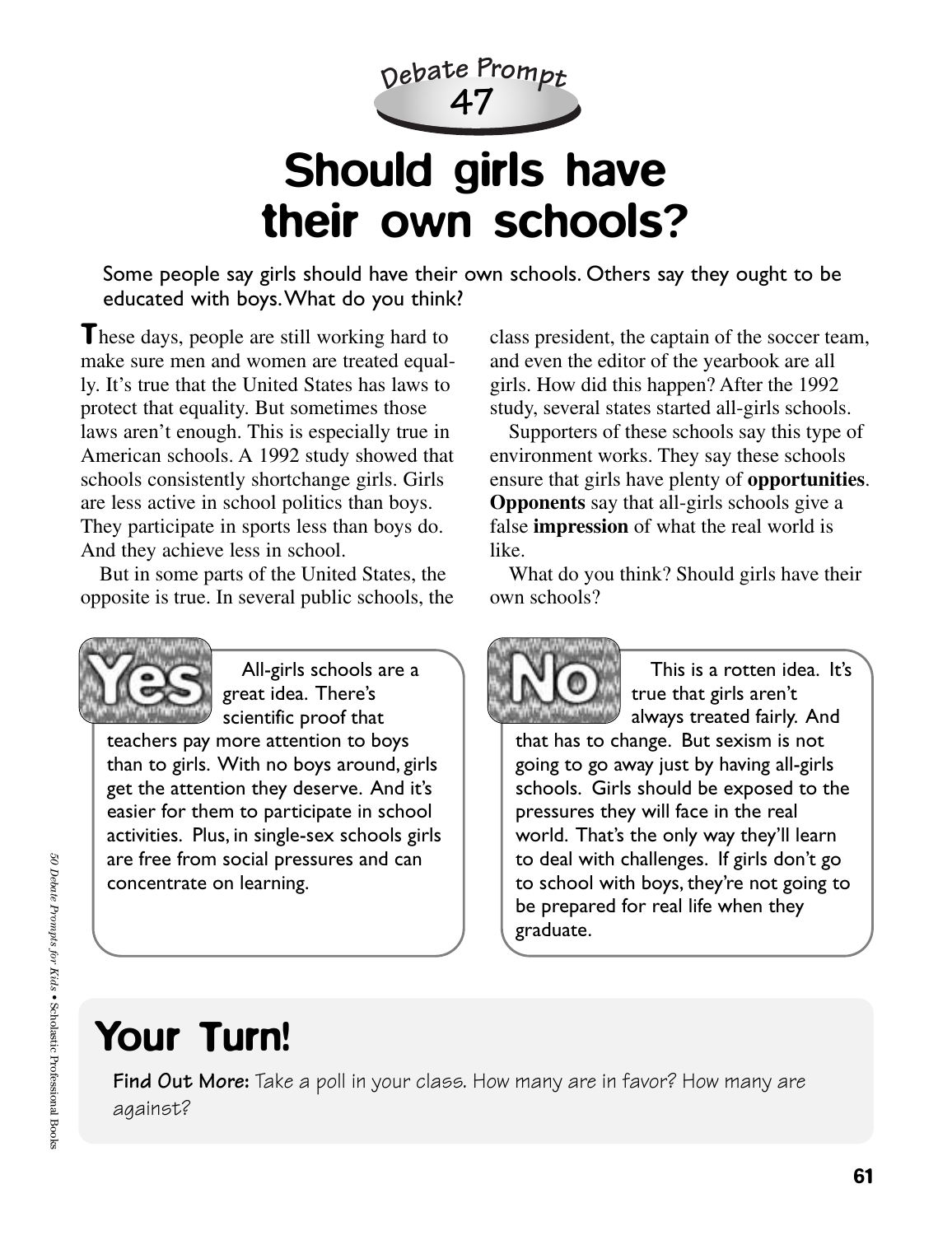

### Should kids learn riflery in schools?

Some people say guns have no place at schools. Others say that riflery should be treated like any other sport.What do you think?

Across the country, schools are **beefing up** their security. They want to make sure that no one's bringing anything dangerous to school—especially guns.

But some schools in the United States actually own guns, and keep them in their buildings. What's more, they let students use them! How come? Believe it or not, many schools have riflery teams. The teams learn to use the guns at school, and practice shooting rifles on school grounds.

For some teams, however, shooting practice



Guns have no place at school! It doesn't matter what they're for. You can't

teach kids not to play with guns one day, and then let them use them the next. And what if a dangerous person signs up for riflery? Is it a good idea to teach this person how to use a gun? Riflery can't be treated like "any other sport." What makes it different? Hello! It involves dangerous weapons!

is over for good. Many of the schools that have riflery are now banning it. People like Chicago Schools Chief Paul Vallas say that riflery sends a **mixed message** to kids. Schools tell kids that gun violence is wrong, but then schools teach kids how to shoot.

Other people think it's unfair to ban a safe sport that many kids enjoy. They say riflery should be treated like any other activity.

What do you think? Should schools ban rifle teams?



The right to **bear** arms is protected by the constitution. No one has

the power to violate that right. It's that simple. Anyway, the problem of violence doesn't have anything to do with guns. It has to do with kids who have serious mental problems. People should spend more time addressing the needs of kids rather than trying to ban a healthy and exciting activity.

#### Your Turn!

**Write Now:** Write a paragraph that explains your feelings about riflery.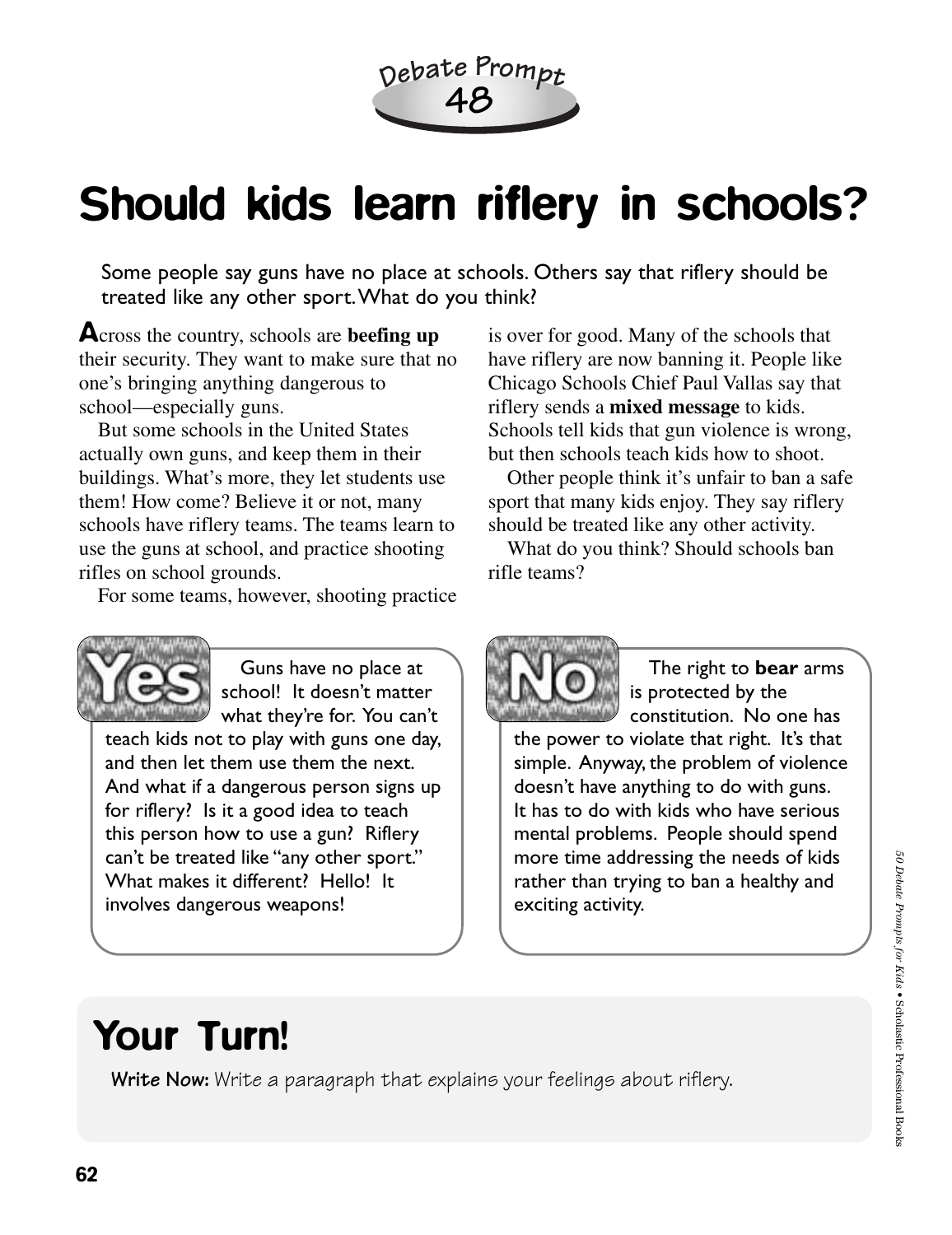

#### Should the United States be the world's police force?

Some people say the United States should help other nations. Others say that the world's problems are none of our business.What do you think?

Let's say you have a friend in a far-off country. One day she sends you a letter that says she can't write to you anymore. At first you don't understand. But as you continue to read, you discover the reason. A war has broken out in her country.

This is the worst news you've ever received. You're worried for your friend. You start watching the news every night to see what's happening. It's the most **horrifying** thing you've ever seen. Then one day the news reports something completely unbelievable.

People need our help. All you have to do is turn on the television to see

people who are starving or getting shot at. The United States is the richest country in the world. It has more money and a bigger military than any other country. There are all sorts of things we can do to solve the world's problems. To sit back and do nothing is **unthinkable**.

The United States has decided not to help stop the war. The government says it's none of our business. How do you feel?

Many people would argue this decision makes sense. These people say that the United States just can't solve everyone else's problems. Others say the United States must help those in need, no matter what. They say we just can't **abandon** people.

What do you think? Should the United States be the world's police force?



We can't even solve our own problems. How can we help other people?

Our country needs new schools, new hospitals, and a bigger police force. We can't pour money into other countries until we've taken care of these things first. Anyway, the world has too many problems to solve. If we tried to fix everyone else's problems we'd be broke in a week.

#### Your Turn!

**Talk About It:** Why might some countries need help from the United States?